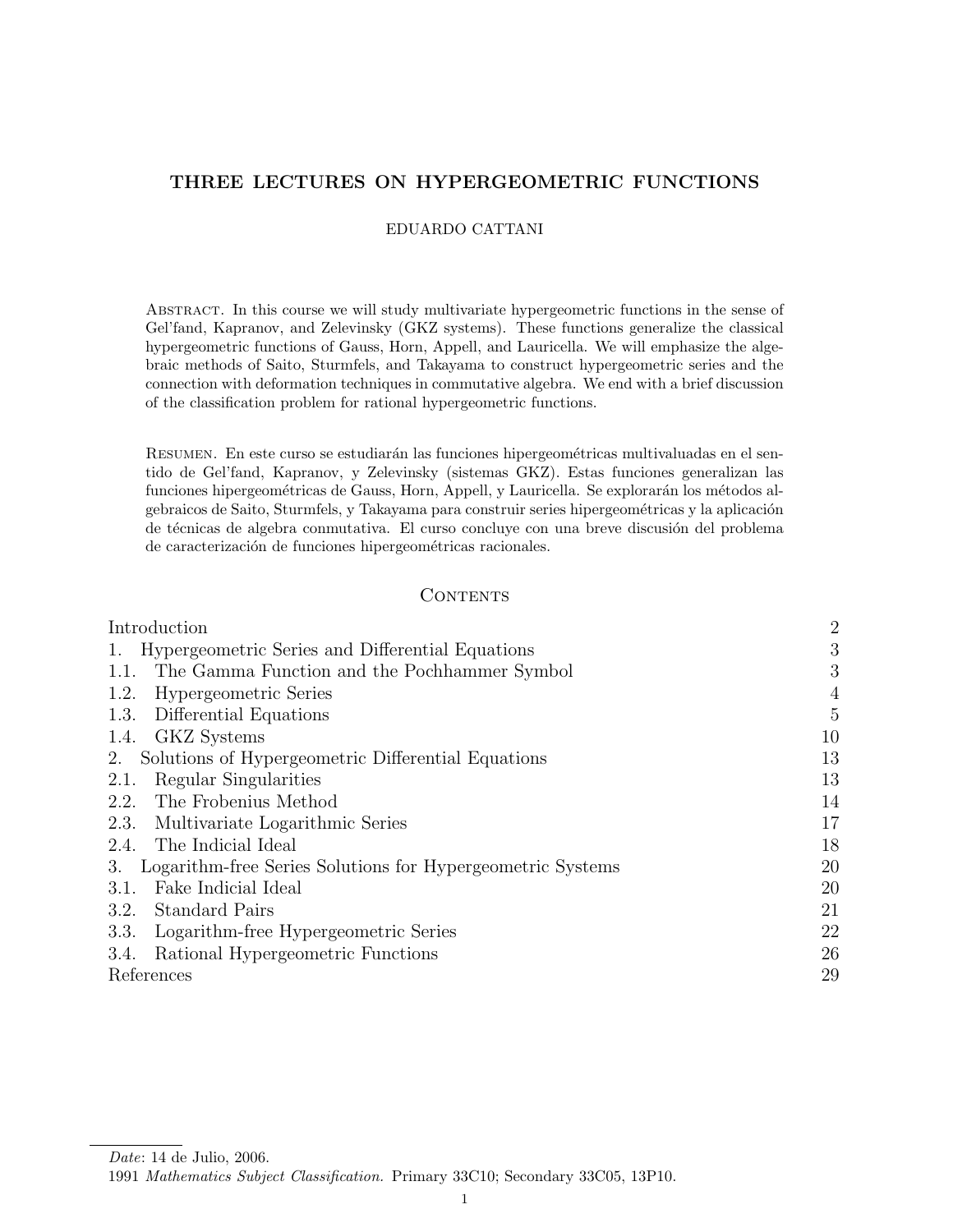# **INTRODUCTION**

The study of one-variable hypergeometric functions is more than 200 years old. They appear in the work of Euler, Gauss, Riemann, and Kummer. Their integral representations were studied by Barnes and Mellin, and special properties of them by Schwarz and Goursat. The famous Gauss hypergeometric equation is ubiquitous in mathematical physics as many well-known partial differential equations may be reduced to Gauss' equation via separation of variables.

There are three possible ways in which one can characterize hypergeometric functions: as functions represented by series whose coefficients satisfy certain recursion properties; as solutions to a system of differential equations which is, in an appropriate sense, holonomic and has mild singularities; as functions defined by integrals such as the Mellin-Barnes integral. For one-variable hypergeometric functions this interplay has been well understood for several decades. In the several variables case, on the other hand, it is possible to extend each one of these approaches but one may get slightly different results. Thus, there is no agreed upon definition of a multivariate hypergeometric function. For example, there is a notion due to Horn of multivariate hypergeometric series in terms of the coefficients of the series. The recursions they satisfy gives rise to a system of partial differential equations. It turns out that for more than two variables this system need not be holonomic, i.e. the space of local solutions may be infinite dimensional. On the other hand, there is a natural way to enlarge this system of PDE's into a holonomic system. The relation between these two systems is only well understood in the two variable case [14]. Even in the case of the classical Horn, Appell, Pochhammer, and Lauricella, multivariate hypergeometric functions it is only in 1970's and 80's that an attempt was made by W. Miller Jr. and his collaborators to study the Lie algebra of differential equations satisfied by these functions and their relationship with the differential equations arising in mathematical physics.

There has been a great revival of interest in the study of hypergeometric functions in the last two decades. Indeed, a search for the title word *hypergeometric* in the MathSciNet database yields 3181 articles of which 1530 have been published since 1990! This newfound interest comes from the connections between hypergeometric functions and many areas of mathematics such as representation theory, algebraic geometry and Hodge theory, combinatorics, D-modules, number theory, mirror symmetry, etc. A key new development is the work of Gel'fand, Graev, Kapranov, and Zelevinsky in the late 80's and early 90's which provided a unifying foundation for the theory of multivariate hypergeometric series. More recently, through the work of Oaku, Saito, Sturmfels, and Takayama, the algorithmic aspects of the theory of hypergeometric functions have been developed and the connections with the theory and techniques of computational algebra have been made apparent. It is this aspect of the theory which will be emphasized in this course. The book of Saito, Sturmfels, and Takayama [37] serves as the backbone for these lectures and we refer to it for many of the proofs.

It would be impossible to give even an introduction to this theory in just three lectures. That is the reason why these notes are called what they are, rather than "An Introduction to Hypergeometric Functions" or some other similar title. This emphasizes the fact that I have chosen to highlight a number of topics which I hope will make the reader interested in further study of this beautiful subject, but I have made no attempt to give a comprehensive view of the field.

The purpose of the first lecture will be to motivate the notion of GKZ system. This will be done through the work of Miller and his collaborators. In the second lecture we will discuss Frobenius' method for obtaining series solutions of an ODE around a regular singular point and the extension to systems of PDEs by Saito, Sturmfels, and Takayama. In the last lecture we will discuss the construction of series solutions without logarithmic terms and we will end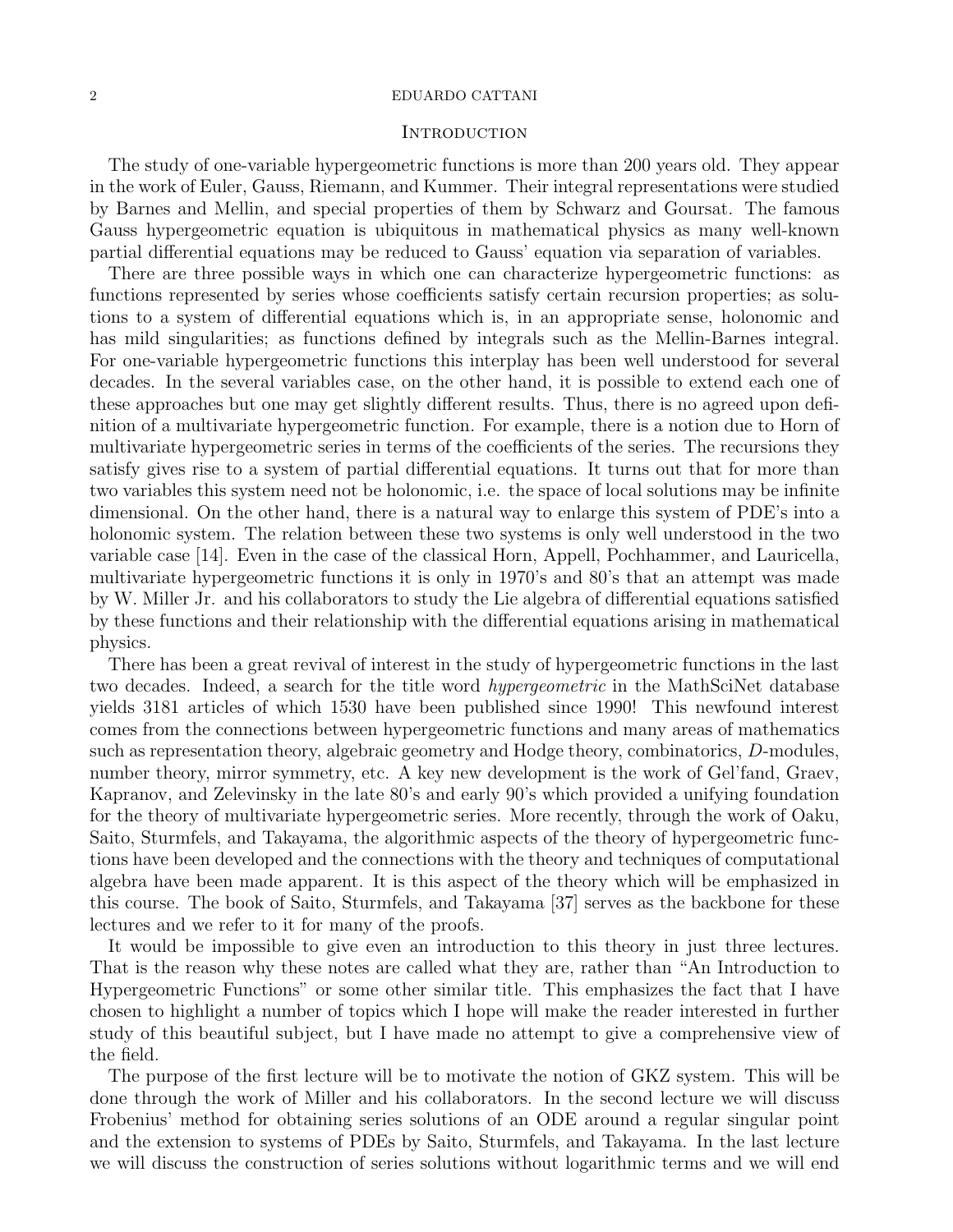with a brief discussion of rational hypergeometric functions and their connection with residue integrals.

There is no claim of originality in these notes; indeed, most of the non-classical material may be found in [37] and other sources. Moreover, these lectures are very much influenced by those given by Mutsumi Saito at last year's "Workshop on D-modules and Hypergeometric Functions" held in Lisbon. In fact, it was from Saito that I first learned about Miller's work on bivariate hypergeometric functions and how it motivates the definition of GKZ systems.

# 1. Hypergeometric Series and Differential Equations

1.1. The Gamma Function and the Pochhammer Symbol. We recall that the Gamma function  $\Gamma(s)$  may be defined by the integral:

(1.1) 
$$
\Gamma(s) = \int_0^\infty e^{-t} t^{s-1} dt.
$$

The integral (1.1) defines a holomorphic function in the half-plane  $\text{Re}(s) > 0$ . Moreover it satisfies the functional equation

$$
\Gamma(s+1) = s \Gamma(s) ; \quad \text{Re}(s) > 0.
$$

Hence, since  $\Gamma(1) = 1$ , we have  $\Gamma(n + 1) = n!$  for all  $n \in \mathbb{N}$ .

We may use  $(1.2)$  to extend  $\Gamma$  to a meromorphic function in the whole complex plane with simple poles at the non-positive integers. For example, in the strip  $\{-1 < \text{Re}(s) \leq 0\}$  we define

$$
\Gamma(s) \; := \; \frac{\Gamma(s+1)}{s}.
$$

**Exercise 1.1.** Compute the residue of  $\Gamma$  at  $n \in \mathbb{Z}_{\leq 0}$ .

The Γ-function has remarkable symmetries. For example, it satisfies the identity (see a good complex analysis textbook for a proof):

(1.3) 
$$
\Gamma(s) \cdot \Gamma(1-s) = \frac{\pi}{\sin \pi s}.
$$

**Exercise 1.2.** Prove that  $G(s) := 1/\Gamma(s)$  is an entire function whose only zeroes occur at the non-positive integers.

**Definition 1.3.** Given  $\alpha \in \mathbb{C} \setminus \mathbb{Z}_{\leq 0}$  and  $k \in \mathbb{N}$  we define the Pochhammer symbol:

(1.4) 
$$
(\alpha)_k := \frac{\Gamma(\alpha + k)}{\Gamma(\alpha)}
$$

Exercise 1.4. Prove that:

(1)  $(\alpha)_k = \alpha(\alpha+1)\cdots(\alpha+k-1).$ (2)  $k(\alpha)_k = \alpha ((\alpha + 1)_k - (\alpha)_k).$  $(3) \frac{k}{(1)}$  $(\alpha)_k$ =  $\alpha - 1$  $(\alpha - 1)_k$  $-\frac{\alpha-1}{\alpha}$  $(\alpha)_k$ . (4)  $(\alpha)_{k+1} = (\alpha + k)(\alpha)_k = \alpha(\alpha + 1)_k$ . (5)  $(\alpha)_k = (-1)^k \frac{\Gamma(1-\alpha)}{\Gamma(1-k-\alpha)}$ .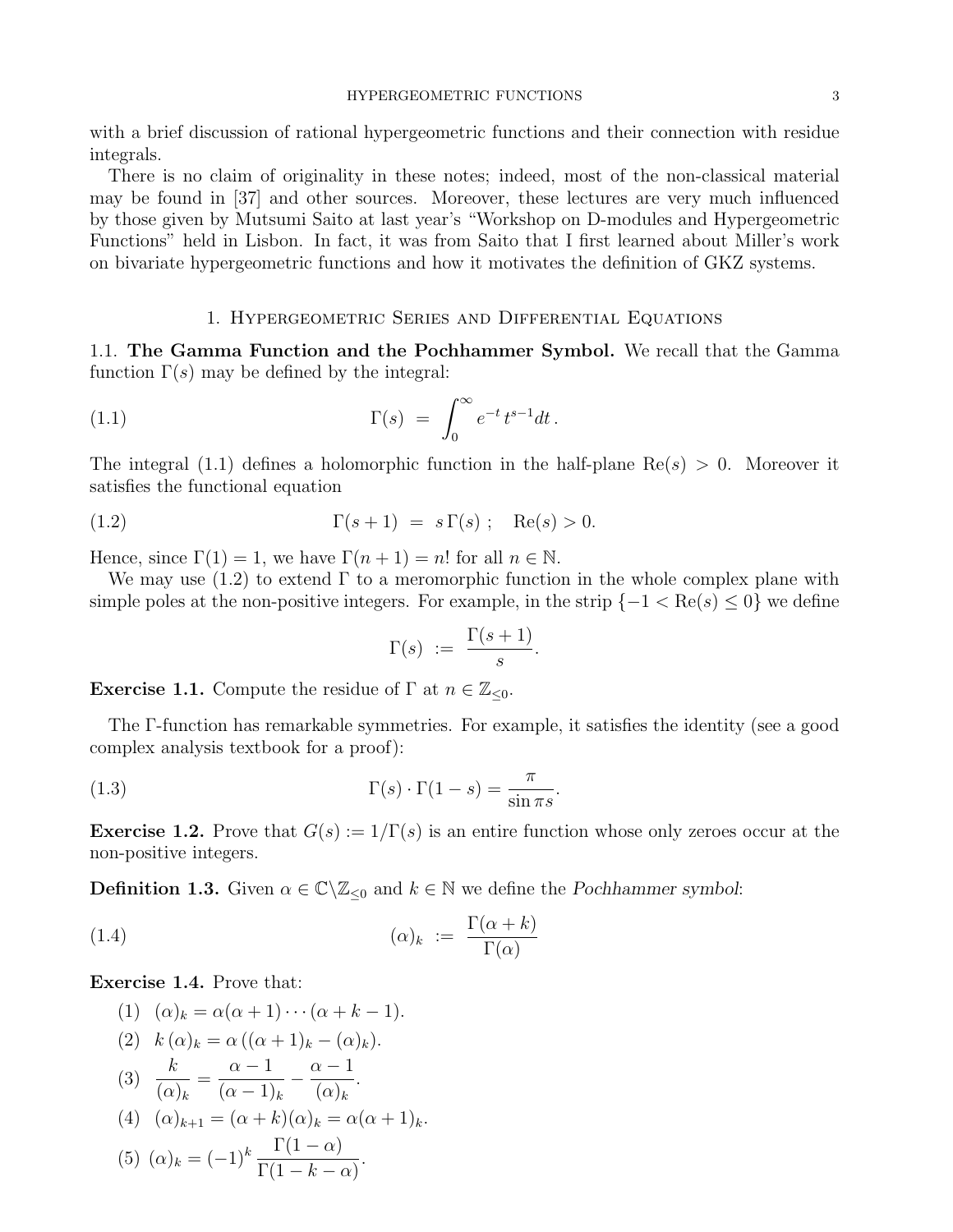1.2. **Hypergeometric Series.** Let  $n = (n_1, \ldots, n_r) \in \mathbb{N}^r$  be an *r*-tuple of non-negative integers. Given  $x = (x_1, \ldots, x_r) \in \mathbb{C}^r$ , we will denote by  $x^n$  the power product

$$
x^n := x_1^{n_1} \cdots x_r^{n_r},
$$

and by  $e_j$  the j-th standard basis vector in  $\mathbb{Q}^r$ .

Definition 1.5. A (formal) multivariate power series

$$
F(x_1,\ldots,x_r) = \sum_{n \in \mathbb{N}^r} A_n x^n
$$

is said to be (Horn) hypergeometric if and only if, for all  $j = 1, \ldots, r$ , the quotient

$$
R_j(n) \ := \ \frac{A_{n+e_j}}{A_n}
$$

is a rational function of  $n = (n_1, \ldots, n_r)$ .

**Example 1.6.** Let  $r = 1$  and suppose we want  $R(n) = R_1(n)$  to be a constant function. Then  $A_n = A_0 c^n$  for some  $c \in \mathbb{C}$  and therefore

$$
F(x) = A_0 \sum_{n=0}^{\infty} c^n x^n = \frac{A_0}{1 - cx}.
$$

Thus, in the simplest possible case, a hypergeometric series is just a geometric series.

**Example 1.7.** Let  $r = 1$  and set  $R(n) = 1/(n + 1)$ . Then  $A_n = A_0/n!$  and therefore

$$
F(x) = A_0 \sum_{n=0}^{\infty} \frac{x^n}{n!} = A_0 e^x.
$$

Example 1.8. We consider now the most general one-variable case. Let

$$
F(x) = \sum_{n=0}^{\infty} A_n x^n
$$

be hypergeometric. We can then factor the rational function  $R(n)$  as:

$$
R(n) = c \frac{(n+\alpha_1)\cdots(n+\alpha_p)}{(n+\gamma_1)\cdots(n+\gamma_q)}.
$$

Once  $A_0$  is chosen, the coefficients  $A_n$  are recursively determined and by 4) in Exercise 1.4,

$$
\frac{(\alpha)_{n+1}}{(\alpha)_n} = (n+\alpha).
$$

Hence,

(1.5) 
$$
A_n = A_0 c^n \frac{(\alpha_1)_n \cdots (\alpha_p)_n}{(\gamma_1)_n \cdots (\gamma_q)_n}.
$$

Consequently, up to constant and with an appropriate change of variables, a univariate series is hypergeometric if and only if its coefficients may be written in terms of Pochhammer symbols.

The following series, usually called the *Gauss hypergeometric series* will be a running example throughout these lectures:

(1.6) 
$$
{}_2F_1(\alpha,\beta,\gamma;x) := \sum_{n=0}^{\infty} \frac{(\alpha)_n(\beta)_n}{(\gamma)_n n!} x^n ; \quad \gamma \notin \mathbb{Z}_{\leq 0}.
$$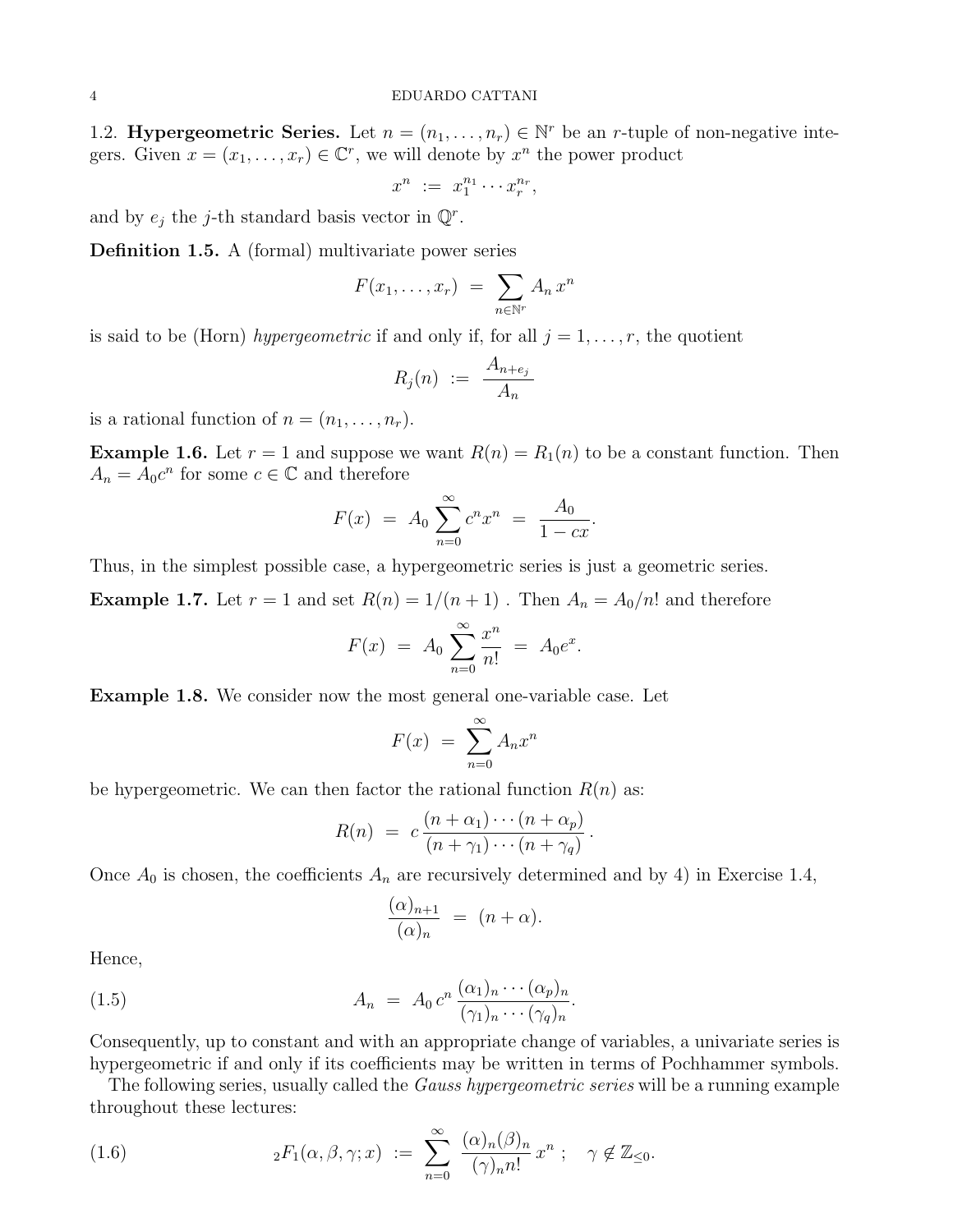Exercise 1.9. Consider the series:

(1.7) 
$$
\sum_{n=0}^{\infty} \frac{(p_1 n + k_1)! \cdots (p_r n + k_r)!}{(q_1 n + \ell_1)! \cdots (q_s n + \ell_s)!} x^n,
$$

where the  $p_i$ s and  $q_j$ s are positive integers and the  $k_i$  and  $\ell_j$  are non-negative integers.

(1) Prove that (1.7) has a finite, non-zero, radius of convergence if and only if:

$$
p_1 + \cdots + p_r = q_1 + \cdots + q_s.
$$

(2) Clearly (1.7) is hypergeometric. Write its coefficients as in (1.5).

Remark 1.10. A beautiful result by Fernando Rodriguez-Villegas [43] asserts that in the case  $k_i = \ell_j = 0$ , for all i, j, and  $s + r > 0$ , the series (1.7) defines an algebraic function if and only if  $s - r = 1$  and, for all n, its coefficients are integers. On the other hand, it is shown in [10] that if (1.7) defines a rational function then  $r = s$  and, after reordering if necessary,  $p_1 = q_1, \ldots, p_r = q_r.$ 

Example 1.11. The following two-variable hypergeometric series are particular cases of the so called Horn series [16, page 224]. This is a list of 34 bivariate hypergeometric series for which the ratios  $R_i(m, n) = P_i(m, n) / Q_i(m, n)$  satisfy that:

- $(m+1)$  divides  $Q_1$  and  $(n+1)$  divides  $Q_2$ .
- The maximum of the degrees of  $P_i$ ,  $Q_i$  is 2.

(1.8) 
$$
F_1(\alpha, \beta, \beta', \gamma; x_1, x_2) = \sum_{m,n=0}^{\infty} \frac{(\alpha)_{m+n}(\beta)_m(\beta')_n}{(\gamma)_{m+n}m!n!} x_1^m x_2^n.
$$
 (Append's *F*<sub>1</sub>)

(1.9) 
$$
F_2(\alpha, \beta, \beta', \gamma, \gamma'; x_1, x_2) = \sum_{m,n=0}^{\infty} \frac{(\alpha)_{m+n}(\beta)_m(\beta')_n}{(\gamma)_m(\gamma')_n m! n!} x_1^m x_2^n.
$$
 (Append's  $F_2$ )

(1.10) 
$$
F_4(\alpha, \beta, \gamma, \gamma'; x_1, x_2) = \sum_{m,n=0}^{\infty} \frac{(\alpha)_{m+n}(\beta)_{m+n}}{(\gamma)_m(\gamma')_n m! n!} x_1^m x_2^n.
$$
 (Append's  $F_4$ )

1.3. Differential Equations. The recursion properties of the coefficients of a hypergeometric series imply that they are formal solutions of ordinary or partial differential equations. We begin by deriving the second order ordinary differential equation satisfied by Gauss' hypergeometric function. In what follows we will use the following notation: For functions of a single variable  $x$ , we will write  $\partial_x$  for the differentiation operator  $d/dx$ ; for functions of several variables  $x_1, \ldots, x_n$ , we will write  $\partial_j$  for the partial differentiation operator  $\partial/\partial x_j$ . We shall also consider the *Euler* operators:

(1.11) 
$$
\theta_x := x \partial_x ; \quad \theta_j := x_j \partial_j .
$$

Consider now Gauss' hypergeometric series (1.6), where for simplicity of notation we write F for  $_2F_1$ . We have:

$$
\theta_x F(\alpha, \beta, \gamma; x) = \sum_{n=0}^{\infty} \frac{(\alpha)_n (\beta)_n}{(\gamma)_n n!} n x^n.
$$

But, according to 2) in Exercise 1.4:  $n(\alpha)_n = \alpha((\alpha+1)_n - (\alpha)_n)$  and therefore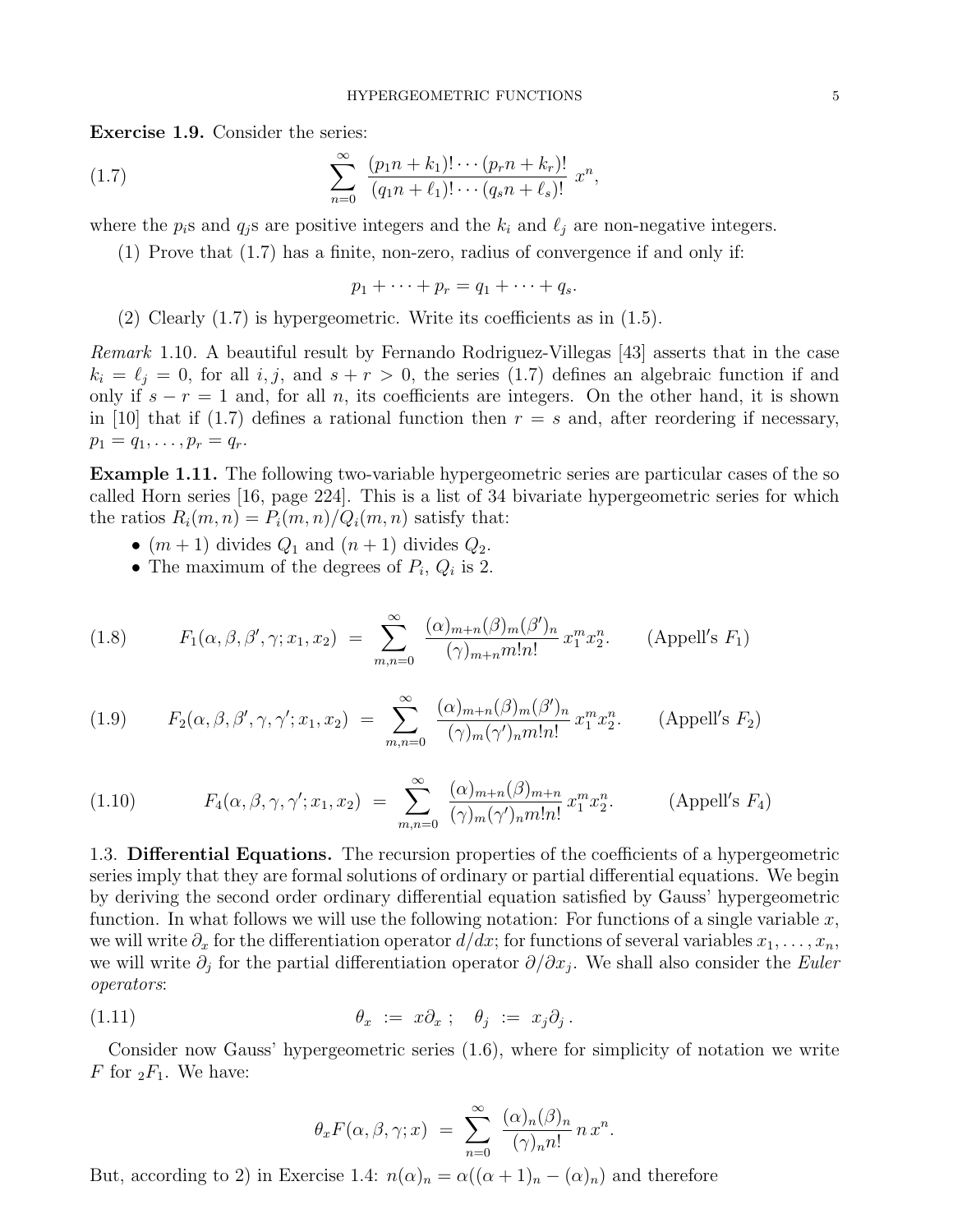$$
\theta_x F(\alpha, \beta, \gamma; x) = \alpha \sum_{n=0}^{\infty} \left( \frac{(\alpha + 1)_n (\beta)_n}{(\gamma)_n n!} - \frac{(\alpha)_n (\beta)_n}{(\gamma)_n n!} \right) x^n
$$
  
=  $\alpha \left( F(\alpha + 1, \beta, \gamma; x) - F(\alpha, \beta, \gamma; x) \right).$ 

Hence:

(1.12) 
$$
(\theta_x + \alpha) \cdot F(\alpha, \beta, \gamma; x) = \alpha \cdot F(\alpha + 1, \beta, \gamma; x).
$$

Similarly we have:

(1.13) 
$$
(\theta_x + \beta) \cdot F(\alpha, \beta, \gamma; x) = \beta \cdot F(\alpha, \beta + 1, \gamma; x),
$$

while an analogus argument shows that 3) in Exercise 1.4 implies that

(1.14) 
$$
(\theta_x + (\gamma - 1)) \cdot F(\alpha, \beta, \gamma; x) = (\gamma - 1) \cdot F(\alpha, \beta, \gamma - 1; x).
$$

Finally, we note that 4) in Exercise 1.4 gives that:

(1.15) 
$$
\partial_x F(\alpha, \beta, \gamma; x) = \frac{\alpha \beta}{\gamma} F(\alpha + 1, \beta + 1, \gamma + 1; x).
$$

Combining these four equations we have that the Gauss hypergeometric series satisfies the following ODE:

(1.16) 
$$
(\theta_x + \alpha)(\theta_x + \beta)F = (\theta_x + \gamma)\partial_x F.
$$

Exercise 1.12. Show that (1.16) is equivalent to the well-known equation:

(1.17) 
$$
x(x-1)\partial_x^2 F + ((\alpha + \beta + 1)x - \gamma) \partial_x F + \alpha \beta F = 0.
$$

**Exercise 1.13.** Show that Appell's  $F_1$ -series (1.8) satisfies the system of partial differential equations:

$$
x_1 (\theta_1 + \theta_2 + \alpha)(\theta_1 + \beta)F_1 = \theta_1(\theta_1 + \theta_2 + \gamma - 1)F_1
$$
  

$$
x_2 (\theta_1 + \theta_2 + \alpha)(\theta_2 + \beta')F_1 = \theta_2(\theta_1 + \theta_2 + \gamma - 1)F_1
$$

Exercise 1.14. Let

$$
F(x_1, x_2) = \sum_{m,n=0}^{\infty} A(m,n) x_1^m x_2^n
$$

be a hypergeometric series. We write:

$$
R_1(m,n) = \frac{P_1(m,n)}{Q_1(m,n)}; \quad R_2(m,n) = \frac{P_2(m,n)}{Q_2(m,n)}
$$

and assume that  $m + 1$  divides  $Q_1$  and  $n + 1$  divides  $Q_2$ . Define

$$
\hat{Q}_1(m,n) = Q_1(m-1,n)
$$
 and  $\hat{Q}_2(m,n) = Q_2(m,n-1)$ .

Show that  $F$  satisfies the system of PDE:

$$
(\hat{Q}_i(\theta_1, \theta_2) - x_i P_i(\theta_1, \theta_2))F = 0 \; ; \quad i = 1, 2.
$$

The equation (1.17) is a second order ODE with singularities at 0, 1, and  $\infty$  [26, 12]. Gauss' function  ${}_2F_1(\alpha,\beta,\gamma;x)$  is a solution defined for  $|x| < 1$ . This equation and its solutions are ubiquitous in mathematics and physics. In particular, via separation of variables, the solution of many physically meaningful partial differential equations may be written in terms of Gauss' hypergeometric function.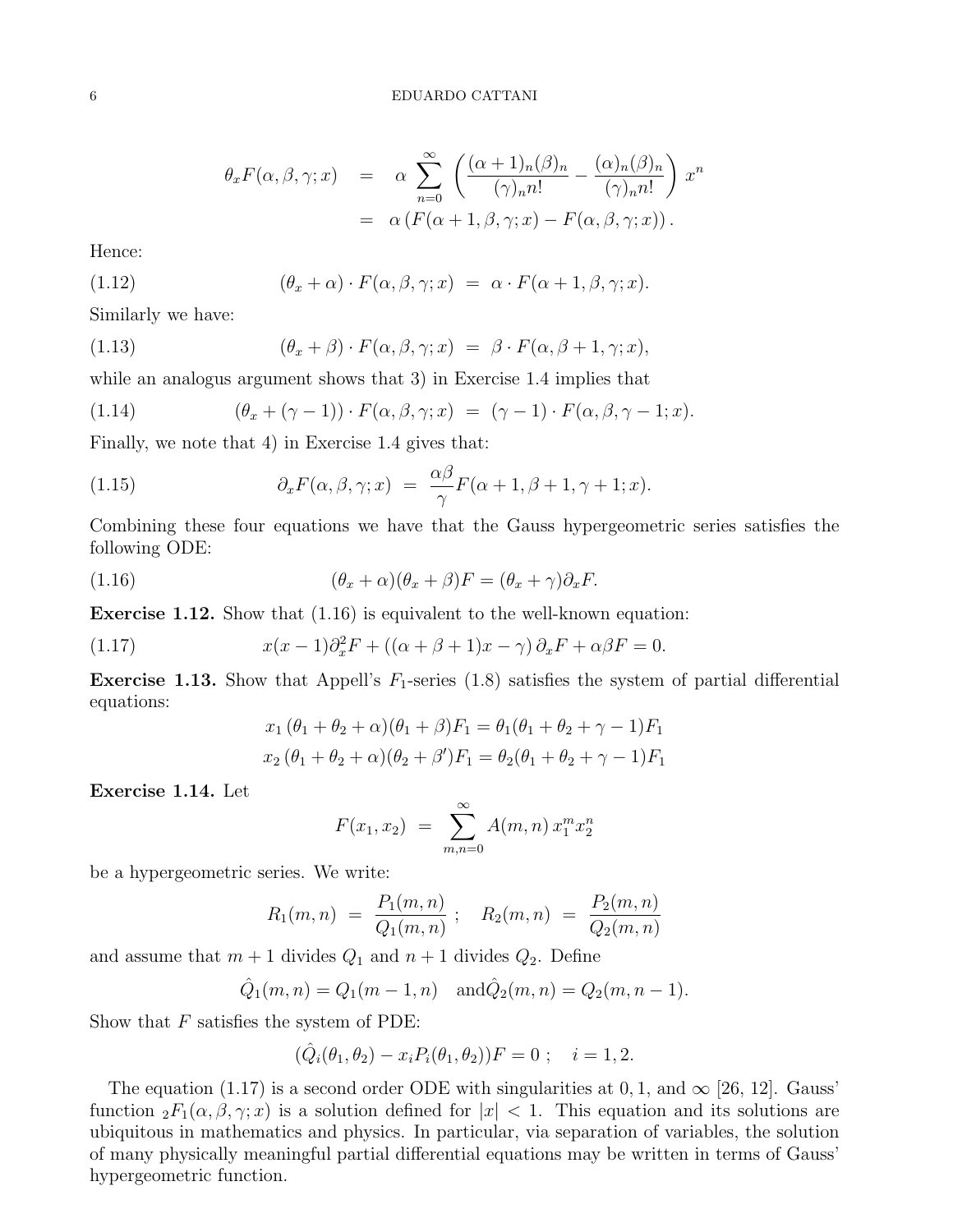Consider, for example, Laplace's equation:

$$
\left(\frac{\partial^2}{\partial u_1^2} + \frac{\partial^2}{\partial u_2^2} + \frac{\partial^2}{\partial u_3^2} + \frac{\partial^2}{\partial u_4^2}\right)\Phi = 0.
$$

The change of variables:

 $u_1 = x_1 + x_2; \quad u_2 = ix_1 - ix_2; \quad u_3 = x_3 - x_4; \quad u_4 = ix_3 + ix_4,$ 

transforms Laplace's equation into the form:

$$
(1.18) \qquad (\partial_1 \partial_2 - \partial_3 \partial_4) \Phi = 0,
$$

where, as before,  $\partial_j = \partial/\partial x_j$ .

**Proposition 1.15.** For any  $\alpha$ ,  $\beta$ ,  $\gamma$ , where  $\gamma \notin \mathbb{Z}_{\leq 0}$ , the function

$$
\Phi_{\alpha,\beta,\gamma}(x_1,\ldots,x_4) := x_1^{-\alpha} x_2^{-\beta} x_3^{\gamma-1} {}_2F_1\left(\alpha,\beta,\gamma;\frac{x_3x_4}{x_2x_1}\right)
$$

is a solution of (1.18) and, hence, gives rise to a solution of Laplace's equation.

This statement may be verified by a straightforward, though tedious, computation. In what remains of this lecture, we will explain this result following the work of Willard Miller and his school [33, 34, 27, 28]. This approach, which was motivated by the desire to find systems of PDEs whose solutions could be expressed in terms of generalized hypergeometric series, leads naturally to the notion of GKZ systems.

According to (1.12), the operator  $\theta_x+\alpha$  may be viewed as an index-raising operator. Similarly for  $\theta_x+\beta$ , while  $\theta_x+\gamma$  lowers the third index in Gauss' function. One can generate other raising and lower operators using the recursion properties of the Pochhammer symbols. However, the dependence of these operators on the parameters makes it hard to study, for example, their composition properties and thus the algebra they generate. Miller's idea is to replace the operators: multiplication by  $\alpha$ ,  $\beta$  and  $\gamma$  by Euler operators  $\theta_u$ ,  $\theta_v$ ,  $\theta_w$ , corresponding to new variables  $u, v, w$ . Now, the Euler operator,  $\theta_u$  acts as multiplication by  $\alpha$  on functions which are homogeneous of degree  $\alpha$  on  $u$ . Hence, we define:

(1.19) 
$$
\Phi_{\alpha,\beta,\gamma} := u^{\alpha}v^{\beta}w^{\gamma-1}{}_1F_2(\alpha,\beta,\gamma;x).
$$

Note that automatically

$$
\theta_u(\Phi_{\alpha,\beta,\gamma}) = \alpha \Phi_{\alpha,\beta,\gamma}; \quad \theta_v(\Phi_{\alpha,\beta,\gamma}) = \beta \Phi_{\alpha,\beta,\gamma}; \quad \theta_w(\Phi_{\alpha,\beta,\gamma}) = (\gamma - 1) \Phi_{\alpha,\beta,\gamma}
$$

Hence:

$$
(\theta_x + \theta_u)\Phi_{\alpha,\beta,\gamma} = u^{\alpha}v^{\beta}w^{\gamma-1}(\theta_x + \alpha) \cdot F_2(\alpha,\beta,\gamma;x) = \alpha u^{\alpha}v^{\beta}w^{\gamma-1} \cdot F_2(\alpha+1,\beta,\gamma;x)
$$

and therefore

(1.20) 
$$
u(\theta_x + \theta_u)\Phi_{\alpha,\beta,\gamma} = \alpha \Phi_{\alpha+1,\beta,\gamma}
$$

Similarly, the identities  $(1.13)$ ,  $(1.14)$ , and  $(1.15)$  may be written in parameter-free form as:

(1.21) 
$$
v(\theta_x + \theta_v)\Phi_{\alpha,\beta,\gamma} = \beta\Phi_{\alpha,\beta+1,\gamma},
$$

(1.22) 
$$
w^{-1} (\theta_x + \theta_w) \Phi_{\alpha,\beta,\gamma} = (\gamma - 1) \Phi_{\alpha,\beta,\gamma-1},
$$

(1.23) 
$$
uvw \frac{\partial}{\partial x}(\Phi_{\alpha,\beta,\gamma}) = \frac{\alpha\beta}{\gamma}\Phi_{\alpha+1,\beta+1,\gamma+1}
$$

We say that these are parameter-free forms of the equations  $(1.12)-(1.15)$  because the operators on the left-hand side now make sense for any (nice) function on the variables  $u, v, w, x$ ,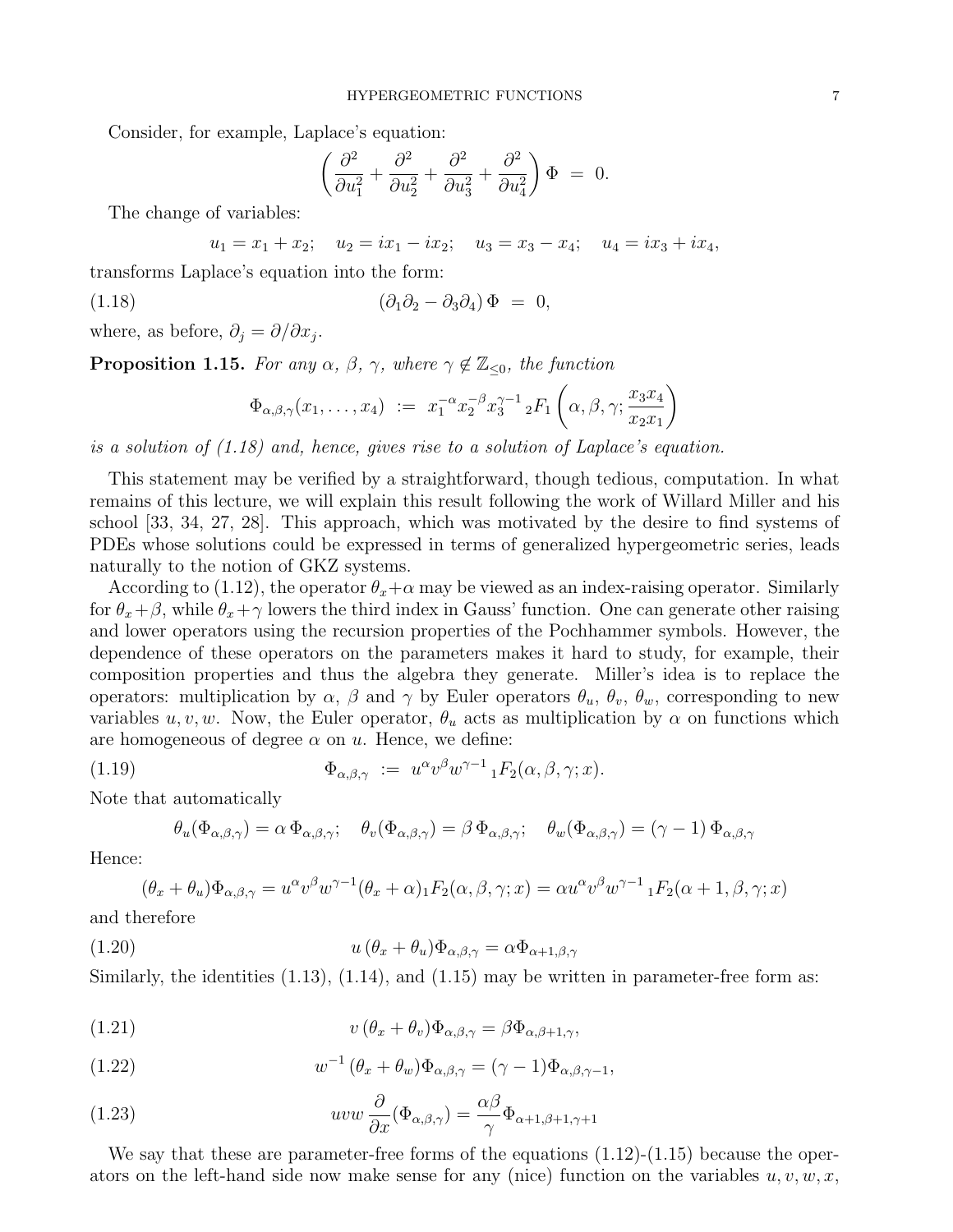while the previous form depended on the non-intrinsic parameters  $\alpha$ ,  $\beta$ ,  $\gamma$ . Moreover, the following proposition shows that we can go even further:

**Proposition 1.16.** The operators  $E_1 := u(\theta_x + \theta_u)$ ,  $E_2 := v(\theta_x + \theta_v)$ ,  $E_3 := w^{-1}(\theta_x + \theta_w)$ , and  $E_4 := uvw \partial/\partial x$  commute. Consequently, there exist coordinates  $z_1, \ldots, z_4$  in  $\mathbb{C}^4$  such that  $E_j = \partial/\partial z_j$ .

*Proof.* It is clear that  $E_1, E_2$ , and  $E_3$  are commuting operators. Thus we need to verify that they each commute with  $E_4$ . We have:

$$
[E_1, E_4] = [u(\theta_x + \theta_u), uvw \partial/\partial x] = u^2vw [\theta_x, \partial/\partial x] + vw [u\theta_u, u \partial/\partial x]
$$
  
=  $-u^2vw \partial/\partial x + u^2vw \partial/\partial x = 0.$ 

The verification that  $[E_2, E_4] = 0$  is identical and:

$$
\begin{array}{rcl}\n[E_3, E_4] & = & [w^{-1}(\theta_x + \theta_w), uvw \,\partial/\partial x] = uv \,[\theta_x, \partial/\partial x] + uv \,[w^{-1}\theta_w, w \,\partial/\partial x] \\
& = & -uv \,\partial/\partial x + uv \,\partial/\partial x = 0.\n\end{array}
$$

The existence of the coordinates  $z_i$  follows from Frobenius' Theorem. However, in this case we can write them explicitly as:

$$
z_1 = -u^{-1}
$$
,  $z_2 = -v^{-1}$ ,  $z_3 = w$ ,  $z_4 = u^{-1}v^{-1}w^{-1}x$ 

Indeed, we have:

$$
\frac{\partial}{\partial u} = u^{-2} \frac{\partial}{\partial z_1} - u^{-1} v^{-1} w^{-1} x \frac{\partial}{\partial z_4}
$$

and therefore

 $\theta_u = -\theta_1 - \theta_4,$ where  $\theta_i = z_i \frac{\partial}{\partial z_i}$  $\frac{\partial}{\partial z_i}$ . Similarly:  $\theta_v = -\theta_2 - \theta_4$ ,  $\theta_w = \theta_3 - \theta_4$ , and  $\theta_x = \theta_4$ . It is now an easy verification that  $E_i = \frac{\partial}{\partial z_i}$  $\partial z_i$ . В последните последните последните последните последните последните последните последните последните последн<br>В 1990 година от селото на селото на селото на селото на селото на селото на селото на селото на селото на сел

**Theorem 1.17.** Given complex numbers  $\alpha$ ,  $\beta$ ,  $\gamma$ , with  $\gamma \notin \mathbb{Z}_{\leq 0}$ , the function  $\Phi_{\alpha,\beta,\gamma}$  defined by  $(1.19)$  satisfies the system of partial differential equations:

$$
(\theta_1 + \theta_4 + \alpha)\Phi_{\alpha,\beta,\gamma} = 0
$$

$$
(\theta_2 + \theta_4 + \beta)\Phi_{\alpha,\beta,\gamma} = 0
$$

$$
(-\theta_3 + \theta_4 + \gamma - 1)\Phi_{\alpha,\beta,\gamma} = 0
$$

$$
\left(\frac{\partial}{\partial z_1}\frac{\partial}{\partial z_2} - \frac{\partial}{\partial z_3}\frac{\partial}{\partial z_4}\right)\Phi_{\alpha,\beta,\gamma} = 0
$$

*Proof.* As we saw in the proof of Proposition 1.16, the operator  $\theta_1 + \theta_4$  equals  $-\theta_u$ . Since  $\Phi_{\alpha,\beta,\gamma}$ is homogeneous of degree  $\alpha$  on u, it follows that  $(\theta_1 + \theta_4 + \alpha)\Phi_{\alpha,\beta,\gamma} = 0$ . The verification of the second and third equations are similar. Finally, we note that the last equation is simply (1.16) written in parameter-free form and replacing  $E_i$  by  $\frac{\partial}{\partial z_i}$ .

Remark 1.18. The operators  $\theta_1+\theta_4$ ,  $\theta_2+\theta_4$ , and  $-\theta_3+\theta_4$  appearing in the first three equations in Theorem 1.17 may be viewed as weighted Euler operators. Recall that given  $\omega = (\omega_1, \ldots, \omega_n) \in$  $\mathbb{R}^n$ , a function  $f(z_1,\ldots,z_n)$  is said to be  $\omega$ -homogeneous of degree  $\lambda$  if and only if

$$
f(t^{\omega_1}z_1,\ldots,t^{\omega_n}z_n) = t^{\lambda}f(z_1,\ldots,z_n), \text{ for all } t \in \mathbb{R}.
$$

Moreover, if f is  $\omega$ -homogeneous of degree  $\lambda$  then f satisfies the weighted Euler equation:

$$
(\omega_1 \theta_1 + \dots + \omega_n \theta_n) f = \lambda f
$$

Thus, the first equation in Theorem 1.17 means that the function  $\Phi_{\alpha,\beta,\gamma}$  is homogeneous of degree  $-\alpha$  relative to the weight  $(1, 0, 0, 1)$  and similarly for the second and third equations.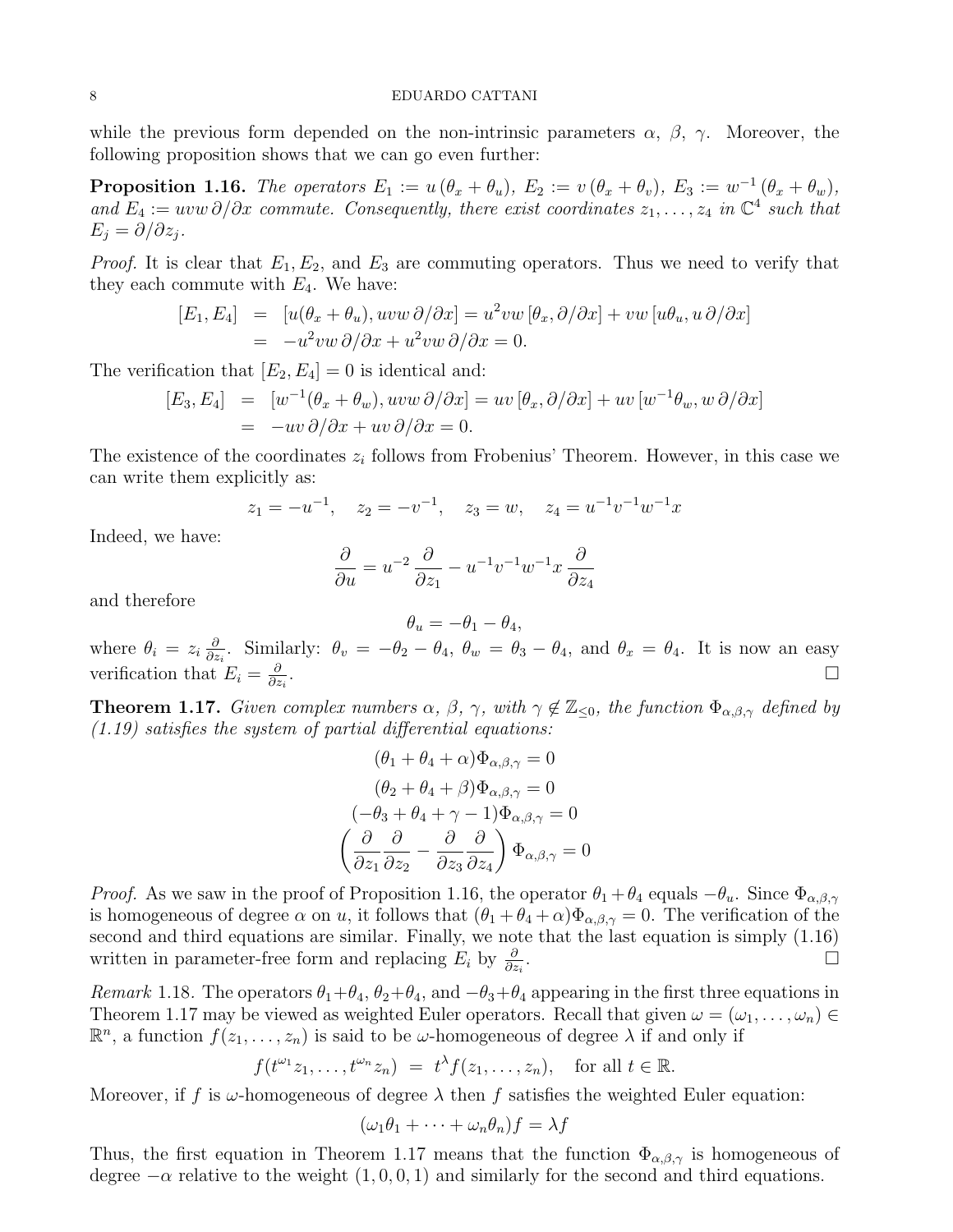Exercise 1.19. Let  $D := \frac{\partial}{\partial z_1}$ ∂  $\frac{\partial}{\partial z_2} - \frac{\partial}{\partial z}$ ∂z<sup>3</sup> ∂  $\frac{\partial}{\partial z_4}$  and  $\theta_\omega := \omega_1 \theta_1 + \cdots + \omega_4 \theta_4$  be a weighted Euler operator in  $\mathbb{C}^4$ . Show that

$$
\theta_{\omega} D = D \theta_{\omega} - (\omega_1 + \omega_2) \partial_1 \partial_2 + (\omega_3 + \omega_4) \partial_3 \partial_4.
$$

Deduce that if  $\omega_1 + \omega_2 = \omega_3 + \omega_4$  then D maps  $\omega$ -weighted homogeneous functions to functions which are also  $\omega$ -weighted homogeneous and that the shift in weight is given by  $-(\omega_1 + \omega_2)$ .

Exercise 1.20. Generalize Exercise 1.19 as follows. Given  $u \in \mathbb{N}^n$ , let  $\partial^u$  denote the operator:  $(1.24)$  $u := \partial_1^{u_1} \cdots \partial_n^{u_n}.$ 

Let  $D = \partial^u - \partial^v$ ,  $u, v \in \mathbb{N}^n$  and let  $\theta_\omega := \omega_1 \theta_1 + \cdots + \omega_n \theta_n$  be a weighted Euler operator in  $\mathbb{C}^n$ . Show that if

$$
u_1\omega_1 + \dots + u_n\omega_n = v_1\omega_1 + \dots + v_n\omega_n
$$

then D maps  $\omega$ -weighted homogeneous functions to functions which are also  $\omega$ -weighted homogeneous and that the shift in weight is given by  $-(u_1\omega_1 + \cdots + u_n\omega_n)$ .

As noted earlier, the operator  $D := \frac{\partial}{\partial z_1}$ ∂  $\frac{\partial}{\partial z_2} - \frac{\partial}{\partial z}$ ∂z<sup>3</sup> ∂  $\frac{\partial}{\partial z_4}$  is linearly equivalent to Laplace's operator. On the other hand, it follows from Exercise 1.19 that D maps common eigenfunctions for the commuting Euler operators  $\theta_1 + \theta_4$ ,  $\theta_2 + \theta_4$ , and  $-\theta_3 + \theta_4$  to common eigenfunctions. Hence, if F is a solution of the partial differential equation  $DF = 0$  and we decompose F into a sum of common eigenfunctions for the commuting Euler operators, then each component is annihilated by D. Our discussion shows that if F is a solucion of Laplace's equation and is weighted homogeneous with respect to the Euler operators then it is associated to a Gauss hypergeometric function with parameters corresponding to the eigenvalues of the Euler operators. Thus we may view the Gauss hypergeometric functions as furnishing solutions of the Laplace's equation which are weighted homogeneous relative to the three Euler operators. Notice that, automatically, a function which is weighted homogeneous of degree  $\alpha$ ,  $\beta$ ,  $\gamma$  relative to  $\theta_1 + \theta_4$ ,  $\theta_2 + \theta_4$ , and  $-\theta_3 + \theta_4$ , may be written as

$$
z_1^{\alpha} \, z_2^{\beta} \, z_3^{-\gamma} \varphi(\frac{z_1 \, z_2}{z_3 \, z_4})
$$

and this allow us to transform Laplace's equation into a second order ODE on the variable  $x = \frac{z_1 z_2}{z_2 z_1}$  $\frac{z_1 z_2}{z_3 z_4}$ . This procedure may be seen as a prototypical example of the method of separation of variables.

Exercise 1.21. Consider Appell's function  $F_1(x_1, x_2)$  defined in (1.8). Let  $\partial_i = \partial/\partial x_i$ ,  $\theta_i =$  $x_i \partial_i$ . Generalize (1.12)- (1.15) to show:

- (1)  $(\theta_1+\theta_2+\alpha)F_1 = \alpha F_1(\alpha+1)$ , where we are only indicating the parameter that changes.
- (2)  $(\theta_1 + \beta)F_1 = \beta F_1(\beta + 1);$
- (3)  $(\theta_2 + \beta')F_1 = \beta' F_1(\beta' + 1);$
- (4)  $(\theta_1 + \theta_2 + \gamma 1)F_1 = (\gamma 1) F_1(\gamma 1);$
- (5)  $\partial_1 F_1 = (\alpha \beta / \gamma) F_1(\alpha + 1, \beta + 1, \gamma + 1);$
- (6)  $\partial_2 F_1 = (\alpha \beta'/\gamma) F_1(\alpha + 1, \beta' + 1, \gamma + 1);$

Show that these equations imply that  $F_1$  satisfies the equations in Exercise 1.13.

**Exercise 1.22.** Mimicking our discussion in the Gauss case, introduce new variables  $u, v, v', w$ whose associated Euler operators  $\theta_u, \theta_v, \theta_{v'}, \theta_w$ , will correspond to multiplication by  $\alpha, \beta, \beta', \gamma$ respectively. Show that the operators

$$
E_1 = u(\theta_1 + \theta_2 + \theta_u); \quad E_2 = v(\theta_1 + \theta_v); \quad E_3 = v'(\theta_2 + \theta_{v'})
$$
  

$$
E_4 = w^{-1}(\theta_1 + \theta_2 + \theta_w - 1); \quad E_5 = uvw\partial_1; \quad E_6 = uv'w\partial_2
$$

commute.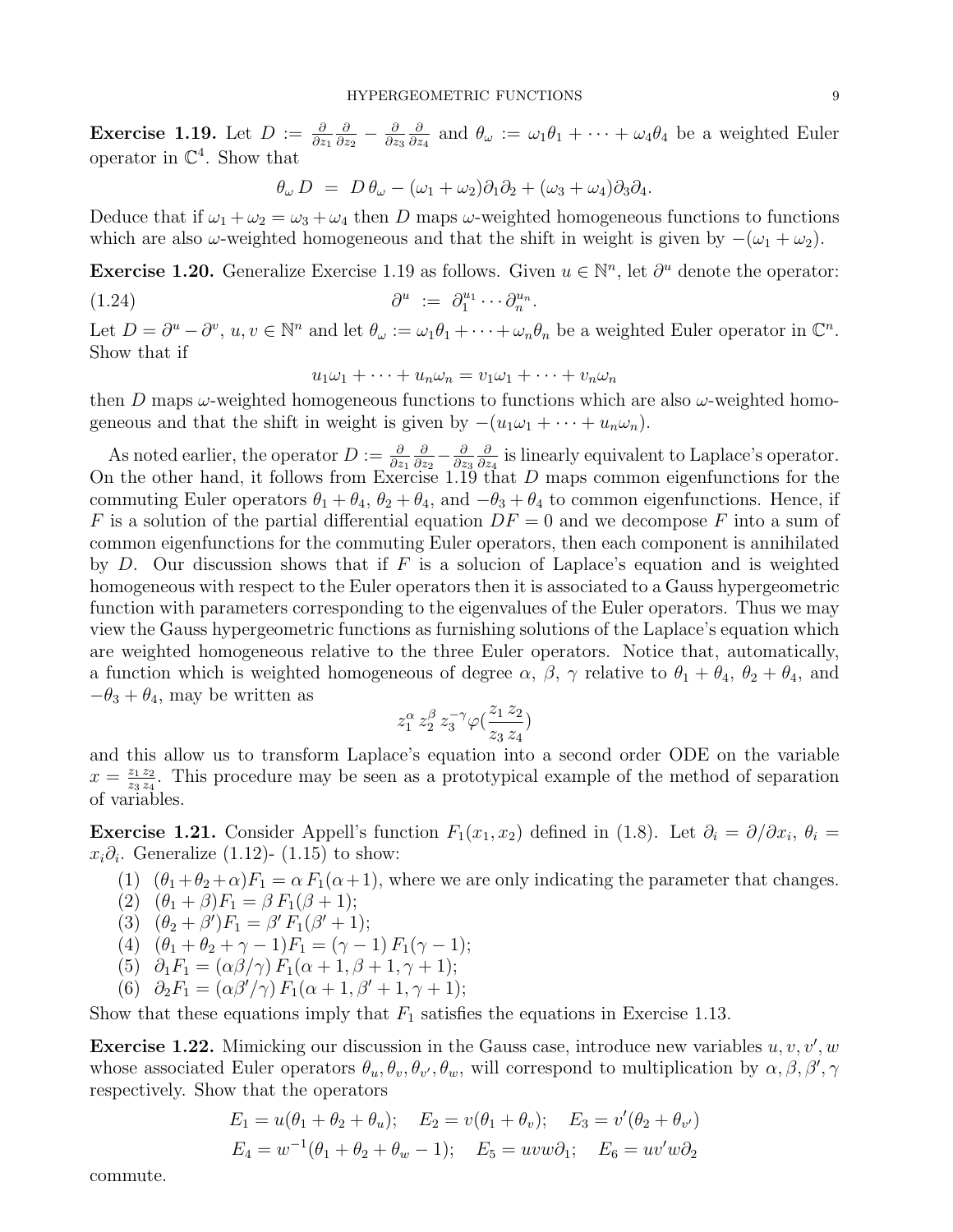**Exercise 1.23.** Show that the operators  $E_1, \ldots, E_6$ , together with  $\theta_u, \theta_v, \theta_{v'}, \theta_w$  define a tendimensional Lie algebra.

Exercise 1.24. Let  $\Phi(x_1, x_2, u, v, v', w) = u^{\alpha}v^{\beta}v'^{\beta'}w^{\gamma}F_1(\alpha, \beta, \beta', \gamma, x_1, x_2)$ . Show that  $\Phi$  satisfies the PDEs:

$$
(E_1E_2 - E_3E_4)\Phi = 0; \quad (E_1E_5 - E_3E_6)\Phi = 0
$$

**Exercise 1.25.** Show that there exist coordinates  $z_1, \ldots, z_6$  in an open subset of  $\mathbb{C}^6$  such that  $E_j = \partial/\partial z_j$  and, if abusing notation we denote  $\theta_j = z_j \partial/\partial z_j$  then:

$$
\theta_u = -\theta_1 - \theta_4 - \theta_6; \quad \theta_v = -\theta_2 - \theta_4
$$

$$
\theta_{v'} = -\theta_5 - \theta_6; \quad \theta_w = \theta_3 - \theta_4 - \theta_6 + 1
$$

1.4. GKZ Systems. In [27], Kalnins, Manocha, and Miller listed what they called the canonical equations for the 34 Horn series described in Example 1.11. They also noted that there were only 21 sets of different canonical series. They did this on a case-by-case basis. We will now present a uniform approach due to Gel'fand, Graev, Kapranov, and Zelevinsky [17, 20, 21, 18]. Our main reference will be [37].

We will denote by  $\mathcal{D}_n$  the Weyl algebra of partial differential operators in n variables with polynomial coefficients. That is,  $\mathcal{D}_n$  is generated by variables  $x_1, \ldots, x_n, \partial_1, \ldots, \partial_n$ . All of these variables commute with the exception of  $x_i$ ,  $\partial_i$  which satisfy the relation  $[\partial_i, x_i] = 1$ . Let  $A = (a_{ij})$  be a  $d \times n$  matrix of rank d with coefficients in Z. Throughout these lectures we will assume that

**Assumption 1.26.** The column vectos of A span  $\mathbb{Z}^d$  over  $\mathbb{Z}$ .

**Assumption 1.27.** The vector  $(1, \ldots, 1) \in \mathbb{Q}^n$  lies in the row span of A.

It should be noted that while we could easily dispense with the first Assumption, the second one is essential for what follows.

We define the *toric ideal* associated with  $A$  as the ideal in the commutative polynomial ring  $\mathbb{C}[\partial_1,\ldots,\partial_n]$ 

(1.25) 
$$
I_A := \{ \partial^u - \partial^v : Au = Av \, ; \, u, v \in \mathbb{N}^n \}.
$$

We note that the toric ideal is weighted homogeneous relative to any weight  $\omega$  in the rowspan of A. In particular, Assumption 1.27 implies that  $I<sub>A</sub>$  is homogeneous in the usual sense. It follows from Exercise 1.20 that if  $D = \partial^u - \partial^v \in I_A$  and  $\omega$  is in the row-span of A then D preserves  $\omega$ -homogeneity with a shift of  $-(\omega_1 u_1 + \cdots + \omega_n u_n)$ . Given  $\delta \in \mathbb{C}^d$ , we denote by  $\langle A \cdot \theta - \delta \rangle$  the ideal in  $\mathcal{D}_n$  generated by the Euler operators associated to each of the rows of A:

$$
a_{j1}\theta_1 + \cdots + a_{jn}\theta_n - \delta_j; \quad j = 1, \ldots, d,
$$

where, as before,  $\theta_j = x_j \partial_j$ .

**Definition 1.28.** Given A and  $\delta$ , the GKZ hypergeometric system is the left ideal  $H_A(\delta)$  in the Weyl algebra generated by the union

$$
I_A \cup \langle A \cdot \theta - \delta \rangle
$$

**Example 1.29.** It follows from Theorem 1.17 that the function  $\Phi_{\alpha,\beta,\gamma}$  is annihilated by the GKZ hypergeometric system associated with

(1.26) 
$$
A = \begin{pmatrix} 1 & 0 & 0 & 1 \\ 0 & 1 & 0 & 1 \\ 0 & 0 & -1 & 1 \end{pmatrix} ; \quad \delta = \begin{pmatrix} -\alpha \\ -\beta \\ 1 - \gamma \end{pmatrix}.
$$

In this case  $I_A = \langle \partial_1 \partial_2 - \partial_3 \partial_4 \rangle$ .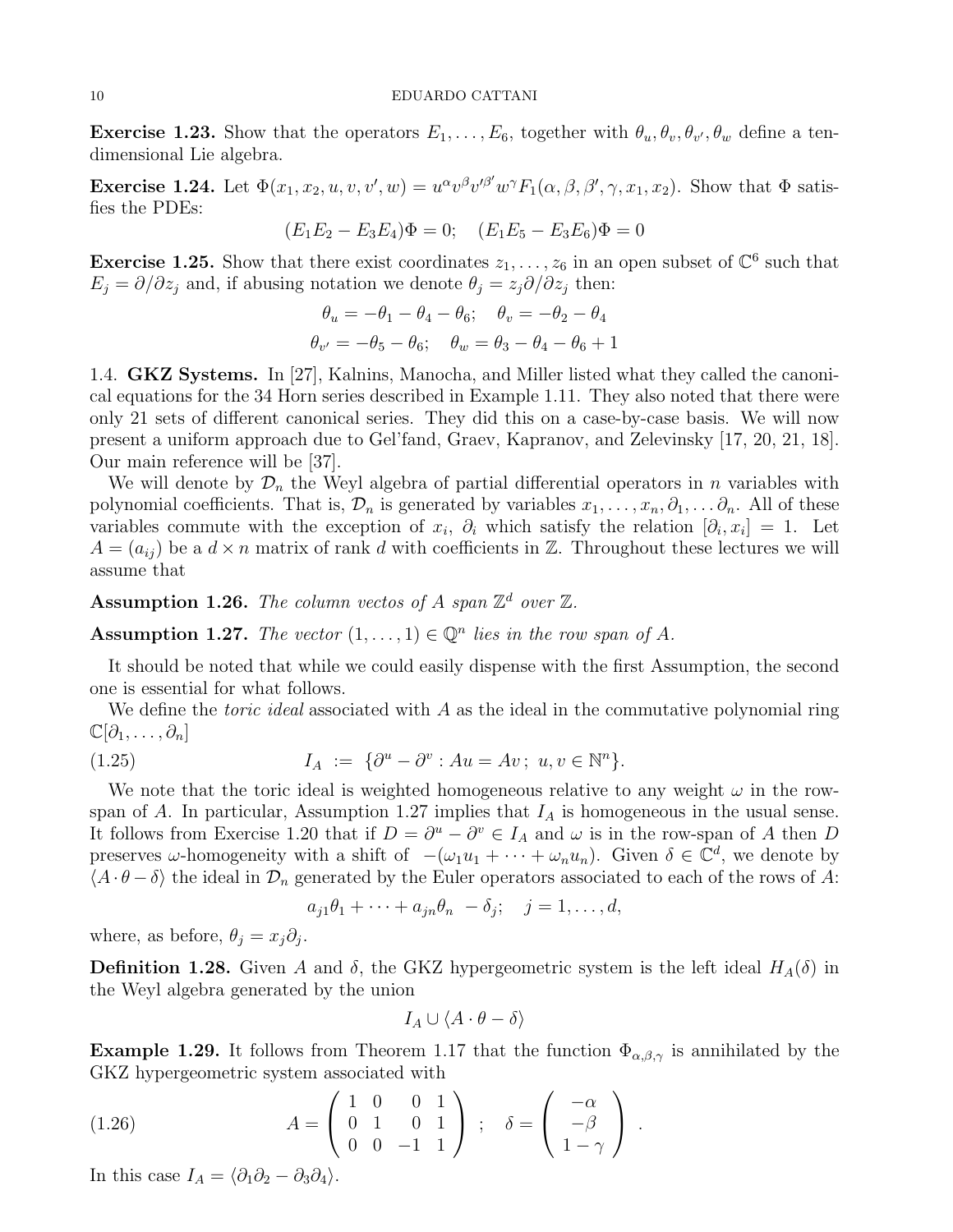Example 1.30. Consider the matrix

$$
(1.27) \t\t A = \begin{pmatrix} 1 & 0 & 0 & 1 & 0 & 1 \\ 0 & 1 & 0 & 1 & 0 & 0 \\ 0 & 0 & 0 & 0 & 1 & 1 \\ 0 & 0 & 1 & -1 & 0 & -1 \end{pmatrix}.
$$

There are several algorithms that may be used to compute the toric ideal  $I<sub>A</sub>$ . They have been implemented in computer algebra systems such as Singular [24] or Macaulay 2 [23]. In this case we obtain:

$$
I_A = \langle \partial_1 \partial_2 - \partial_3 \partial_4, \partial_1 \partial_5 - \partial_3 \partial_6, \partial_2 \partial_6 - \partial_4 \partial_5 \rangle.
$$

According to Exercise 1.24, the function  $\Phi$  constructed from the Appell function  $F_1$  is annihilated by the first two generators of the ideal  $I_A$ . One can also verify that it is also annihilated by the third generator (if written back in the  $x, y$  coordinates, the third generator corresponds to an Euler-Darboux equation [27]). Also, it follows from Exercise 1.25 that  $\Phi$  is A-homogeneous of degree  $\delta = (-\alpha, -\beta, -\beta', \gamma - 1)$ .

Every element  $p \in \mathcal{D}_n$  has a unique expression of the form

$$
p = \sum_{u,v \in \mathbb{N}^n} c_{uv} x^u \partial^v,
$$

where  $c_{uv} = 0$  for all but finitely many pairs  $(u, v)$ . Associated with  $\mathcal{D}_n$  we consider the commutative polynomial ring  $R = \mathbb{C}[x_1,\ldots,x_n,\xi_1,\ldots,\xi_n]$ . Given any  $p \in \mathcal{D}_n$ , let  $\nu(p) :=$  $\max\{|v| : c_{uv} \neq 0$  for some  $u \in \mathbb{N}^n\}$  be the *order* of p and set

$$
\sigma(p) := \sum_{u \in \mathbb{N}^n, |v| = \nu} c_{uv} x^u \xi^v \in R.
$$

The polynomial  $\sigma(p)$  is called the (principal) symbol of the differential operator p.

**Definition 1.31.** Given a left ideal  $I \subset \mathcal{D}_n$ , its *characteristic variety* is the affine variety in  $\mathbb{C}^{2n}$  defined by the *characteristic ideal* ch(*I*) :=  $\langle \sigma(p) : p \in I \rangle \subset R$ .

Remark 1.32. For readers familiar with the theory of D-modules, it should be pointed out that this notion of characteristic variety agrees with the standard one (cf. [37, Theorem 1.4.1]).

An algorithm for the computation of characteristic varieties is implemented in Macaulay 2 [23]. Using it we find that in the Gaussian case, Example 1.29, the characteristic ideal is generated by the symbols of the generator of the toric ideal and the Euler operators. In particular, it is independent of the vector  $\delta \in \mathbb{C}^d$ . This is also true in the Appell case discussed in Example 1.30. Indeed, this is a consequence of a general result (cf. [37, Theorem 4.3.8]) which asserts that this property will hold whenever the toric ideal  $I_A$  is Cohen-Macaulay.

**Definition 1.33.** A left ideal  $I \subset \mathcal{D}_n$  is called *holonomic* if and only if its characteristic ideal has (Krull) dimension n. In such case, the vector space over the field of rational functions  $\mathbb{C}(x)$ 

$$
\mathbb{C}(x)[\xi]/(\mathbb{C}(x)[\xi] \cdot \mathrm{ch}(I))
$$

is finite-dimensional and its dimension is called the holonomic rank of I.

**Definition 1.34.** Let  $I \subset \mathcal{D}_n$  be a left ideal and  $\mathbb{V}(\text{ch}(I)) \subset \mathbb{C}^{2n}$  its characteristic variety. The singular locus  $\text{Sing}(I)$  is defined as the Zariski closure of the projection on  $\mathbb{C}_x^n$  of

$$
\mathbb{V}(\mathrm{ch}(I))\backslash\{\xi_1=\cdots=\xi_n=0\}.
$$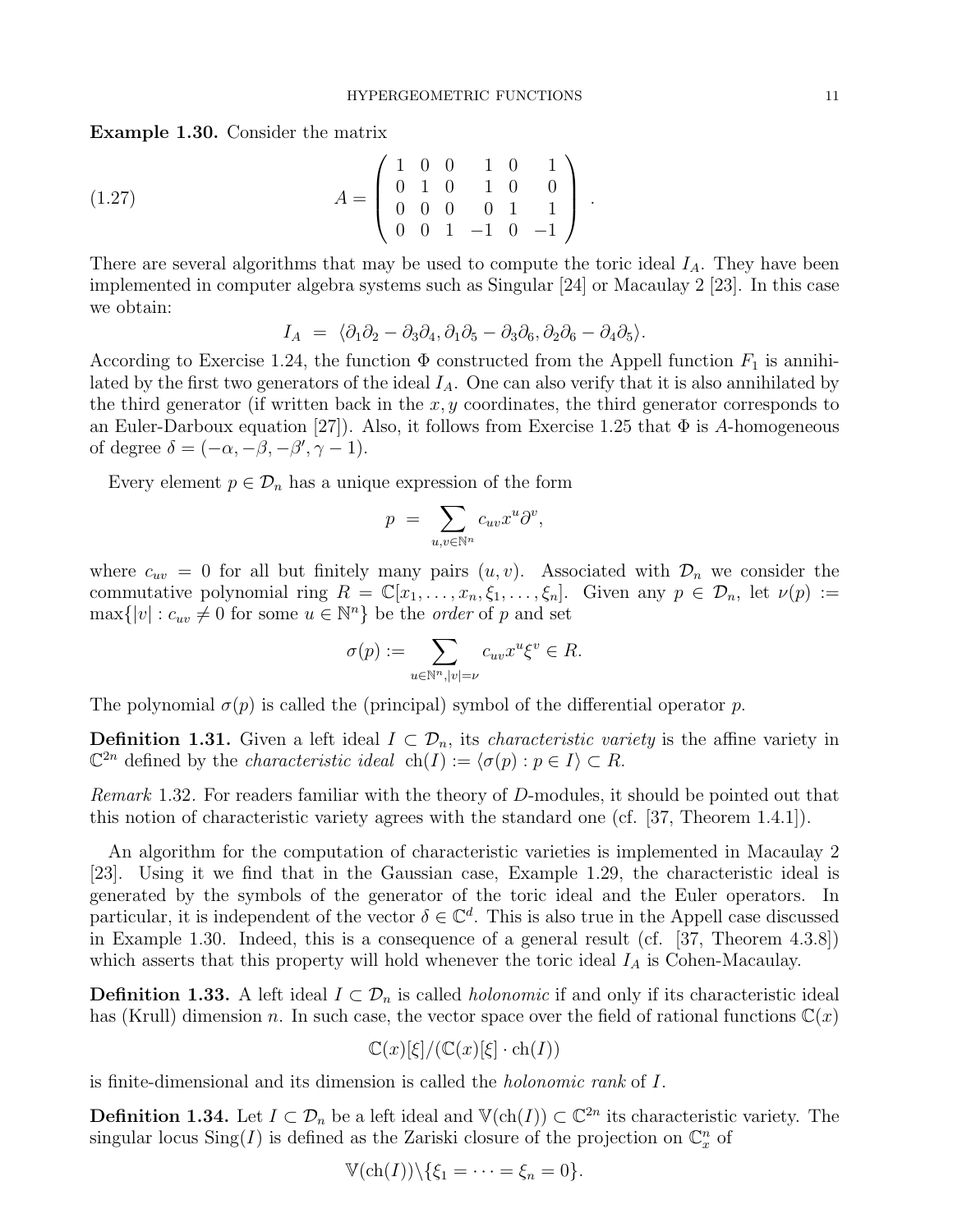We note that given the characteristic ideal, the ideal of the singular variety may be computed by commutative algebra algorithms. For example, by a direct computation or using Macaulay 2's command singLocus one obtains that in Gauss' Example 1.29

$$
Sing(H_A(\delta)) = V(\langle x_1x_2x_3x_4(x_1x_2 - x_3x_4 \rangle)).
$$

Example 1.35. Let A be the configuration given by the matrix

$$
(1.28) \qquad \qquad A = \left(\begin{array}{rrr} 1 & 1 & 1 \\ 0 & 1 & 2 \end{array}\right).
$$

The toric ideal  $I_A$  is generated by the operator  $\partial_1\partial_3 - \partial_2^2$ . By direct computation or applying [37, Theorem 4.3.8] we have that

$$
ch(H_A(\delta)) = \langle \xi_1 \xi_3 - \xi_2^2, x_1 \xi_1 + x_2 \xi_2 + x_3 \xi_3, x_2 \xi_2 + 2x_3 \xi_3 \rangle.
$$

Moreover,

$$
Sing(H_A(\delta)) = \mathbb{V}(\langle x_1 x_3 (x_2^2 - 4x_1 x_3) \rangle).
$$

We recall that given an integral  $d \times n$  matrix A satisfying Assumption 1.27, its sparse discrim*inant*  $D_A$  is the polynomial, well-defined up to sign, defining the dual variety of the projective variety  $\mathbb{V}(I_A)$ . Of course, this only makes sense if that dual variety is a hypersurface, otherwise we declare  $D_A = 1$ . A subset  $A' \subset A$  is said to be *facial* if it is the intersection of A with a face of its convex hull. The following theorem collects the main properties of GKZ systems.

**Theorem 1.36.** Let  $H_A(\delta)$  be a GKZ hypergeometric system.

- (1)  $H_A(\delta)$  is always holonomic.
- (2) The singular locus of  $H_A(\delta)$  is independent of  $\delta \in \mathbb{C}^d$  and agrees with the zero locus of the principal A-determinant  $E_A(x)$ .
- (3) For arbitrary A and generic  $\delta$ , the holonomic rank of  $H_A(\delta)$  equals the normalized volume of the convex hull of A,  $vol(\text{conv}(A))$ . Here, normalized means that the volume of the standard simplex is 1.
- (4) For arbitrary A and  $\delta$ , rank $(H_A(\delta)) \geq \text{vol}(\text{conv}(A)).$
- (5) Given A, rank $(H_A(\delta)) = \text{vol}(\text{conv}(A))$  for all  $\delta \in \mathbb{C}^d$  if and only if the ideal  $I_A$  is Cohen-Macaulay.

Proof. The first three statements are due to Gel'fand, Kapranov, and Zelevinsky [20, 21, 18] under Assumptions 1.26 and 1.27 and to Adolphson [1] in the general case. We refer to [19] for the definition and properties of the principal A-determinant. In particular, Theorem 10.1.2 in [19] gives a factorization of  $E_A(x)$  whose whose irreducible factors are the sparse discriminant of facial subsets  $A'$  of A. The fourth statement is due to Saito, Sturmfels and Takayama [37, Theorem 3.5.1]. The if part of the last statement is due to Gel'fand, Kapranov, and Zelevinsky[21, 22] and to Adolphson[1]. The only if part was conjectured by Sturmfels based on the results of [42, 6] and recently proved by Matusevich, Miller, and Walther [32]. Special cases of this conjecture had been proved in  $(6, 29, 30)$ .

Remark 1.37. We note that in Example 1.28, the configuration  $\vec{A}$  consists of the three integral points in the segment from  $(1, 0)$  to  $(1, 2)$ . In the expression for the singular locus, the monomials  $x_1$  and  $x_3$  correspond to the two vertices (faces) of A and the term  $x_2^2 - 4x_1x_3$ to the discriminant  $D_A$  which coincides with the usual discriminant of the generic quadratic polynomial:

$$
f(t) = x_1 + x_2t + x_3t^2.
$$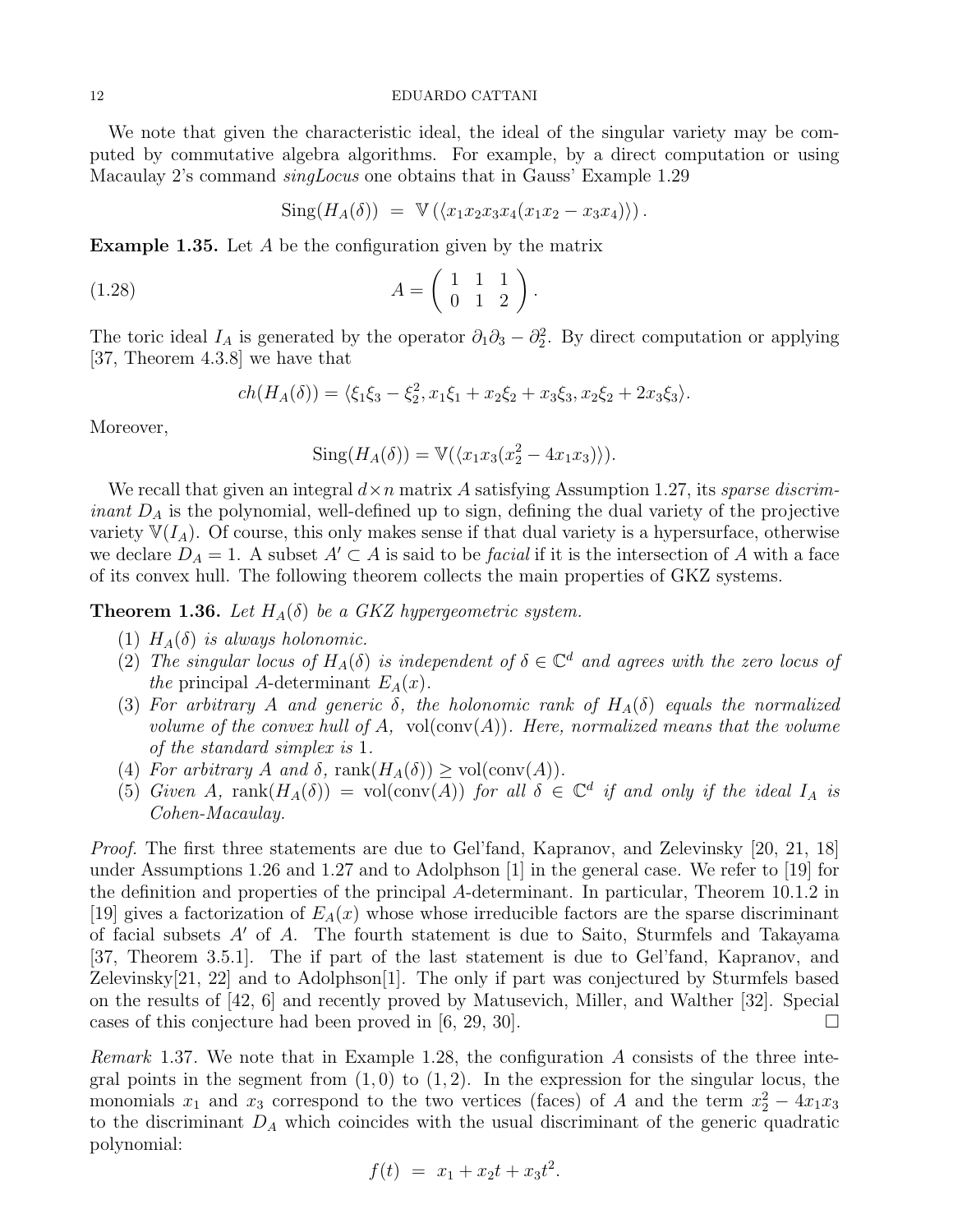# 2. Solutions of Hypergeometric Differential Equations

2.1. **Regular Singularities.** We consider a linear  $n$ -th order ODE in the complex plane:

(2.1) 
$$
a_0(z) w^{(n)} + a_1(z) w^{(n-1)} + \cdots + a_{n-1}(z) w' + a_n(z) w = 0,
$$

where the  $a_i(z)$  are holomorphic in an open set  $U \subset \mathbb{C}$ . We have the basic result [12, 26]:

**Theorem 2.1.** [12, 26] Let  $z_0 \in U$  be such that  $a_0(z_0) \neq 0$ . Then, there exists  $\delta > 0$  such that in the disk  $\{|z - z_0| < \delta\}$  the vector space of holomorphic solutions of (2.1) has dimension n.

**Definition 2.2.** A point  $z_0 \in U$  is said to be a *singular point* of (2.1) if  $a_0(z) = 0$ .

In general, the behavior of the solutions of  $(2.1)$  around a singular point can be quite wild. For example, the equation  $z^2 w' + w = 0$  has a solution near zero,  $w = exp(1/z)$ , with an essential singularity at the origin. There is however a special kind of well-behaved singular points. They are described by the following theorem whose proof may be found in [12, Chapter 4] or [26].

**Theorem 2.3.** Let  $z_0$  be a singular point of  $(2.1)$ . Then the following are equivalent:

- (1) The functions  $b_k(z) := \frac{a_k(z)}{z(z)}$  $a_0(z)$ have at worst a pole of order  $k$  at  $z_0$ .
- (2) The vector space of multivalued holomorphic functions in a sufficiently small punctured disk  ${0 < |z - z_0| < \delta}$ , which are solutions of (2.1), has dimension n and is generated by functions of the form

$$
(z-z_0)^\lambda (\ln(z-z_0))^j f(z),
$$

where  $\lambda \in \mathbb{C}$ ,  $j \in \mathbb{Z}$ ,  $0 \leq j \leq n-1$ , and  $f(z)$  is holomorphic in the disk  $\{|z - z_0| < \delta\}$ and  $f(z_0) \neq 0$ .

If these conditions hold, we say that  $z_0$  is a regular singular point of (2.1).

Example 2.4. The Euler equation:

(2.2) 
$$
z^n w^{(n)} + b_1 z^{n-1} w^{(n-1)} + \cdots + b_{n-1} z w' + b_n w = 0,
$$

where  $b_1, \ldots, b_n$  are constant, has a regular singular point at the origin. Writing  $\theta = z \partial_z$ , we have:

$$
z^{j}\partial_{z}^{j} = \theta \cdot (\theta - 1) \cdots (\theta - j + 1)
$$

and consequently we may rewrite (2.2) as  $L(w) = 0$ , where L is the differential operator

(2.3) 
$$
L := \sum_{j=0}^{n} b_{n-j} \theta \cdot (\theta - 1) \cdots (\theta - j + 1).
$$

Now, for any  $\lambda \in \mathbb{C}$ ,  $\theta(z^{\lambda}) = \lambda z^{\lambda}$ . Hence

(2.4) 
$$
L(z^{\lambda}) = p(\lambda) z^{\lambda},
$$

where  $p(\lambda)$  is the polynomial

(2.5) 
$$
p(\lambda) = \sum_{k=0}^{n} b_{n-k} \prod_{j=0}^{k-1} (\lambda - j).
$$

Clearly, if  $p(\lambda_0) = 0$  then  $w = z^{\lambda_0}$  is a (multivalued) holomorphic solution of (2.2) near zero. Moreover, if  $\lambda_0$  is a root of p of multiplicity  $\ell$ , then the functions  $(\ln z)^j z^{\lambda_0}$  are solutions of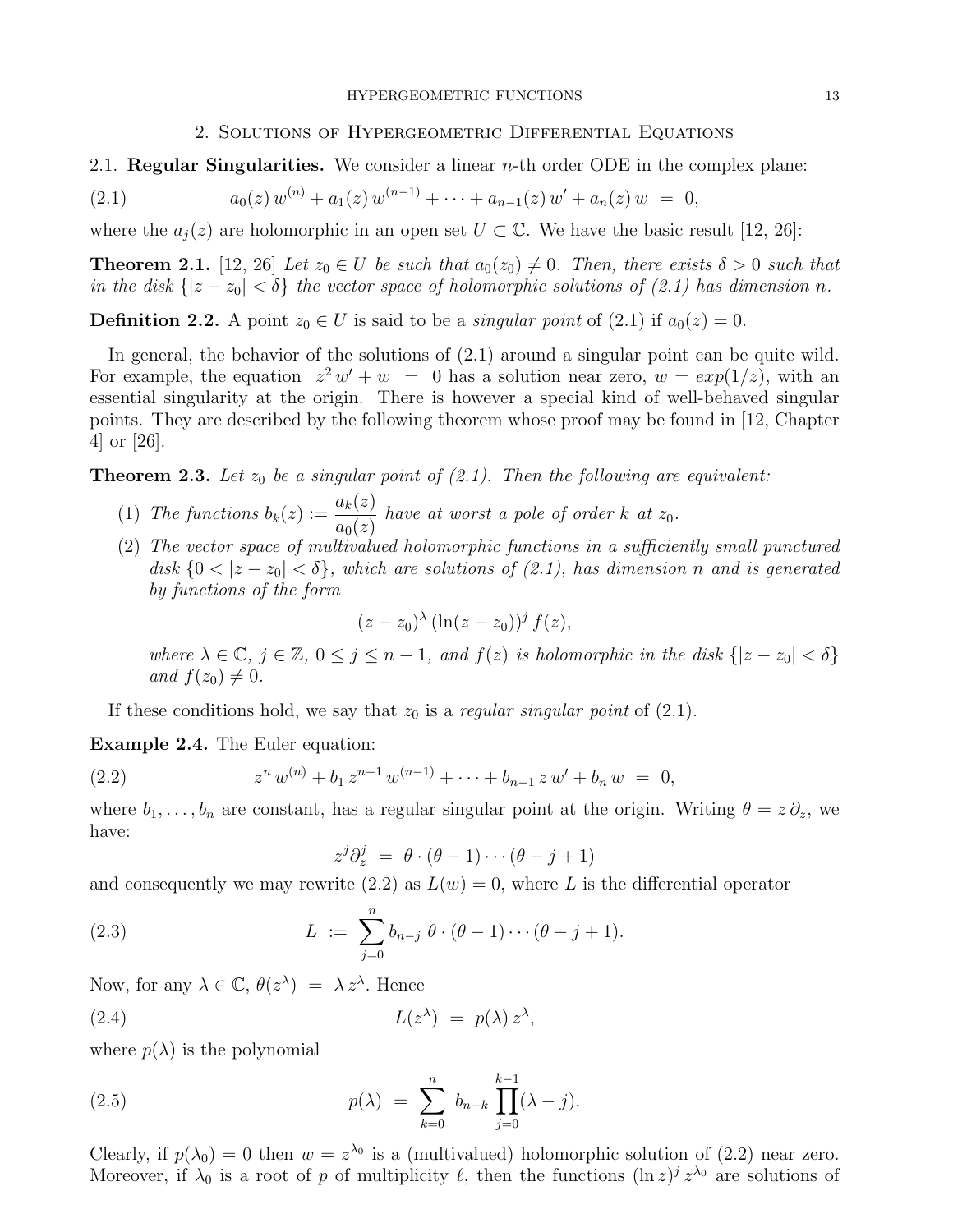(2.2) for  $j = 0, \ldots, \ell - 1$ . This may be easily verified: consider (2.4) as an identity of functions of z and  $\lambda$ . If  $\lambda_0$  is a root of p of multiplicity  $\ell$ , then

$$
\frac{\partial^j}{\partial \lambda^j}\left(p(\lambda)\,z^\lambda\right)
$$

vanishes at  $\lambda_0$  for  $j = 0, \ldots, \ell - 1$ . On the other hand,  $(\partial^j/\partial \lambda^j)(z^{\lambda}) = (\ln z)^j z^{\lambda}$  which implies the result.

Remark 2.5. We may extend the notion of regular singularity to the point at infinity in the Riemann sphere in the usual way, i.e. by making the change of variable  $z' = 1/z$ . In this manner, we say that  $\infty$  is a regular singular point of (2.1) if and only if  $b_i(z)$  is holomorphic at  $\infty$  and has a zero of order at least j there. The following result is Theorem 6.4 in [12, Chapter 4]:

**Theorem 2.6.** The equation (2.1) has regular singularities at the distinct points  $z_1, \ldots, z_k, \infty$ and no other singularities if and only if:

$$
b_j(z) = \prod_{i=1}^k (z - z_i)^j c_j(z),
$$

where  $c_j(z)$  is a polynomial of degree at most  $j(k-1)$ .

An equation satisfying the conditions of Theorem 2.6 is called a Fuchsian equation. Theorem 2.3 describes the structure of the solutions of a Fuchsian equation around a singular point. Euler's equation discussed in Example 2.4 is a Fuchsian equation whose only singularities are at 0 and  $\infty$ . The method used in Example 2.4 to construct the local solutions of the Euler equation around the origin may be generalized to construct local solutions around a regular singular point. This is discussed in the next section.

2.2. The Frobenius Method. Suppose (2.1) has a regular singular point at  $z_0$ . Let us assume without loss of generality that  $z_0$  is the origin. Multiplying through by  $z^n$  we may rewrite (2.1) as  $L(w) = 0$ , where L denotes the differential operator:

$$
L \; := \; \sum_{k=0}^n \, b_{n-k}(z) \; \theta \cdot (\theta - 1) \cdots (\theta - k + 1) \,,
$$

where  $b_0(z) = 1$  and  $b_k(z)$  is holomorphic in a neighborhood of the origin.

We will look for a solution of (2.1) of the form

(2.6) 
$$
w(z) = z^{\lambda} \sum_{r=0}^{\nu} \sum_{j=0}^{\infty} u_{rj} (\ln z)^r z^j ; \quad u_{00} = 1, \ \lambda \in \mathbb{C},
$$

where the  $u_{rj}$  are complex coefficients to be determined. It turns out that if a formal series (2.6) is a solution of (2.1) around a regular singular point, then it converges in a punctured neighborhood of that point (cf. Theorem 3.1 in [12, Chapter 4]).

Let us define, in analogy with (2.5), the polynomials

(2.7) 
$$
p^{(j)}(\lambda) = \sum_{k=0}^{n} \frac{b_{n-k}^{(j)}(0)}{j!} \prod_{j=0}^{k-1} (\lambda - j).
$$

We will call the polynomial  $p(\lambda) := p^{(0)}(\lambda)$  the *indicial polynomial* of the operator L. The following is a simple form of Frobenius' Theorem: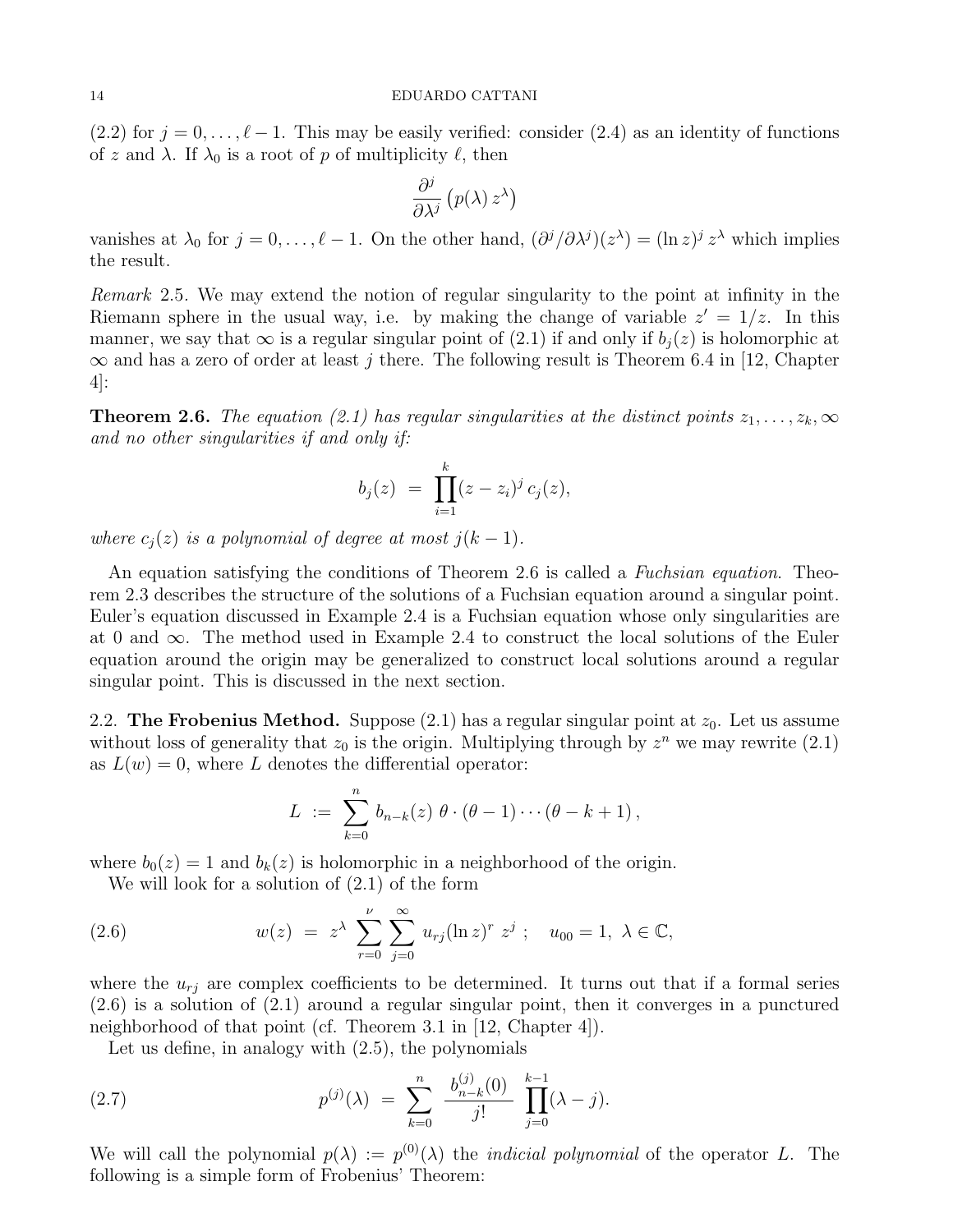**Theorem 2.7.** Let  $\lambda_0 \in \mathbb{C}$  be a root of  $p(\lambda)$  of multiplicity  $\mu$ . Suppose, moreover, that  $p(\lambda + j) \neq j$ 0 for all  $j \in \mathbb{N}$ . Then, there exist  $\mu$  linearly independent series (2.6), with  $\lambda = \lambda_0$  and  $\nu < \mu$ such that  $L(w) = 0$ .

*Proof.* Let  $w(z)$  be as in (2.6) with  $r = 0$ . In this case we drop the second index in the coefficients  $u_j$ . We have:

$$
L(w) = \sum_{j=0}^{\infty} u_j L(z^{\lambda+j})
$$
  
= 
$$
\sum_{j=0}^{\infty} \sum_{k=0}^{j} u_{j-k} p^{(k)} (\lambda + k - j) z^{\lambda+j}
$$

Thus, the coefficient of  $z^{\lambda+j}$  is given by:

(2.8) 
$$
u_j p(\lambda + j) + \sum_{k=1}^j u_{j-k} p^{(k)}(\lambda + k - j)
$$

and, therefore we can recursively find coefficients  $u_j$  so that (2.8) will vanish for all  $j \geq 1$ . For that choice of coefficients,

$$
L(w) = p(\lambda) z^{\lambda}.
$$

Moreover, if follows from (2.8) that the coefficients  $u_j$  will depend rationally on  $\lambda$  with poles at the roots of  $p(\lambda + k)$ ,  $k = 1, \ldots, j$ . Hence, if  $\lambda_0$  is a root of p and  $p(\lambda_0 + j) \neq 0$  for all  $j \in \mathbb{N}$ , then we can construct a unique w as in (2.6) with  $r = 0$  and  $\lambda = \lambda_0$  which is a solution of  $L(w) = 0.$ 

If  $\lambda$  is a root of multiplicity  $\mu$ , then as in Example 2.4, we have that the specialization of  $\partial_{\lambda}^{\nu}w(\lambda, z)$  is annihilated by L for all  $\nu < \mu$ . This gives a series (2.6) which is a solution of  $Lw = 0$  and has  $\nu < \mu$ .

*Remark* 2.8. The construction of series solutions of the form  $(2.6)$  may be extended to the case where the indicial polynomial has roots separated by integers. We sketch the idea and leave the details to the interested reader. Suppose for example that  $p(\lambda)$  has roots at  $\lambda_3$ ,  $\lambda_2 = \lambda_3 + a$  and  $\lambda_1 = \lambda_3 + b$ , where  $b > a$  are positive integers, and no other roots of this form. Suppose moreover that these roots have multiplicity  $\mu_3$ ,  $\mu_2$ , and  $\mu_1$  respectively. Clearly, the construction in the proof of Theorem 2.7 fails at the value  $\lambda_3$  and since  $p(\lambda_3 + a) = p(\lambda_3 + b) = 0$ . On the other hand, if we modify our construction by choosing

$$
u_0 = (\lambda - \lambda_3)^{\mu_1 + \mu_2}
$$

Then, it is easy to check by induction that for all  $j = 0, \ldots, a-1, u_j$  has a factor of  $(\lambda - \lambda_3)^{\mu_1 + \mu_2}$ and therefore, given (2.8),  $u_a$  is well defined at  $\lambda_3$  since  $p(\lambda + a)$  has a zero of order  $\mu_2$  at  $\lambda_3$ but that's taken care by the factor  $(\lambda - \lambda_3)^{\mu_1 + \mu_2}$  in all  $u_j$ ,  $j < a$ . Similarly, for all  $a \leq j < b$ ,  $u_j$ will have a factor of  $(\lambda - \lambda_3)^{\mu_1}$  and we can argue in the same way to show that the coefficient  $u_b$  is well-defined.

Note however, that setting  $\lambda = \lambda_3$  would have the effect of annihilating all coefficients  $u_j$ ,  $j < b$ , and hence we would get a series whose leading term is  $z^{\lambda_1}$ . On the other hand, if we consider the series

$$
\partial_\lambda^b(w(\lambda,z))
$$

and evaluate it at  $\lambda_3$ , we get a series of the form (2.6) which is a solution of  $Lw = 0$  and whose leading term is  $z^{\lambda_3}$ . Taking further derivatives we may construct  $\mu_3 - 1$  series solutions.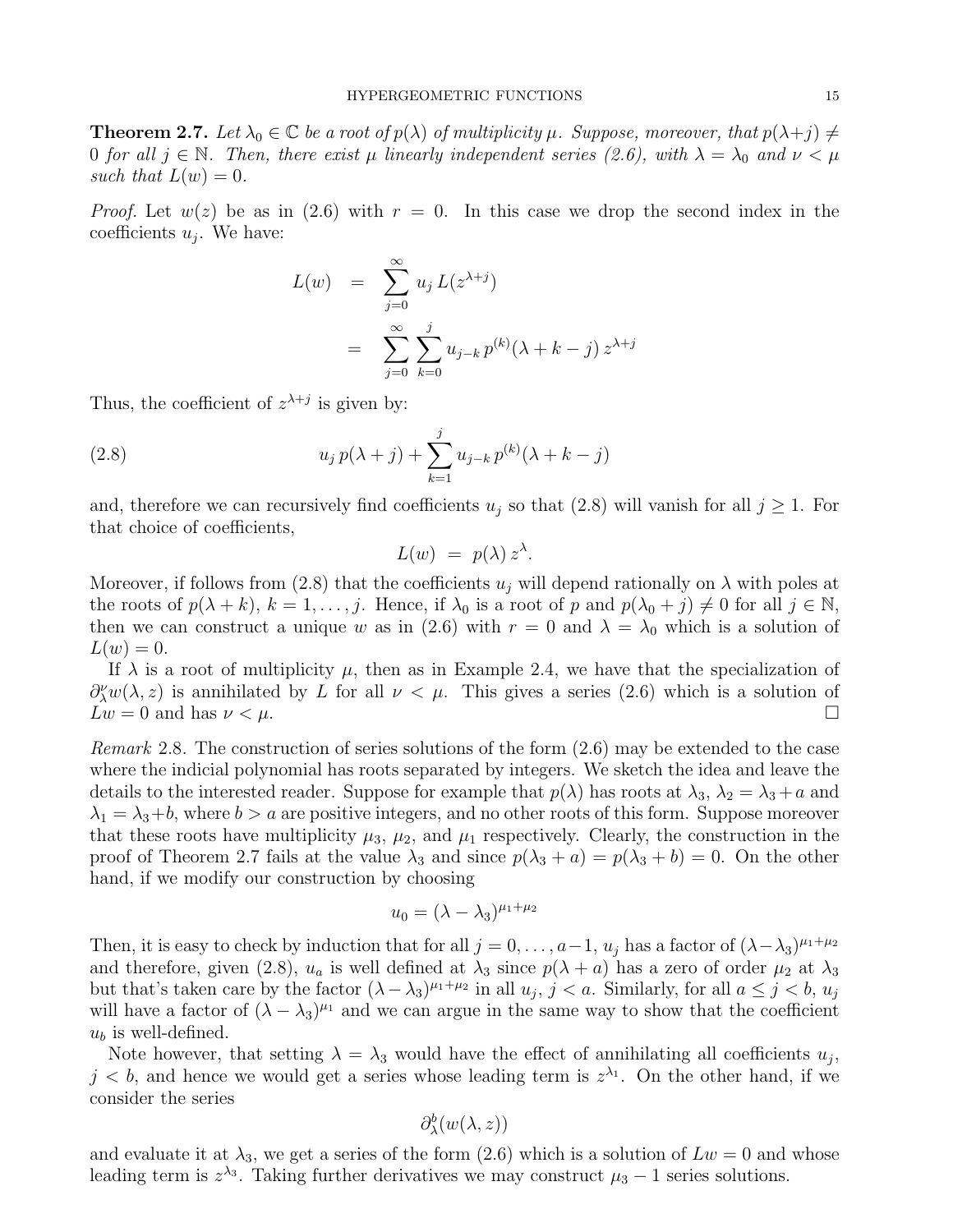We leave it up to the reader to generalize these constructions to the case of the point at infinity. In this manner, given a Fuchsian equation, we may construct a basis of series solutions around each singular point.

Example 2.9. Consider Gauss' hypergeometric equation

$$
z(z-1)\partial_z^2 F + ((\alpha + \beta + 1)z - \gamma) \partial_z F + \alpha \beta F = 0.
$$

It has regular singularities at 0, 1 and  $\infty$ . The indicial polynomial at 0 is

$$
p(\lambda) = \lambda(\lambda - 1) + \gamma \lambda = \lambda(\lambda - (1 - \gamma))
$$

Thus, if  $\gamma \notin \mathbb{Z}_{\leq 0}$ , then 0 is a root of the indicial polynomial and no positive integer is a root. Hence, we can proceed as in the proof of Theorem 2.7 to construct a power series solution of Gauss' equation. Moreover, if  $\gamma \neq 1, 0$  is a simple root of p.

In order to construct the solution around the origin corresponding to the root 0 it is better to work with the expression coming from (1.16) for Gauss' differential operator. Since we are interested in the behavior around a punctured neighborhood of zero, we may multiply (1.16) by  $x$  and obtain the differential equation

$$
((\theta_z - 1 + \gamma)\theta_z - (\theta_z + \alpha)(\theta_z + \beta))F = 0.
$$

Applying this differential operator to the series

$$
\sum_{j=0}^{\infty} u_j z^j
$$

we get

$$
\sum_{j=1}^{\infty} ((j-1+\gamma) j u_j - (j-1+\alpha) (j-1+\beta) u_{j-1}) z^j.
$$

The term of degree zero vanishes because 0 is a root of the indicial polynomial. Thus, the given series will be a solution if and only if

$$
\frac{u_j}{u_{j-1}} = \frac{(j-1+\alpha)(j-1+\beta)}{(j-1+\gamma)j},
$$

that is, assuming that  $u_0 = 1$ , if and only if

$$
u_j = \frac{(\alpha)_j (\beta)_j}{(\gamma)_j j!}.
$$

In other words, we recover Gauss' hypergeometric series  $_1F_2(\alpha, \beta, \gamma; z)$ .

**Exercise 2.10.** Suppose  $\gamma = 1$ , then 0 is a double root of the indicial polynomial. Theorem 2.7 implies that there is a second (multivalued) solution in a punctured neighborhood of zero of the form

$$
\sum_{j=0}^{\infty} (u_j \ln z + v_j) z^j
$$

- (1) Set up the linear equations to compute  $u_j$ ,  $v_j$ .
- (2) Show that  $u_j = (\alpha)_j(\beta)_j/(\gamma)_j j!$ .
- (3) Compute  $v_1, v_2,$  and  $v_3$ .

**Exercise 2.11.** Show that for  $\gamma \neq 1$ , the solution of Gauss' hypergeometric equation corresponding to the root  $1 - \gamma$  is given by

$$
w(z) = z^{1-\gamma} {}_1F_2(\alpha - \gamma + 1, \beta - \gamma + 1, 2 - \gamma; z).
$$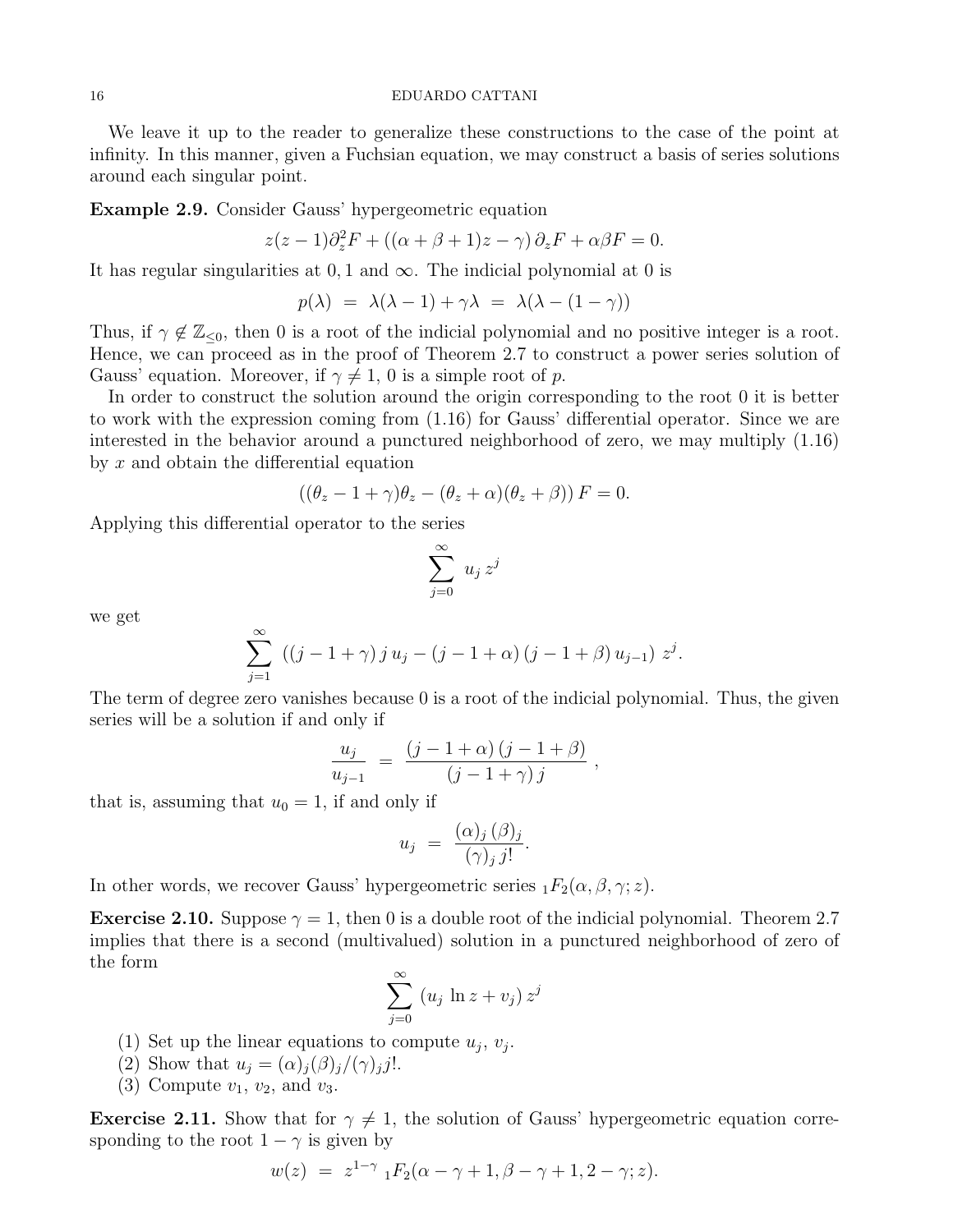Exercise 2.12. Show that 0 is a root of the indicial polynomial of Gauss' hypergeometric equation at  $z = 1$  and show that the corresponding solution is

$$
w(z) = {}_1F_2(\alpha, \beta, \alpha + \beta - \gamma + 1; 1 - z).
$$

**Exercise 2.13.** Let  $L = \theta \cdot (\theta + \gamma_1) \cdots (\theta + \gamma_{p-1}) - x \cdot (\theta + \alpha_1) \cdots (\theta + \alpha_p)$ 

(1) Show that the roots of the indicial polynomial at 0 are:

$$
0,-\gamma_1,\ldots,-\gamma_{p-1}
$$

(2) Compute the indicial polynomial at 1 and  $\infty$ .

2.3. Multivariate Logarithmic Series. The GKZ hypergeometric systems  $H_A(\delta)$  share many of the special properties of Fuchsian equations. Indeed, as we will see below, their holonomicity implies that, away from the singular locus, the vector space of local holomorphic solutions is finite-dimensional of dimension equal to the holonomic rank. Moreover, Assumption 1.27 implies that  $H_A(\delta)$  is regular, in a sense which will not be defined here, but that guarantees that the local solutions have at worst logarithmic singularities near the singular locus. This generalizes the statement in Theorem 2.3 about the behavior of solutions around a regular singular point.

There are many ways to construct logarithmic series solutions of GKZ systems. We refer to [21, 38] for the construction of  $\Gamma$ -series and to [4] for a very recent new approach. We will discuss the Gröbner deformation technique of Saito, Sturmfels, and Takayama which generalizes Frobenius' method.

We begin by collecting some general results about the solutions of GKZ hypergeometric systems. The following is a special case of the Cauchy-Kovalewskii-Kashiwara Theorem (cf. [37, Theorem 1.4.19]) and generalizes Theorem 2.1:

**Theorem 2.14.** Let  $U \subset \mathbb{C}^n \backslash Sing(H_A(\delta))$  be a simply connected open set. Then the vector space of functions, holomorphic in U, which are annihilated by the ideal  $H_A(\delta)$  has dimension equal to the holonomic rank of  $H_A(\delta)$ . Such a function is called an A-hypergeometric function of degree δ.

As in the one variable case we will look for logarithmic series solutions of  $H_A(\delta)$ . More precisely:

Definition 2.15. A logarithmic series is a series of the form

$$
\sum_{\alpha \in A} \sum_{\beta \in B} c_{\alpha\beta} x^{\alpha} (\ln x)^{\beta},
$$

where  $A \subset \mathbb{C}^n$  is a discrete set and  $B \subset \{0, \ldots, r\}^n$ , for some  $r \in \mathbb{N}$ .

Given a Fuchsian equation, the logarithmic series solutions constructed via Frobenius' method converged in a neighborhood of one of the singular points. In the GKZ case, the singular locus is described by the zero locus of the principal  $A$  determinant. Thus, it is reasonable to expect that the geometry of the singular locus should be closely related to the regions of convergence of logarithmic series solutions of the GKZ system.

We recall that given a Laurent polynomial f, its Newton polytope  $\mathcal{N}(f)$  is defined as the convex hull of the exponents corresponding to terms in f with non-zero coefficient. Let  $\nu$  be a vertex of the Newton polytope of  $E_A$  (this is the so-called secondary polytope of A), and let  $v_1, \ldots, v_n$  be a lattice basis of  $\mathbb{Z}^n$  such that

$$
\mathcal{N}(E_A) \subset \nu + \mathcal{C}(v),
$$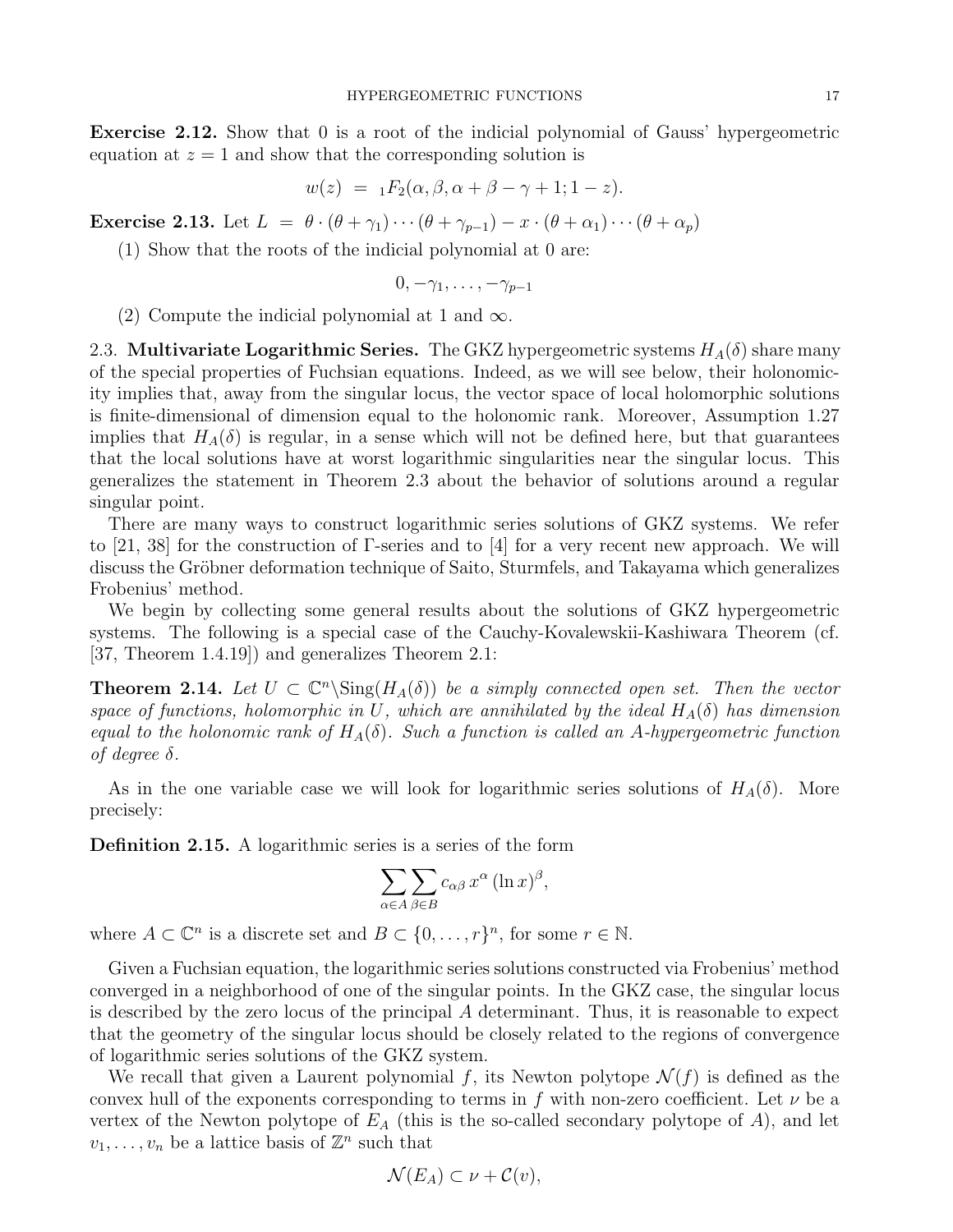where  $\mathcal{C}(v)$  denotes the positive cone spanned by  $v_1, \ldots, v_n$ . Let  $\mathcal{U}(v, \epsilon)$  be the open set

(2.9) 
$$
\mathcal{U}(v,\epsilon) := \{x \in \mathbb{C}^n : 0 < |x^{v_i}| < \epsilon, i = 1,\ldots,n\}.
$$

The following theorem –Corollary 2.4.16 in [37]– says that the open sets (2.9) play the role of the punctured neighborhoods around a regular singular point in the one-variable case.

**Theorem 2.16.** If F is an A-hypergeometric function in  $\mathcal{U}(v, \epsilon)$  then F may be written as logarithmic series converging to F in that region.

2.4. The Indicial Ideal. Our goal is to generalize Frobenius' method to construct logarithmic series solutions of GKZ hypergeometric systems. The construction in Theorem 2.7 proceeds in two stages:

- (1) Given an equation (2.1) with a regular singularity at the origin, consider the Euler equation whose indicial polynomial is the same as the indicial polynomial of the original equation. Its solutions are of the form  $x^{\lambda}(\ln x)^{j}$ , where  $\lambda$  is a root of the indicial polynomial and j is strictly smaller than the multiplicity of  $\lambda$ .
- (2) Given a solution  $x^{\lambda}(\ln x)^{j}$  of the Euler equation construct a logarithmic series solution for which  $x^{\lambda}(\ln x)^{j}$  is the initial term.

To carry out the generalization of Frobenius' method we need to identify the "leading" term of a logarithmic series. In analogy with Gröbner basis theory in commutative algebra, we consider initial terms with respect to a weight.

**Definition 2.17.** Given a weight vector  $w \in \mathbb{R}^n$  we define a partial order on the terms of a logarithmic series by

$$
x^{\alpha} (\log x)^{\beta} \leq x^{\alpha'} (\log x)^{\beta'}
$$
 if and only if  $\text{Re}(\langle w, \alpha \rangle) \leq \text{Re}(\langle w, \alpha' \rangle)$ .

The w-initial form of a logarithmic series is the set of terms where  $\text{Re}(\langle w, \alpha \rangle)$  reaches its minimum.

We can refine the partial order defined by w to a total order  $\prec_w$  by using the lexicographic order to break ties.

Our next task it to define a system of equations which will play the role of the Euler equation. Note that the data of an Euler equation and of its indicial polynomial are equivalent, i.e., the study of the Euler equation is really an algebraic problem. This motivates the definition of the indicial ideal.

Let  $w \in \mathbb{R}^n$ , then given  $p \in \mathcal{D}_n$  written in canonical form:

$$
p = \sum_{u,v \in \mathbb{N}^n} c_{uv} x^u \partial^v,
$$

we define  $in_{(-w,w)}(p)$  as the sum of the terms in p where the expression  $-\langle w, u \rangle + \langle w, v \rangle$  attains its maximum. Given a left ideal  $I \subset \mathcal{D}_n$  we set

$$
\mathrm{in}_{(-w,w)}(I) := \langle \mathrm{in}_{(-w,w)}(p) : p \in I \rangle.
$$

The ideal in<sub> $(-w,w)$ </sub> $(I) \subset \mathcal{D}_n$  is called a Gröbner deformation of I.

**Exercise 2.18.** Let  $I \subset \mathcal{D}_n$  be an ideal and let f be a logarithmic series which is a solution of I in the sense that  $p(f) = 0$  for all  $p \in I$ . Show that for any weight w,  $\text{in}_{w}(f)$  is a solution of  $\text{in}_{(-w,w)}(I).$ 

We will denote by  $\hat{\mathcal{D}}_n := \mathbb{C}(x) \cdot \mathcal{D}_n$ , i.e., the ring of differential operators whose coefficients are rational functions of  $(x_1, \ldots, x_n)$ . Given an ideal  $I \in \mathcal{D}_n$ , we denote by  $\hat{I}$  the ideal  $\mathbb{C}(x) \cdot I$ in  $\hat{\mathcal{D}}_n$ .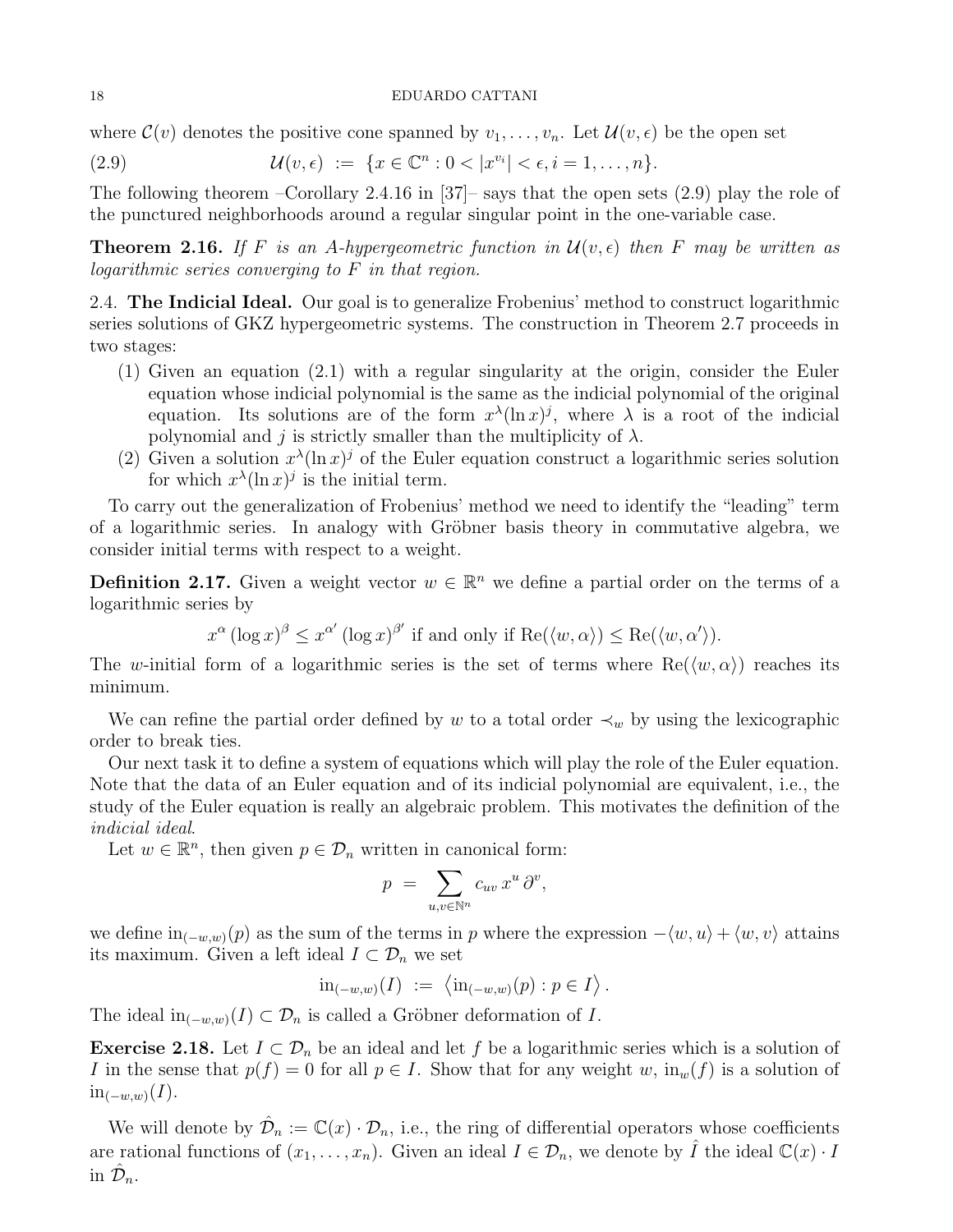**Definition 2.19.** The *indicial ideal*  $\text{ind}_w(I)$  of I, relative to the weight  $w \in \mathbb{R}^n$ , is the ideal in the commutative ring  $\mathbb{C}[\theta] = \mathbb{C}[\theta_1, \dots, \theta_n]$ :

(2.10) 
$$
\mathrm{ind}_{w}(I) := \widehat{\mathrm{in}}_{(-w,w)}(I) \cap \mathbb{C}[\theta].
$$

We verify, first of all, that the indicial ideal generalizes the notion of indicial polynomial.

**Example 2.20.** Consider a differential operator  $D$  in the complex plane with a regular singularity at the origin and rational coefficients. We can multiply  $D$  by a rational function so that it takes the form:

$$
zn\partial_zn + b_1(z)zn-1\partial_zn-1 + \cdots + b_{n-1}(z)z\partial_z + b_n(z),
$$

where the  $b_j(z)$  are holomorphic in a neighborhood of the origin, i.e.,

$$
\mathbb{C}(z)\cdot \langle D \rangle = \mathbb{C}(z)\cdot \langle z^n \partial_z^n + b_1(z)z^{n-1}\partial_z^{n-1} + \cdots + b_n(z) \rangle
$$

Let  $w = 1$ , then

$$
\mathbb{C}(z)\cdot\mathrm{in}_{(-1,1)}(\langle D\rangle) = \mathbb{C}(z)\cdot\langle z^n\partial_z^n+b_1(0)z^{n-1}\partial_z^{n-1}+\cdots+b_{n-1}(0)z\partial_z+b_n(0)\rangle.
$$

But since this  $z^{j}\partial_{z}^{j} \in \mathbb{C}[\theta]$ , we have that the indicial ideal of  $\langle D \rangle$  is generated by  $p(\theta)$  where p is the indicial polynomial of D.

Given an ideal  $I \subset \mathcal{D}_n$ , and a weight  $w \in \mathbb{R}^n$ , we can view the indicial ideal in two different ways: as the  $\mathcal{D}_n$ -module  $\mathcal{D}_n \cdot \text{ind}_w(I)$  or as an ideal in the commutative polynomial ring  $\mathbb{C}[\theta_1,\ldots,\theta_n].$ 

**Theorem 2.21.** Let  $I \subset \mathcal{D}_n$  be a left ideal in the Weyl algebra and  $w \in \mathbb{R}^n$  a generic weight.

(1) If I is holonomic then  $\mathcal{D}_n \cdot \text{ind}_w(I)$  is holonomic and

 $rank(\mathcal{D}_n \cdot ind_w(I)) = rank(in_{(-w,w)}(I))$ 

(2) If I is holonomic then  $\text{ind}_w(I)$  is a zero-dimensional ideal in  $\mathbb{C}[\theta_1,\ldots,\theta_n]$  and

$$
rank(\mathcal{D}_n \cdot ind_w(I)) = dim_{\mathbb{C}}(\mathbb{C}[\theta]/ind_w(I)).
$$

(3) If I is regular holonomic then

$$
rank(I) = rank(in_{(-w,w)}(I))
$$

Proof. This is a collection of results from [37]. For a precise characterization of generic weights we refer to [37, Page 68]. The first statement is Theorem 2.3.9, the second is Proposition 2.3.6, while the third is Theorem 2.5.1. We should point out that this latter statement holds for every weight  $w \in \mathbb{R}^n$ . The contract of the contract of the contract of the contract of the contract of  $\Box$ 

Theorem 2.21 together with Theorem 2.14 imply that for a regular holonomic system, the dimension of the space of local solutions away from the singular locus agrees with the number of roots of the indicial ideal counted with multiplicity. Saito, Sturmfels, and Takayama show in [37] that, given a generic weight  $w$  it is possible to construct a basis of logarithmic series solutions for a regular holonomic ideal I which converge in a common open set analogous to  $\mathcal{U}(v, \epsilon)$  and whose w-leading term is of the form  $x^{\lambda}(\ln x)^{j}$ , where  $\lambda$  is a root of the indicial ideal. Moreover,  $x^{\lambda}$  appears with as many different powers of  $\ln x$  as the multiplicity of  $\lambda$  as a root of the indicial ideal. A full discussion of these results is far beyond the scope of these lectures. In the next section we will discuss the construction of logarithm-free series for GKZ hypergeometric systems  $H_A(\delta)$ .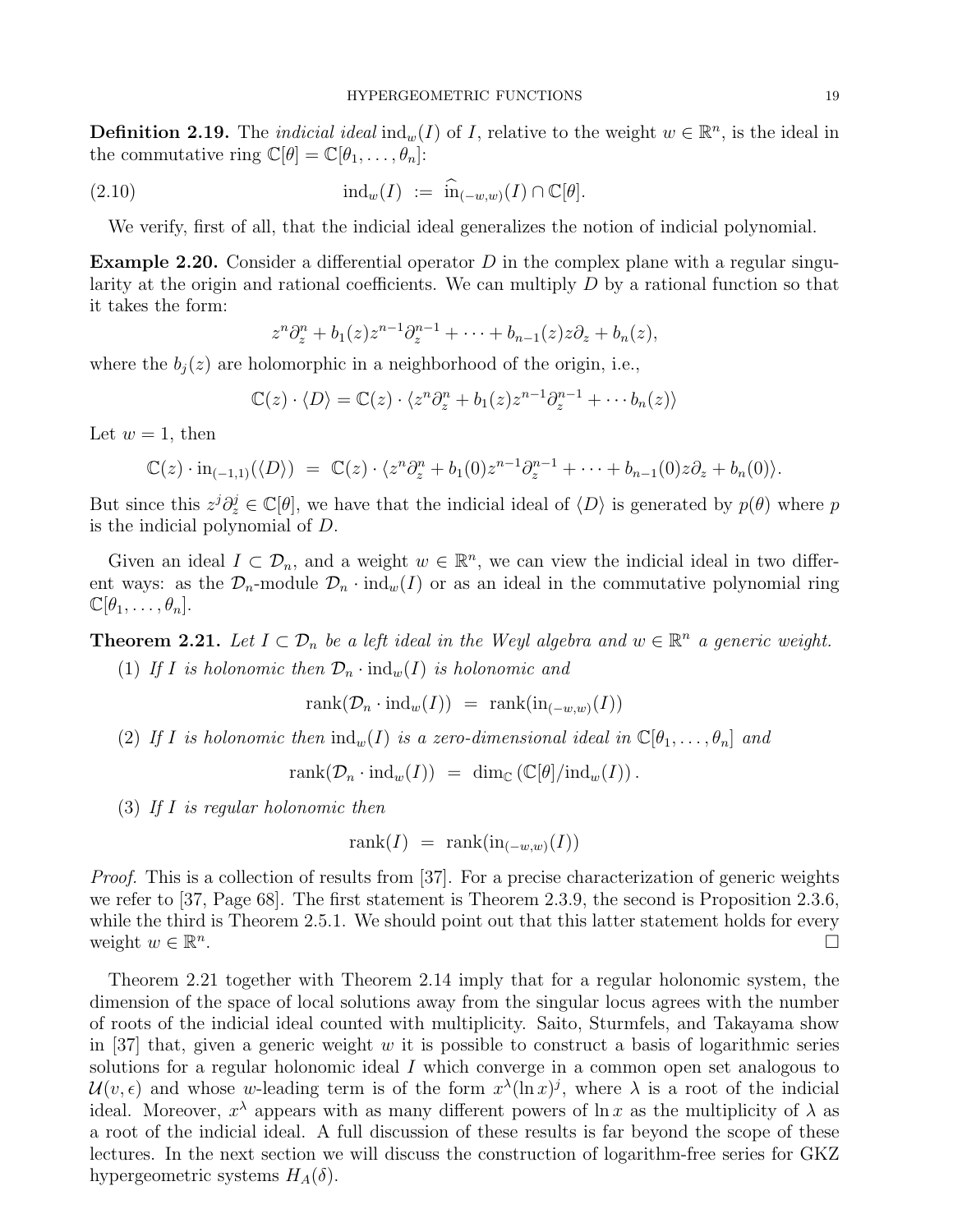## 3. Logarithm-free Series Solutions for Hypergeometric Systems

3.1. **Fake Indicial Ideal.** Let  $H_A(\delta)$  be a GKZ hypergeometric system. Then,  $H_A(\delta)$  is the ideal in  $\mathcal{D}_n$  generated by the toric ideal  $I_A$  and the Euler operators  $A \cdot \theta - \delta$ . We can consider the indicial ideal of  $I_A$  relative to a weight  $w \in \mathbb{R}^n$ :

$$
ind_w(I_A) = \widehat{in}_{(-w,w)}(I_A) \cap \mathbb{C}[\theta].
$$

Note that  $I_A$  is, in fact, an ideal in the commutative polynomial ring  $\mathbb{C}[\partial_1,\ldots,\partial_n]$  so that  $in_{(-w,w)}(I_A) = in_w(I_A)$  and for generic weights this initial ideal is a monomial ideal. We shall assume from now on that we have chosen the weight so that this condition is satisfied. Note also that every Euler operator is homogeneous of weight zero for every weight  $(-w, w)$ .

**Definition 3.1.** The *fake indicial ideal* of  $H_A(\delta)$  with respect to w is the subideal of the indicial ideal:

(3.1) 
$$
\text{find}_w(H_A(\delta)) := \langle \text{ind}_w(I_A), A\theta - \delta \rangle \subset \text{ind}_w(H_A(\delta))
$$

**Theorem 3.2.** For a generic weight  $w \in \mathbb{R}^n$  and generic degree  $\delta \in \mathbb{C}^s$ :

(1) 
$$
\operatorname{in}_{(-w,w)}(H_A(\delta)) = \langle \operatorname{in}_w(I_A), A\theta - \delta \rangle.
$$

(2)  $\text{find}_w(H_A(\delta)) = \text{ind}_w(H_A(\delta)).$ 

*Proof.* The first statement is Theorem 3.1.3 in [37] while the second Corollary 3.1.6.

**Lemma 3.3.** Let  $M \subset \mathbb{C}[\partial_1,\ldots,\partial_n]$  be a monomial ideal in  $\mathcal{D}_n$ . Then,

(3.2) 
$$
\hat{M} \cap \mathbb{C}[\theta] = \langle [\theta]_u \rangle,
$$

where u runs over the exponents of a set of generators of M and

(3.3) 
$$
[\theta]_u := \prod_{i=1}^n \prod_{j=0}^{u_i-1} (\theta_i - j).
$$

*Proof.* This is a special case of Theorem 2.3.4 in [37]. We note, first of all that if  $\partial^u \in M$  then

$$
x^u\partial^u = [\theta]_u \in \hat{M} \cap \mathbb{C}[\theta].
$$

Conversely, suppose  $p(\theta) \in \mathbb{C}[\theta]$  can be written as

$$
p(\theta) = \sum_{u} R_{u}(x, \partial) \partial^{u},
$$

where the  $R_u$  are polynomial in  $\partial$  and rational in x. Clearly, we can also write

(3.4) 
$$
p(\theta) = \sum_{u} \tilde{R}_{u}(x,\partial) [\theta]_{u}.
$$

Pick a generic positive weight  $\rho \in \mathbb{Z}_{\geq 0}^n$  and replace in the above expression  $x_i \mapsto t^{\rho_i}x_i$  and  $\partial_i \mapsto t^{-\rho_i}\partial_i$ . We can then expand the right hand side of (3.4) as a Laurent series in t. But since the left hand side has degree  $0$  in  $t$  we must have

$$
p(\theta) = \sum_{u} P_u(x, \partial) [\theta]_u
$$

where  $P_u$  is a polynomial in x and  $\partial$  of  $\rho$ -degree zero. Since  $\rho$  is generic this implies that  $P(x, \partial) \in \mathbb{C}[\theta].$ 

Although Lemma 3.3 gives a simple characterization of the generators of the fake indicial ideal, we can do a lot better using the notion of standard pairs from commutative algebra.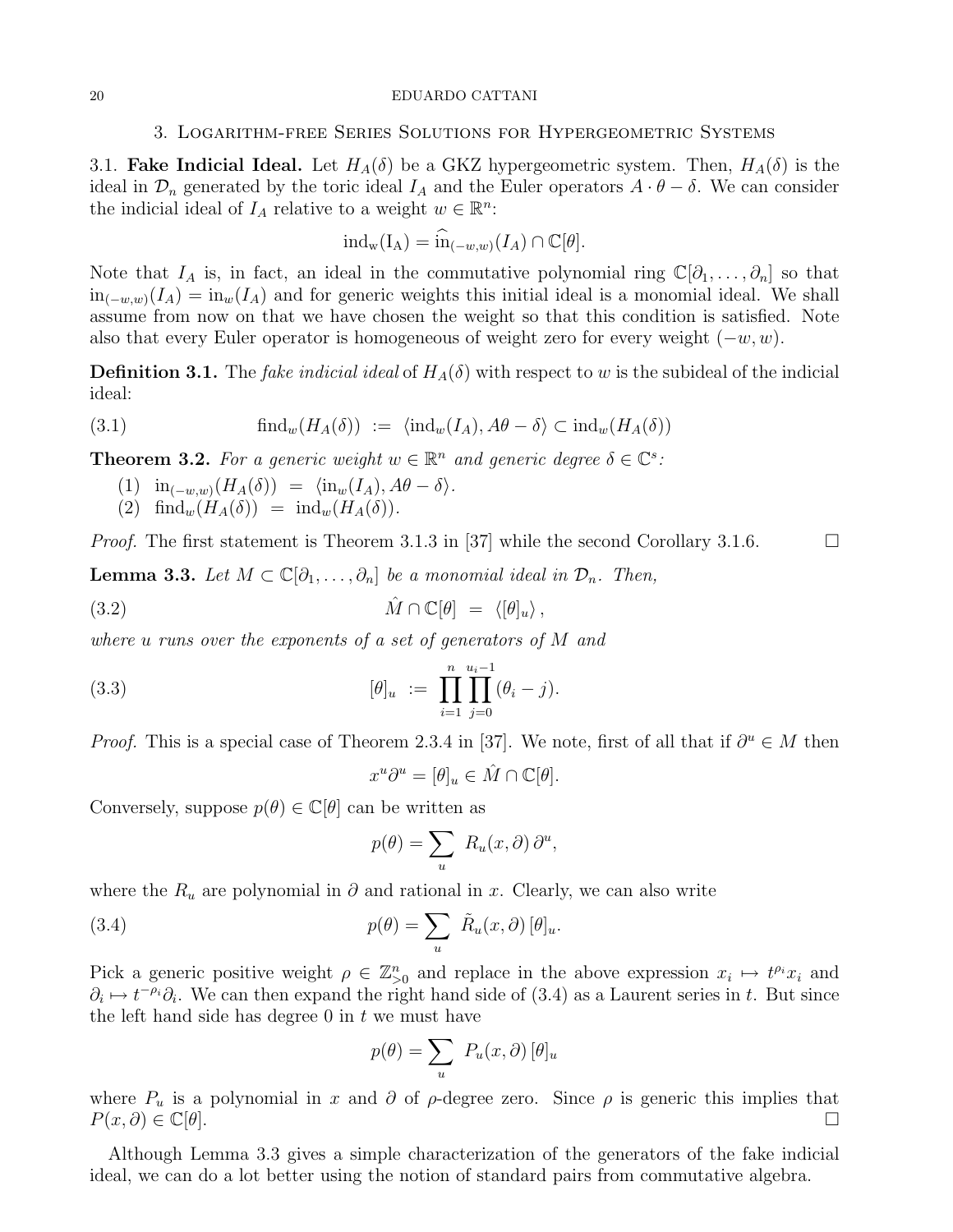3.2. Standard Pairs. Given a monomial ideal in a commutative ring  $R = \mathbb{C}[x_1, \ldots, x_n]$  we can associate a combinatorial object, the set of standard pairs, in terms of which we may express many of the properties of the ideal.

**Definition 3.4.** Let  $M \subset R$  be a monomial ideal. A *standard pair* for M is a pair  $(x^a, K)$ , where  $a \in \mathbb{N}^n$  and K is a subset of the index set  $\{1, \ldots, n\}$  such that

- (1)  $a_k = 0$  if  $k \in K$ .
- (2)  $\{x^v : v \in a + \mathbb{N}^K\} \cap M = \emptyset$ , where  $\mathbb{N}^K := \{w \in \mathbb{N}^n : w_\ell = 0, \ell \notin K\}.$
- (3) For each  $\ell \notin K$ ,  $\{x^v : v \in a + \mathbb{N}^{K \cup \{\ell\}}\} \cap M \neq \emptyset$ .

Let  $\mathcal{S}(M)$  denote the set of standard pairs of M. If we also denote by M the set of points in  $\mathbb{N}^n$  which are exponents of monomials en M, the standard pairs allow us to decompose the complement of M as

$$
\mathbb{N}^n \setminus M = \bigcup_{(x^a, K) \in \mathcal{S}(M)} (a + \mathbb{N}^K).
$$

Algorithm 3.2.5 in [37] for the computation of standard pairs has been implemented by G. Smith in Macaulay 2. We refer to the chapter by S. Hosten and G. Smith in [15] for details.

**Exercise 3.5.** Let  $M \subset R$  be a monomial ideal and  $(x^a, K) \in S_s(M)$ . Prove that if  $x^m \in M$ then there exists  $i \notin K$  such that  $0 \leq a_i < m_i$ .

**Example 3.6.** Consider the toric ideal of Example 1.30. With respect to  $w = (1, 1, 0, 0, 0, 0)$ , the initial ideal in<sub>w</sub>(I<sub>A</sub>) is the monomial ideal  $\langle \partial_2 \partial_6, \partial_1 \partial_5, \partial_1 \partial_2 \rangle$ . By direct inspection or using the standardPairs command in Macaulay 2 we find that

$$
\mathcal{S}(\text{in}_\text{w}(I_A))~=~\{(1,\{3,4,5,6\}), (1,\{1,3,4,6\}), (1,\{2,3,4,5\})\}.
$$

Exercise 3.7. Let M be a monomial ideal in the ring  $\mathbb{C}[\partial_1,\ldots,\partial_n]$  and consider the system of partial differential equations

(3.5) 
$$
\partial^u F = 0; \quad \partial^u \in M.
$$

Show that the solutions of (3.5) are the functions of the form:

$$
F(x) = \sum_{(\partial^a, K) \in \mathcal{S}(M)} x^a \cdot F_K(x),
$$

where the function  $F_K$  depends only on the variables  $x_k, k \in K$ .

Remark 3.8. Exercise 3.7 exhibits a very simple connection between monomial systems of partial differential equations and commutative algebra. There is also a beautiful connection between binomial systems of PDEs and the corresponding binomial ideals. We refer to [41, Chapter 10] for details.

Let  $I_A \subset \mathbb{C}[\partial]$  be the toric ideal associated with  $A \in \mathbb{Z}^{d \times n}$  and let  $w \in \mathbb{R}^n$  be a generic weight, i.e., so that  $\text{in}_{w}(I_A)$  is a monomial ideal. Then

$$
\max\{|K| : (\partial^a, K) \in \mathcal{S}(\text{in}_w(I_A)) \text{ for some } x^a\}
$$

is the dimension of the affine subvariety of  $\mathbb{C}^n$  defined by  $\text{in}_{w}(I_A)$ . But that agrees with the dimension of the affine variety defined by  $I_A$ , that is d. On the other hand, the number of index sets  $K$  of cardinality  $d$  appearing in the standard pairs gives the degree of the affine variety defined by  $\text{in}_{w}(I_A)$  and, consequently the degree of the toric variety  $\mathbb{V}(I_A)$  which is known to coincide with the normalized volume of the convex hull of A.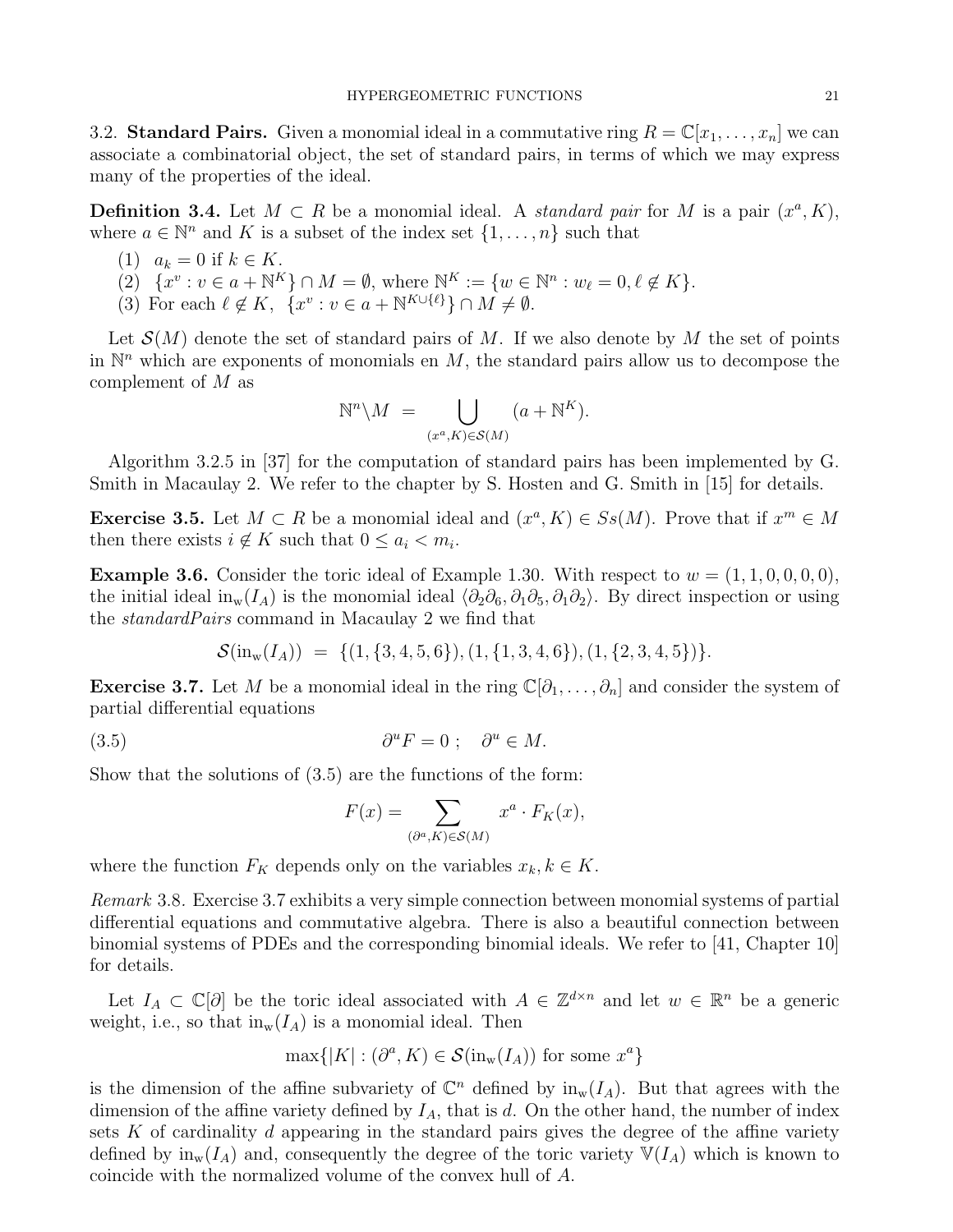**Example 3.9.** In the Gaussian case (Example 1.29),  $I_A = \langle \partial_1 \partial_2 - \partial_2 \partial_4 \rangle$ . For  $w = (0, 0, 1, 0)$ ,  $in_w(I_A) = \langle \partial_3 \partial_4 \rangle$  and

$$
\mathcal{S}(\text{in}_{w}(I_A)) = \{ (1, \{1, 2, 3\}), (1, \{1, 2, 4\}) \}.
$$

Clearly  $I_A$  defines a hypersurface of degree 2 in  $\mathbb{C}^4$ . The convex hull of A is a unit square which has normalized volume 2.

In the case of Example 1.30, choosing  $w$  as in Example 3.6 we have that the affine variety  $\mathbb{V}(I_A)$  is of codimension 2 and degree 3 in  $\mathbb{C}^6$ .

We can now give an irredundant decomposition of the ideal  $\text{ind}_w(I_A)$  into prime ideals. The following result is Corollary 3.2.3 in [37].

**Theorem 3.10.** Let  $H_A(\delta)$  be a GKZ hypergeometric system and  $w \in \mathbb{R}^n$  a generic weight, then

(1) 
$$
\operatorname{ind}_{w}(I_{A}) = \bigcap_{(\partial^{a}, K) \in \mathcal{S}(\operatorname{in}_{w}(I_{A}))} \langle (\theta_{j} - a_{j}), j \notin K \rangle
$$
.  
\n(2)  $\operatorname{find}_{w}(H_{A}(\delta)) = \bigcap_{(\partial^{a}, K) \in \mathcal{S}(\operatorname{in}_{w}(I_{A}))} \langle (\theta_{j} - a_{j}), j \notin K \rangle + \langle A \cdot \theta - \delta \rangle$ .

**Example 3.11.** For A as in Example 1.29 and  $w = (0, 0, 1, 0)$ 

$$
ind_w(I_A) = \langle \theta_3 \rangle \cap \langle \theta_4 \rangle
$$

and if  $\delta = (\delta_1, \delta_2, \delta_3)$  then the roots of the fake indicial ideal are  $(\delta_1, \delta_2, -\delta_3, 0)$  and  $(\delta_1 - \delta_3, \delta_2 \delta_3, 0, \delta_3$ ).

For A as in Example 1.30 and  $w = (1, 1, 0, 0, 0, 0)$  we have

$$
ind_w(I_A) = \langle \theta_1, \theta_2 \rangle \cap \langle \theta_2, \theta_5 \rangle \cap \langle \theta_1, \theta_6 \rangle.
$$

**Exercise 3.12.** Let A be as in Example 1.30 and  $w = (1, 1, 0, 0, 0, 0)$ . Compute the roots of the fake indicial ideal find<sub>w</sub> $(H_A(\delta)).$ 

**Definition 3.13.** The roots of the fake indicial ideal find<sub>w</sub> $(H_A(\delta))$  are called *fake exponents* of the hypergeometric system  $H_A(\delta)$  relative to the weight w.

**Exercise 3.14.** Let  $v \in \mathbb{C}^n$  be a fake exponent of  $H_A(\delta)$  relative to w. Prove that there exists  $(\partial^a, K) \in \mathcal{S}(\text{in}_w(I_A))$  such that  $v_i = a_i$  for all  $i \notin K$ .

3.3. Logarithm-free Hypergeometric Series. Let  $H_A(\delta)$  be a GKZ system. Let us denote by  $\mathcal{L} \subset \mathbb{Z}^n$  the lattice of rank  $m = n - d$ :

$$
\mathcal{L} := \{ u \in \mathbb{Z}^n : A \cdot u = 0 \}.
$$

If  $u \in \mathcal{L}$  we can write  $u = u_+ - u_-,$  where  $u_+, u_- \in \mathbb{N}^n$  have disjoint support. For any  $w \in \mathbb{N}^n$ and  $v \in \mathbb{C}^n$ , we set

(3.6) 
$$
[v]_w := \prod_{i:w_i\neq 0} \prod_{k=1}^{w_i} (v_i - k + 1) = \prod_{i:w_i\neq 0} (-1)^{w_i} (-v_i)_{w_i}.
$$

**Exercise 3.15.** Show that for any  $w \in \mathbb{N}^n$ ,  $v \in \mathbb{C}^n$ 

$$
\partial^w(x^v) = [v]_w x^{v-w}.
$$

Let  $u \in \mathbb{Z}^n$  and write  $u = u_+ - u_-$ . Prove that

$$
\partial^{u_+} x^{v+u} \ = \ [u+v]_{u_+} \, x^{v-u_-}.
$$

The following is Proposition 3.4.1 in [37]: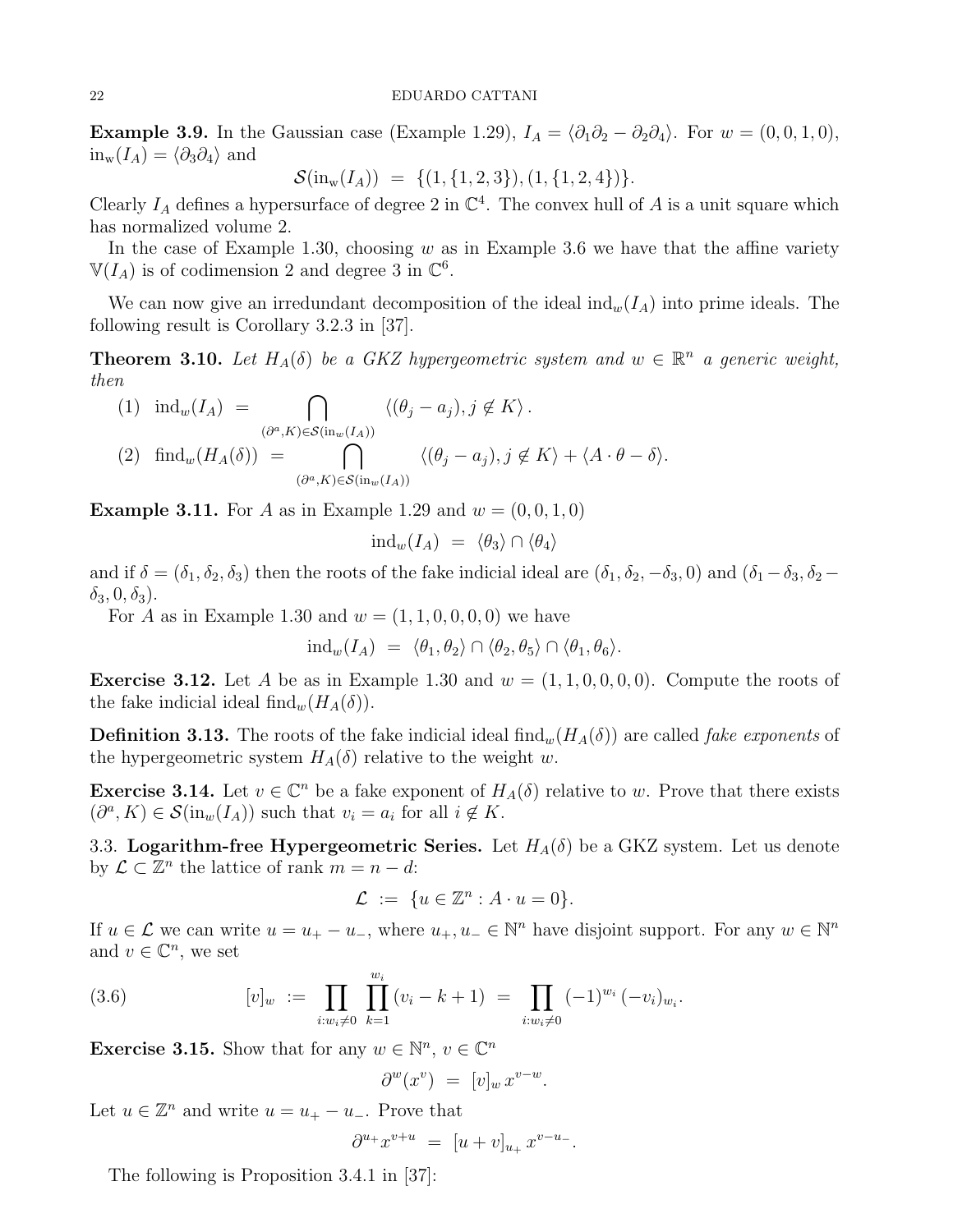**Theorem 3.16.** With notation as above, let  $v \in \mathbb{C}^n$  and suppose that no coordinate of v is a negative integer. Then the formal series

(3.7) 
$$
\phi_v := \sum_{u \in \mathcal{L}} \frac{[v]_{u_-}}{[v+u]_{u_+}} x^{v+u}
$$

is a solution of the GKZ hypergeometric system  $H_A(\delta)$ , where  $\delta = A \cdot v$ .

*Proof.* It is clear that all terms in (3.7) are A-homogeneous of degree  $\delta = A \cdot v$ . Thus, it suffices to show that  $\phi_v$  is annihilated by the operators in the toric ideal  $I_A$ , i.e., if  $w = w_+ - w_- \in \mathcal{L}$ then  $\partial^{w_+}\phi_v = \partial^{w_-}\phi_v$ . Comparing the coefficient for the term  $x^{v+u-w_-}$  and using Exercise 3.15, this is equivalent to verifying the identity

$$
\frac{[v]_{u_-+w_-}[v+u+w]_{w_+}}{[v+u+w]_{u_++w_+}} = \frac{[v]_{u_-}[v+u]_{w_-}}{[v+u]_{u_+}}.
$$

This can be checked case-by-case depending on the support of each of the vectors involved. For example, suppose  $w_i > 0$  and  $u_i > 0$ , then the contribution of the *i*-th coordinate to the left hand side of the above identity is:

$$
\frac{\prod_{k=1}^{w_i} (v+u+w-k+1)}{\prod_{\ell=1}^{u_i+w_i} (v+u+w-\ell+1)} = \frac{1}{\prod_{\ell=w_i+1}^{u_i+w_i} (v+u+w-\ell+1)},
$$

while the contribution to the left hand side is

$$
\frac{1}{\prod_{k=1}^{u_i}(v+u-k+1)}
$$

and, clearly, the two expressions agree. Other cases are completely analogous.  $\square$ 

Of course, for most choices of  $v \in \mathbb{C}^n$ , the series  $\phi_v$  will not define a holomorphic function in any open set in  $\mathbb{C}^n$  so this formal solution will not define a hypergeometric function. On the other hand, the following result shows that if  $v$  is suitably chosen we will get a convergent series.

**Lemma 3.17.** Let v be a fake exponent for  $H_A(\delta)$  relative to a generic weight  $w \in \mathbb{R}^n$ . If  $u \in \mathcal{L}$ is such that  $\langle w, u \rangle < 0$  then

$$
[v]_{u_-} = 0.
$$

*Proof.* By Exercise 3.14 there exists a standard pair  $(\partial^a, K) \in \mathcal{S}(\text{in}_w(I_A))$  such that  $v_i = a_i$ for all  $i \notin K$ . On the other hand if  $u \in \mathcal{L}$  then  $\partial^{u_+} - \partial^{u_-} \in I_A$  and since  $\langle w, u \rangle < 0$ ,  $\lim_{w}(\partial^{u_+}-\partial^{u_-})=\partial^{u_-}$ . Hence  $\partial^{u_-}\in \lim_{w}(I_A)$  and, by Exercise 3.5 there exists  $i \notin K$  such that

$$
0 \leq v_i = a_i < (u_-)_i,
$$

but this implies  $[v]_{u_-} = 0$ .

Given the toric ideal  $I_A$  and a generic weight  $w \in \mathbb{R}^n$  we can consider the Gröbner cone

(3.8) 
$$
\mathcal{C}_w := \{ w' \in \mathbb{R}^n : \text{in}_{w'}(I_A) = \text{in}_w(I_A) \}.
$$

and its dual

(3.9) 
$$
\mathcal{C}_w^* := \{ u \in \mathbb{R}^n : \langle u, w' \rangle \geq 0 \text{ for all } w' \in \mathcal{C}_w \}.
$$

**Corollary 3.18.** Let v be a fake exponent of  $H_A(\delta)$  relative to w and suppose that no component of v is a negative integer. Then the series  $\phi_v$  is supported in the cone  $\mathcal{C}_w^*$ . Moreover, for every  $w' \in \mathcal{C}_w$ ,  $\text{in}_{w'}(\phi_v) = x^v$ .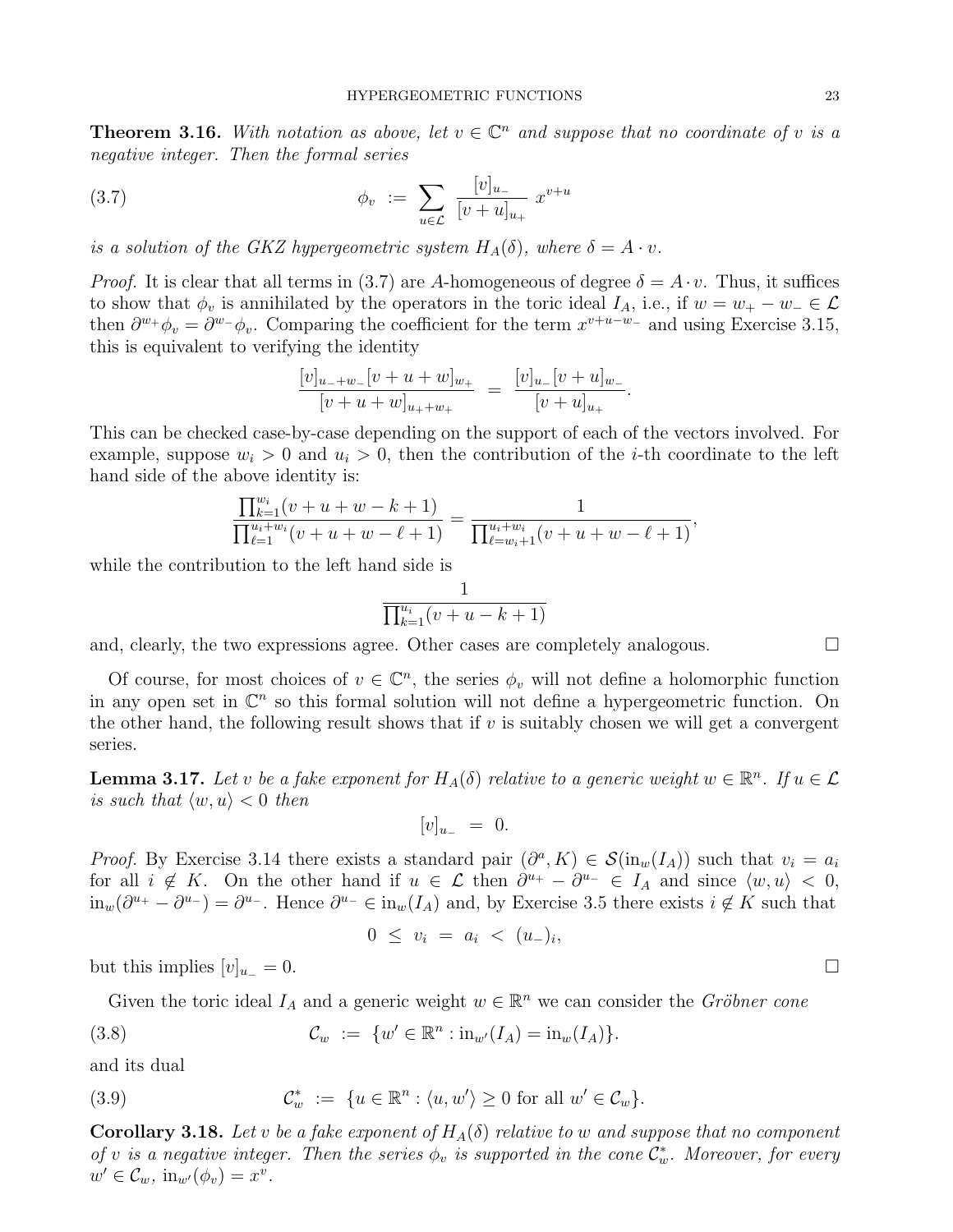Let  $\mathcal{C}_{\nu} = \mathcal{C}(\nu_1, \dots, \nu_n) \subset \mathcal{C}_{w}$  be a unimodular cone, that is the positive cone spanned by a Z-basis of  $\mathbb{Z}^n$ , then  $\mathcal{C}^*_{w} \subset \mathcal{C}^*_{\nu}$  and under the assumptions of Corollary 3.18, we have the following result which is a restatement of [37, Theorem 2.5.16].

**Theorem 3.19.** The series  $\phi_v$  converges in the open set

(3.10) 
$$
\mathcal{U}_{\nu}(\epsilon) = \{0 < |x^{\nu_i}| < \epsilon; \ i = 1, ..., n\}
$$

for  $\epsilon$  sufficiently small. Moreover, for generic  $\delta$  these series give a basis of holomorphic solutions of  $H_A(\delta)$  in  $\mathcal{U}_{\nu}(\epsilon)$ .

**Example 3.20.** We saw in Example 3.11 that for the Gauss system  $H_A(\delta)$  and  $w = (0, 0, 1, 0)$ , the fake exponents were  $v = (\delta_1, \delta_2, -\delta_3, 0)$  and  $v' = (\delta_1 - \delta_3, \delta_2 - \delta_3, 0, \delta_4)$ . Suppose that neither  $\delta_1, \delta_2, -\delta_3$  is a negative integer. Since  $\mathcal{L} = \mathbb{Z} \cdot (1, 1, -1, -1)$ , it follows that for  $u =$  $n \cdot (1, 1, -1, -1)$  with  $n \geq 1$ , the expression  $[v]_{u_{-}}$  vanishes since  $v_4 = 0$ . Hence

$$
\phi_v = x^v \cdot \sum_{n=0}^{\infty} \frac{[v]_{(n,n,0,0)}}{[v + (-n,-n,n,n)]_{(0,0,n,n)}} \left(\frac{x_3 x_4}{x_1 x_2}\right)^n
$$
  

$$
= x_1^{\delta_1} x_2^{\delta_2} x_3^{-\delta_3} \cdot \sum_{n=0}^{\infty} \frac{(-\delta_1)_n (-\delta_2)_n}{(-\delta_3 + 1)_n n!} \left(\frac{x_3 x_4}{x_1 x_2}\right)^n
$$
  

$$
= x_1^{\delta_1} x_2^{\delta_2} x_3^{-\delta_3} \cdot {}_1F_2 \left(\delta_1, \delta_2, -\delta_3 + 1; \frac{x_3 x_4}{x_1 x_2}\right),
$$

i.e., we recover the series  $\Phi_{\alpha,\beta,\gamma}$  of Proposition 1.15 with  $\alpha = \delta_1$ ,  $\beta = \delta_2$  and  $\gamma = -\delta_3 + 1$ .

**Example 3.21.** Consider A as in (1.28) in Example 1.35. The toric ideal  $I<sub>A</sub>$  is generated by  $\partial_1\partial_3 - \partial_2^2$ . Choosing, for example,  $w = (1, 0, 0)$  we have that  $\text{in}_w(I_A) = \langle \partial_1 \partial_3 \rangle$  and  $\text{ind}_w(I_A) =$  $\langle \theta_1 \theta_3 \rangle$ . Therefore, the standard pairs are

$$
\mathcal{S}(H_A(\delta)) = \{ (1, \{1, 2\}), (1, \{2, 3\}).
$$

This means that the fake exponents of  $H_A(\delta)$  relative to w are

$$
v = (\delta_1 - \delta_2, \delta_2, 0)
$$
 and  $v' = (0, 2\delta_1 - \delta_2, \delta_2 - \delta_1).$ 

If we take  $\delta = (0, -1)$  in the above example then the fake exponents are  $v = (1, -1, 0)$  and  $v' = (0, 1, -1)$  so, in both cases, they contain entries in  $\mathbb{Z}_{\leq 0}$  and we cannot use the construction in Theorem 3.16 to get a series solution. On the other hand, it is easy to verify that the series

(3.11) 
$$
\frac{x_1}{x_2} \sum_{n=0}^{\infty} \frac{(2n)!}{(n+1)!n!} \left(\frac{x_1 x_3}{x_2^2}\right)^n
$$

and the (Laurent) monomial  $x_2/x_3$  are solutions of  $H_A((0,-1))$ .

**Exercise 3.22.** Let  $f(t) = x_1 + x_2t + x_3t^2$ . Prove that the roots of f as functions of the coefficients  $x_1, x_2, x_3$ :

$$
\rho_{\pm} = \frac{-x_2 \pm \sqrt{x_2^2 - 4x_1x_3}}{2x_3}
$$

are A-hypergeometric function for A as in (1.28) and  $\delta = (0, -1)$ . What is the relationship between these solutions of  $H_A((0,-1))$  and those discussed above?

Remark 3.23. One can generalize the result of Exercise 3.22 to univariate polynomials of arbitrary degree. Indeed, the roots of the generic polynomial

$$
f(t) = x_0 + x_1t + \dots + x_dt^d
$$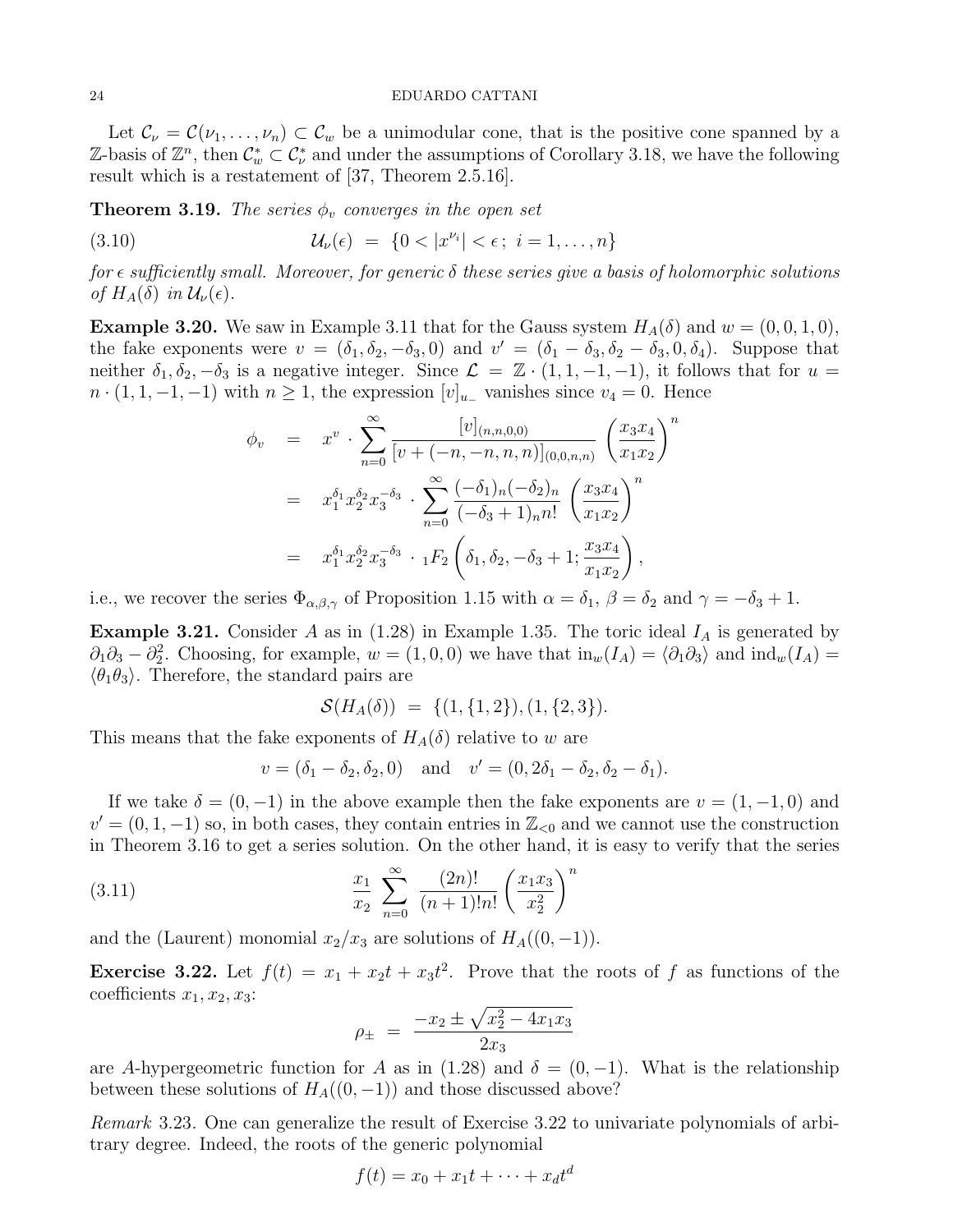viewed as functions of the coefficients  $x_i$  are A-hypergeometric functions of degree  $(0, -1)$  for:

(3.12) 
$$
A = \begin{pmatrix} 1 & 1 & \cdots & 1 & 1 \\ 0 & 1 & \cdots & d-1 & d \end{pmatrix}.
$$

Indeed, the generators of the toric ideal  $I_A$  are the quadratic binomials

$$
\partial_i \partial_j - \partial_k \partial_\ell
$$
;  $0 \le i, j, k, l \le d$  such that  $i + j = k + l$ ,

and it was shown by K. Mayr in 1937 that the roots of a generic polynomial satisfies those partial differential equations. We refer to [40] for a modern treatment and the construction of Γ-series solutions in the sense of Gelfand, Kapranov, and Zelevinsky. In fact, in this case, it is possible to write all A-hypergeometric functions with integral degrees in terms of the roots of  $f(t)$ . We refer to [6] for details.

We will now generalize the above discussion and prove that under certain conditions we can construct series solutions even if the fake exponent contains an entry in  $\mathbb{Z}_{\leq 0}$ .

**Definition 3.24.** Given  $v \in \mathbb{C}^n$ , we define the *negative support* of v as

(3.13) 
$$
n \sup p(v) := \{i \in \{1, ..., n\} : v_i \in \mathbb{Z}_{< 0}\}.
$$

If, as before,  $\mathcal L$  denotes the lattice ker<sub>Z</sub>(A)  $\subset \mathbb Z^n$  we set:

$$
\mathcal{N}_v : \{ u \in \mathcal{L} \; : \; \text{nsupp}(v+u) = \text{nsupp}(v) \}.
$$

We now redefine the series  $\phi_v$  in (3.7) as:

(3.14) 
$$
\phi_v := \sum_{u \in \mathcal{N}_v} \frac{[v]_{u_-}}{[v + u]_{u_+}} x^{v+u}
$$

The following result which completely characterizes logarithm-free hypergeometric series combines Lemma 3.4.12, Proposition 3.4.13, Theorem 3.4.14, and Corollary 3.15 of [37].

**Theorem 3.25.** Let  $H_A(\delta)$  be a hypergeometric system and  $v \in \mathbb{C}^n$ .

- (1) If  $\text{nsupp}(v) = \emptyset$ , then the series (3.14) and (3.7) agree.
- (2) If v is a fake exponent of  $H_A(\delta)$  relative to a generic weight w, then the series (3.14) is a formal solution of  $H_A(\delta)$  if and only if there is no element  $u \in \mathcal{L}$  such that  $\text{nsupp}(u+v)$ is a proper subset of  $\text{nsupp}(v)$ . In this case we will say that v has minimal negative support.
- (3) If v is a fake exponent with minimal negative support then the series  $\phi_v$  defined by (3.14) is supported in  $\mathcal{C}_w$  and for any  $w' \in \mathcal{C}_w$ ,  $\text{in}_{w'}(\phi_v) = x^v$ . In particular  $\phi_v$  defines a holomorphic function in the open set  $\mathcal{U}_{\nu}(\epsilon)$  defined in (3.10).
- (4) All logarithm-free series solutions of  $H_A(\delta)$  are of the form  $\phi_v$  where v is a fake exponent with minimal negative support relative to some generic weight  $w \in \mathbb{R}^n$ .

**Example 3.26.** Let A be as in (1.28),  $\delta = (0, -1)$ , and  $w = (0, 0, 1, 0)$ . Then the fake exponents relative to w are  $v = (1, -1, 0)$  and  $v' = (0, 1, -1)$ , and they have minimal negative support. Indeed,  $\mathcal{L} = \{(n, -2n, n) : n \in \mathbb{Z}\}\$ and therefore no point in  $v + \mathcal{L}$  or  $v' + \mathcal{L}$  has empty negative support. We also have:

$$
\mathcal{N}_v = \{ (n, -2n, n) : n \in \mathbb{Z}_{\geq 0} \}; \quad \mathcal{N}_{v'} = \{ (0, 0, 0) \}.
$$

Clearly,  $\phi_{v'} = x_2/x_3$  and it is easy to check that  $\phi_v$  agrees with the series (3.11).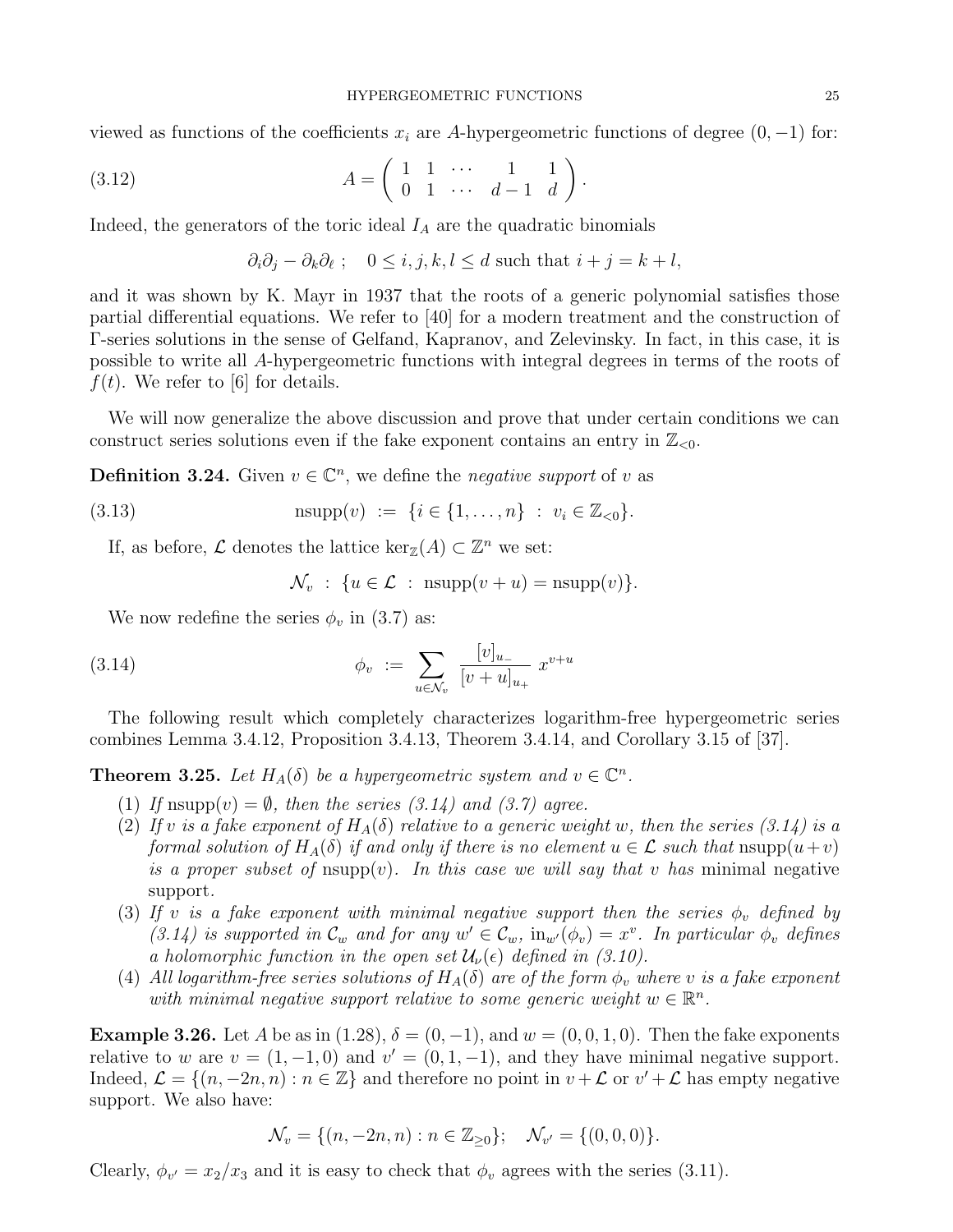**Example 3.27.** We return to Example 3.11 and choose  $\delta = (-1, -1, 0)$ . For  $w = (0, 0, 1, 0)$ there is a unique root of the fake indicial ideal  $v = (-1, -1, 0, 0)$  with multiplicity two. Since  $\mathcal{L} = \{(-n, -n, n, n) : n \in \mathbb{Z}\}\$ it is easy to see that v has minimal negative support and

$$
\mathcal{N}_v = \{(-n, -n, n, n) : n \in \mathbb{N}\}.
$$

Therefore

$$
\phi_v = \frac{1}{x_1 x_2} \sum_{n=0}^{\infty} \frac{(-1)^{2n} n! n!}{n! n!} \left( \frac{x_3 x_4}{x_1 x_2} \right)^n = \frac{1}{x_1 x_2 - x_3 x_4}.
$$

The reader may verify directly that  $\phi_v$  is annihilated by the toric operator  $\partial_1\partial_2-\partial_3\partial_4$ . Clearly, it has degree  $\delta$ .

Remark 3.28. In both of these examples, the toric ideal  $I<sub>A</sub>$  is generated by a single binomial so that there are only two possible choices of initial ideals and hence two possible regions of convergence for the logarithm-free series  $\phi_v$ . For the general case, the study of the possible initial ideals and of the various regions of convergence, is a very interesting problem which is beyond the scope of these notes. We refer the reader to [37, §3.3] for more details.

3.4. Rational Hypergeometric Functions. We conclude these lectures with a brief discussion of joint work with Alicia Dickenstein and Bernd Sturmfels [10, 11, 7] on rational hypergeometric functions.

Consider a GKZ hypergeometric system  $H_A(\delta)$  and suppose  $F(x) = P(x)/Q(x)$ ,  $P, Q \in$  $\mathbb{C}[x_1,\ldots,x_n]$ , is a rational A-hypergeometric function. Since by (2) in Theorem 1.36 the singular locus of  $H_A(\delta)$  is the zero locus of the principal A-determinant, it follows that

$$
Q(x) = \prod_{A'} D_{A'}(x),
$$

where  $A'$  runs over the facial subsets of A and  $D_{A'}$  denotes the sparse discriminant of  $A'$ .

All configurations admit polynomial solutions; indeed, these are related to integer programming (cf. [36]). Also, all configurations admit Laurent polynomial solutions. These are also interesting in the study of the holonomic rank of a GKZ hypergeometric system [6]. We would like to consider the "extreme" case where the denominator of the rational solution is as "large" as possible. More precisely, we have the following definition from [10]:

**Definition 3.29.** A configuration A is said to be  $g_k$ -rational if and only if  $D_A$  is not a monomial and there exists a rational A-hypergeometric function  $F(x) = P(x)/Q(x)$  such that  $D_A(x)$  divides  $Q(x)$ .

**Example 3.30.** The Gaussian configuration A defined in (1.26) is gkz-rational since  $D_A(x)$  $x_1x_2 - x_3x_4$  and we saw in Example 3.27 that  $1/D_A(x)$  is A-hypergeometric. On the other hand, it is shown in [6] that if A is as in (3.12) with  $d \geq 2$ , then A is not gkz-rational, that is, the only rational A-hypergeometric functions are Laurent polynomials.

**Definition 3.31.** Let  $A_0, \ldots, A_d \subset \mathbb{Z}^d$  be configurations such that for every proper subset  $I \subset 0, \ldots, n$ ,

(3.15) 
$$
\dim\left(\text{conv}\left(\sum_{i\in I}A_i\right)\right) \geq |I|,
$$

where sum means the usual Minkowski sum. Then the configuration

(3.16) 
$$
A := \{e_0\} \times A_0 \cup \cdots \cup \{e_d\} \times A_d \subset \mathbb{Z}^{2d+1}
$$

is called an essential Cayley configuration.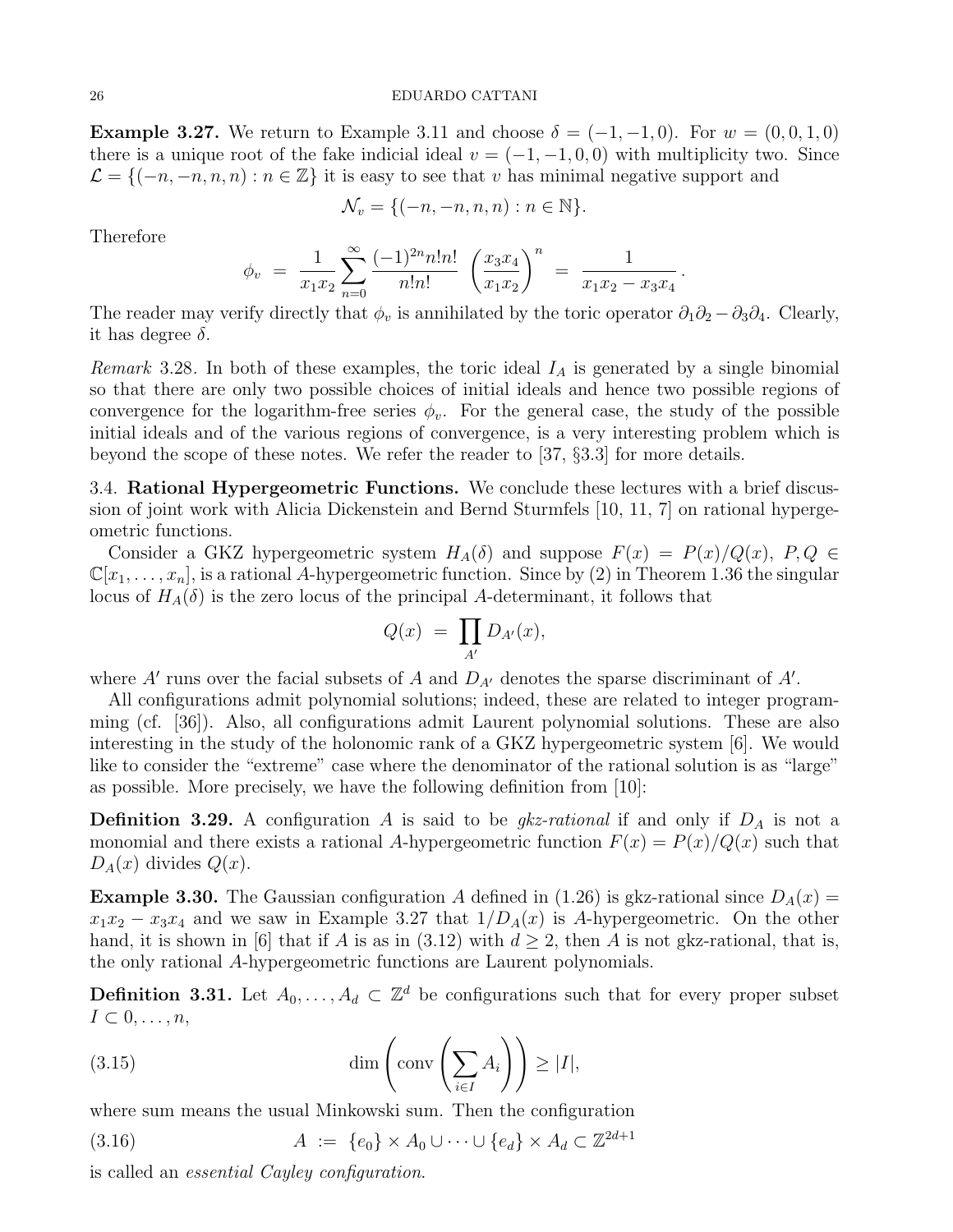Exercise 3.32. Prove that the Gauss configuration (1.26) is affinely equivalent to the Cayley configuration defined by  $A_0 = A_1 = \{0, 1\} \subset \mathbb{Z}$ .

**Exercise 3.33.** Let  $A = \{a_1, \ldots, a_n\}$  be a codimension-one essential Cayley configuration, i.e.  $n = 2d + 2.$ 

- (1) Show that each  $A_i = {\alpha_i, \beta_i}, \alpha_i, \beta_i \in \mathbb{Z}^d$ , and that for each proper subset  $I \subset \{0, ..., d\}$ , the vectors  $\{\beta_i - \alpha_i : i \in I\}$  are linearly independent.
- (2) Show that after reordering the elements of A, the lattice  $\mathcal{L} = \ker_{\mathbb{Z}} A$  is of the form:

(3.17) 
$$
\mathcal{L} = \mathbb{Z} \cdot (b_0, -b_0, b_1, -b_1, \dots, b_d, -b_d).
$$

Theorem 3.34. An essential Cayley configuration is gkz-rational.

*Proof.* This is contained in Theorem 1.5 in [10]. One may exhibit an explicit rational  $A$ hypergeometric function via the notion of toric residues. Very briefly, note that the points in the configuration A may be indexed by a pair  $(i, j)$  with  $i = 0, \ldots, d$  and  $j = 1, \ldots, |A_i|$ . Let  $n = |A|$ . We can then consider the generic Laurent polynomials

$$
f_i(t_1,\ldots,t_d) \ := \ \sum_{a_i^j \in A_i} u_i^j \, t^{a_i^j} \ ,
$$

where  $i = 0, \ldots, d, j = 1, \ldots, |A_i|$ . Generically, on the coefficients, the sets

$$
V_i := \{ t \in (\mathbb{C}^*)^d : f_k(t) = 0 \text{ for all } k \neq i \}
$$

are finite and  $V_0 \cap \cdots \cap V_d = \emptyset$ .

Let  $a \in \mathbb{Z}^d$  be a point in the interior of the Minkowski sum

$$
A_0+\cdots+A_d.
$$

Then, one can show [5] that the expression

$$
R_f(a) := (-1)^i \sum_{\xi \in V_i} \text{Res}_{\xi} \left( \frac{t^a/f_i(t)}{f_0(t) \cdots \widehat{f_i(t)} \cdots f_d(t)} \frac{dt_1}{t_1} \wedge \cdots \wedge \frac{dt_d}{t_d} \right),
$$

where Res<sub>ξ</sub> denotes the Grothendieck residue at the point  $\xi$  relative to  $f_0(t), \cdots, \widehat{f_i(t)}, \cdots, f_d(t)$ (cf. [25]), is independent of i and defines a rational function of the variables  $u_i^j$  which is Ahypergeometric of degree  $\delta = (-1,\ldots,-1,-a_1,\ldots,-a_d) \in \mathbb{Z}^{2d+1}$ . The function  $R_f(a)$  is called a toric residue. We refer to [13, 5, 9, 8] for definitions and details.

As shown in [9], the denominator of the rational function  $R_f(a)$  is a multiple of the sparse resultant of  $f_0, \ldots, f_d$  which, in turn, agrees with the sparse discriminant  $D_A$ . The fact that  $D_A$ is not a monomial is proved in [19, Proposition 9.1.17] in the case when all  $A_i$  have dimension d and extended to the essential case in [10, Proposition 5.1].  $\Box$ 

**Example 3.35.** Let  $A$  be the Cayley configuration

$$
A = \{e_0\} \times \{0, 1\} \cup \{e_1\} \times \{0, 1\}
$$

and let  $a = 1$ . Then setting

$$
f_0(t) := u_0^0 + u_0^1 t \; ; \quad f_1(t) := u_1^0 + u_1^1 t \; ,
$$

we have

$$
R_f(a) = \text{Res}_{-u_1^0/u_1^1} \left( \frac{1/(u_0^0 + u_0^1 t)}{u_1^0 + u_1^1 t} dt \right) = \frac{1}{u_1^1} \frac{1}{(u_0^0 - u_0^1 u_1^0 / u_1^1)} = \frac{1}{u_1^1 u_0^0 - u_0^1 u_1^0}.
$$

Note that in this example we are computing the usual one-variable residue. We leave it up to the reader to check that under the affine isomorphism of Exercise 3.32, the function  $R_f(a)$ agrees with the function  $\phi_v$  in Example 3.27.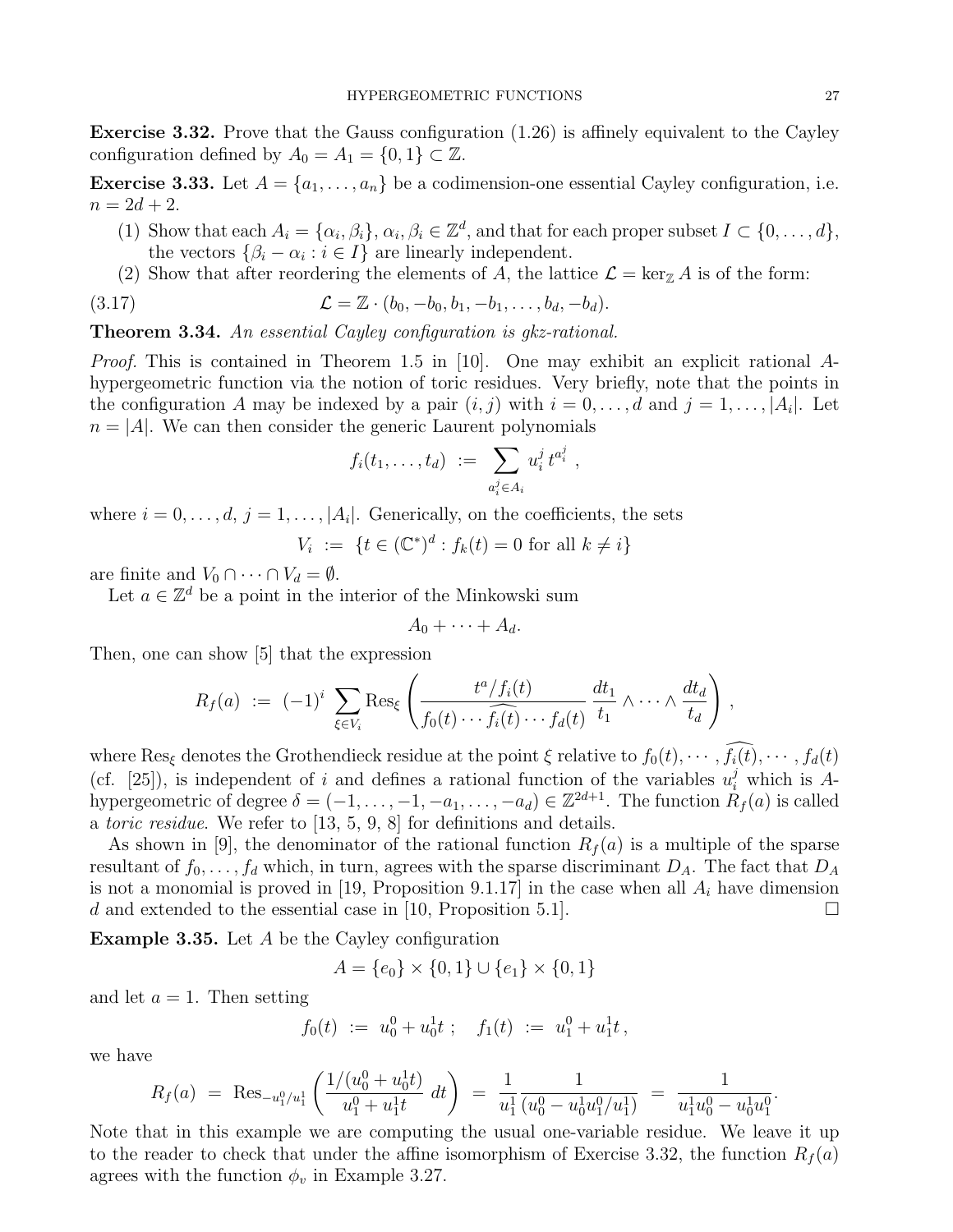The following is Conjecture 1.3 in [10]:

**Conjecture 3.36.** If A is gkz-rational then A is a Cayley essential configuration and every rational A-hypergeometric function whose denominator is a multiple of  $D_A$  is obtained from a toric residue.

We will not specify the meaning of "obtained from" and, instead, refer the reader to [10] for details.

**Theorem 3.37.** Let  $A = \{a_1, \ldots, a_n\} \subset \mathbb{Z}^d$ . Then Conjecture 3.36 holds in the following cases

- $(1)$   $d < 3$ .
- (2)  $n d = 1$ .
- (3)  $n d = 2$  and  $n = 7$ .

*Proof.* The case  $d = 1$  is proved in [6]. The cases  $d = 2, 3$  and  $n - d = 1$  are proved in [10]. The last case is studied in [7].

In order to illustrate the techniques of this section we sketch an argument to prove the second assertion. Suppose  $A \subset \mathbb{Z}^d$  is a codimension one configuration, that is the lattice  $\mathcal{L} = \ker_{\mathbb{Z}} A$ has rank one. If A is gkz rational then  $D_A$  is not a monomial and there exists a rational A-hypergeometric function  $F = P/Q$ , where  $P, Q \in \mathbb{C}[x_1, \ldots, x_n]$  are polynomials and  $D_A$ divides Q. Given a generic weight w, some series expansion of F must converge in  $\mathcal{U}_w(\epsilon)$  for  $\epsilon$ sufficiently small and, therefore, it must correspond to a series  $\phi_v$  as in (3.14).

Now, after relabeling the variables we may assume that

$$
\mathcal{L} = \mathbb{Z} \cdot (-p_1, \ldots, -p_r, q_1, \ldots, q_s),
$$

where  $r + s = n$  and  $p_1, \ldots, q_s$  are positive integers. (It is not hard to check that if one of the entries of a generator of  $\mathcal L$  vanishes then  $D_A = 1$  which is not possible.)

Since  $\phi_v$  defines a rational function, its degree  $\delta \in \mathbb{Z}^d$  and therefore we may assume that  $v \in \mathbb{Z}^n$ . Moreover, nsupp $(v) \subset \{1, \ldots, r\}$  since otherwise v would not have minimal negative support. In fact, we must have  $\text{nsupp}(v) = \{1, \ldots, r\}$  since, otherwise, the series  $\phi_v$  would have only finitely many terms which is not possible since  $D_A$  is not a monomial and divides  $Q$ . In particular,

$$
\mathcal{N}_v = \{ u(n) := (-p_1 n, \dots, -p_r n, q_1 n, \dots, q_s n) : n \in \mathbb{N} \}
$$

and, given  $u \in \mathcal{N}_v$ , we have:

 $u(n) = (p_1n, \ldots, p_rn, 0, \ldots, 0); \quad u(n)_+ = (0, \ldots, 0, q_1n, \ldots, q_sn).$ 

Therefore, writing

$$
v = (-k_1,\ldots,-k_r,\ell_1,\ldots,\ell_s),
$$

where  $k_1, \ldots, k_r$  are positive integers and  $\ell_1, \ldots, \ell_s$  are non-negative integers, we have

(3.18) 
$$
\phi_v(x) = x^v \sum_{n=0}^{\infty} (-1)^{\rho n} \frac{\prod_{i=1}^r (p_i n + k_i - 1)!}{\prod_{j=1}^s (q_j n + \ell_j)!} x^{u(n)},
$$

where  $\rho = p_1 + \cdots + p_r$ .

Note that the series  $\phi_v$  in (3.18) defines a rational function if and only if the series:

$$
\sum_{n=0}^{\infty} \frac{\prod_{i=1}^{r} (p_i n + k_i - 1)!}{\prod_{j=1}^{s} (q_j n + \ell_j)!} t^n
$$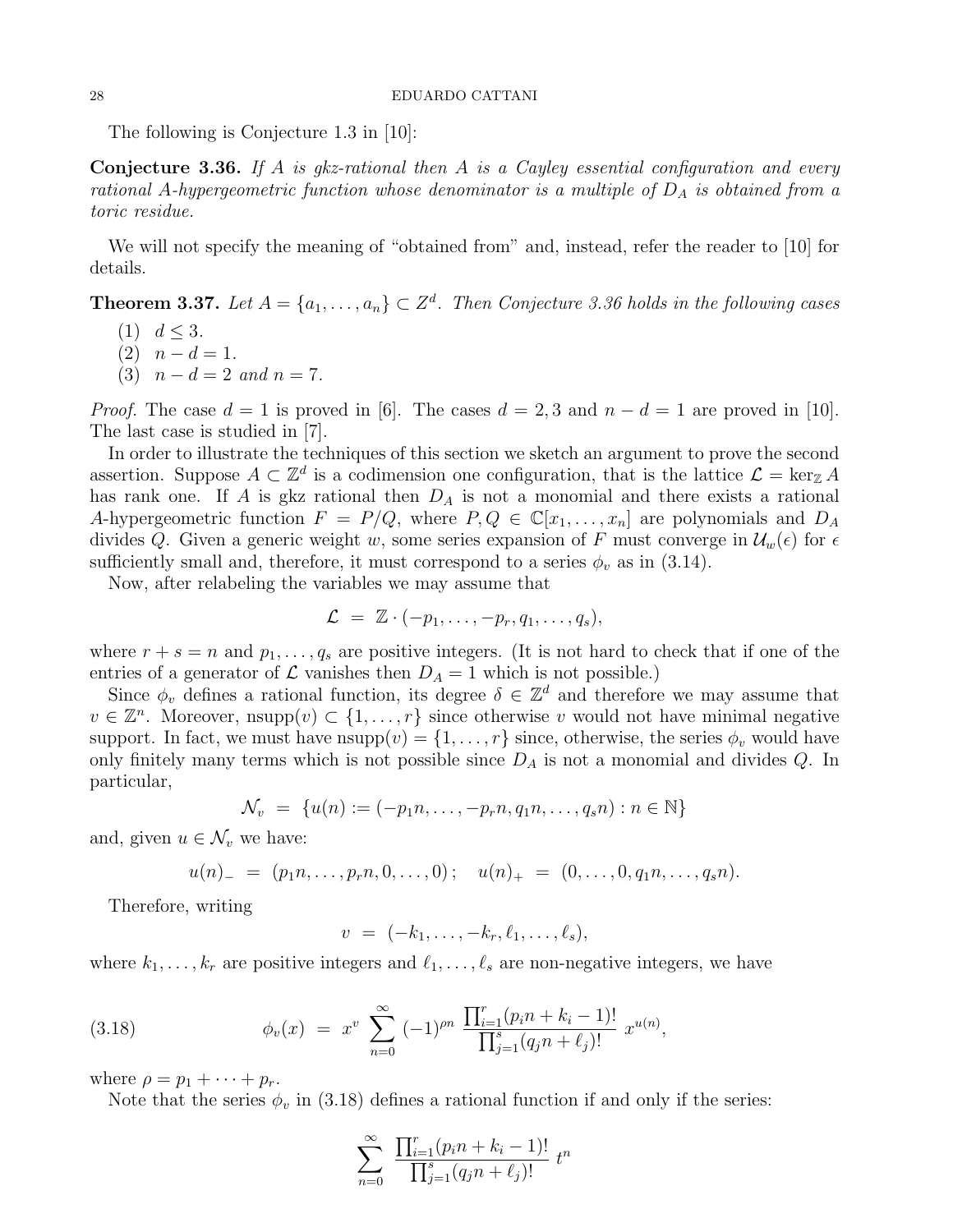defines a rational function in one-variable t. Indeed this follows, since  $v \in \mathbb{Z}^n$ , by taking

$$
t = (-1)^{\rho} \frac{x_{r+1}^{q_1} \cdots x_n^{q_s}}{x_1^{p_1} \cdots x_r^{p_r}}.
$$

As noted in Remark 1.10, it is shown in [10, Theorem 2.3] that the above series defines a rational function if and only if  $r = s$  and after reordering, if necessary,  $p_i = q_i$ . But, by Exercise 3.33, this characterizes codimension one essential Cayley configurations.

## **REFERENCES**

- [1] A. Adolphson. Hypergeometric functions and rings generated by monomials. Duke Math. J., 73(2):269–290, 1994.
- [2] K. Aomoto. Hypergeometric functions, the past, today, and . . . (from the complex analytic point of view)  $[translation of Sūgaku 45 (1993), no. 3, 208–220; MR1256465 (95c:33018)]. Sugaku Expositions, 9(1):99–1000, 99–1010, 99–1010, 99–1000, 99–1010, 99–1010, 99–1010, 99–1010, 99–1010, 99–1010, 99–1010, 99–1010, 99–1010, 99–1010, 99–1010, 99–1010, 99–1010, 99–1010$ 116, 1996. Sugaku Expositions.
- [3] F. Beukers and G. Heckman. Monodromy for the hypergeometric function  $nF_{n-1}$ . Invent. Math., 95(2):325– 354, 1989.
- [4] L. Borisov and R. P. Horja. Mellin-Barnes integrals as Fourier-Mukai transforms. math.AG/0510486.
- [5] E. Cattani, D. Cox, and A. Dickenstein. Residues in toric varieties. Compositio Math., 108(1):35–76, 1997.
- [6] E. Cattani, C. D'Andrea, and A. Dickenstein. The A-hypergeometric system associated with a monomial curve. Duke Math. J., 99(2):179–207, 1999.
- [7] E. Cattani and A. Dickenstein. Planar configurations of lattice vectors and GKZ-rational toric fourfolds in  $\mathbb{P}^6$ . J. Algebraic Combin., 19(1):47–65, 2004.
- [8] E. Cattani and A. Dickenstein. Introduction to residues and resultants. In Solving polynomial equations, volume 14 of Algorithms Comput. Math., pages 1–61. Springer, Berlin, 2005.
- [9] E. Cattani, A. Dickenstein, and B. Sturmfels. Residues and resultants. J. Math. Sci. Univ. Tokyo, 5(1):119– 148, 1998.
- [10] E. Cattani, A. Dickenstein, and B. Sturmfels. Rational hypergeometric functions. Compositio Math., 128(2):217–239, 2001.
- [11] E. Cattani, A. Dickenstein, and B. Sturmfels. Binomial residues. Ann. Inst. Fourier (Grenoble), 52(3):687– 708, 2002.
- [12] E. A. Coddington and N. Levinson. Theory of ordinary differential equations. McGraw-Hill Book Company, Inc., New York-Toronto-London, 1955.
- [13] D. A. Cox. Toric residues. Ark. Mat., 34(1):73–96, 1996.
- [14] A. Dickenstein, L. F. Matusevich, and T. Sadykov. Bivariate hypergeometric D-modules. Adv. Math., 196(1):78–123, 2005.
- [15] D. Eisenbud, D. R. Grayson, M. Stillman, and B. Sturmfels, editors. Computations in algebraic geometry with Macaulay 2, volume 8 of Algorithms and Computation in Mathematics. Springer-Verlag, Berlin, 2002.
- [16] A. Erd´elyi, W. Magnus, F. Oberhettinger, and F. G. Tricomi. Higher transcendental functions. Vols. I, II. McGraw-Hill Book Company, Inc., New York-Toronto-London, 1953. Based, in part, on notes left by Harry Bateman.
- [17] I. M. Gel'fand, M. I. Graev, and A. V. Zelevinskiı̆. Holonomic systems of equations and series of hypergeometric type. Dokl. Akad. Nauk SSSR, 295(1):14–19, 1987.
- [18] I. M. Gel'fand, M. M. Kapranov, and A. V. Zelevinsky. Generalized Euler integrals and A-hypergeometric functions. Adv. Math., 84(2):255–271, 1990.
- [19] I. M. Gel'fand, M. M. Kapranov, and A. V. Zelevinsky. Discriminants, resultants, and multidimensional determinants. Mathematics: Theory & Applications. Birkhäuser Boston Inc., Boston, MA, 1994.
- [20] I. M. Gel'fand, A. V. Zelevinskiı̆, and M. M. Kapranov. Equations of hypergeometric type and Newton polyhedra. Dokl. Akad. Nauk SSSR, 300(3):529–534, 1988.
- [21] I. M. Gel'fand, A. V. Zelevinskiĭ, and M. M. Kapranov. Hypergeometric functions and toric varieties. Funktsional. Anal. i Prilozhen., 23(2):12–26, 1989.
- [22] I. M. Gel'fand, A. V. Zelevinskiı̆, and M. M. Kapranov. Correction to the paper: "Hypergeometric functions and toric varieties" [Funktsional. Anal. i Prilozhen. 23 (1989), no. 2, 12–26; MR1011353 (90m:22025)]. Funktsional. Anal. i Prilozhen., 27(4):91, 1993.
- [23] D. R. Grayson and M. E. Stillman. Macaulay 2, a software system for research in algebraic geometry. Available at http://www.math.uiuc.edu/Macaulay2/.